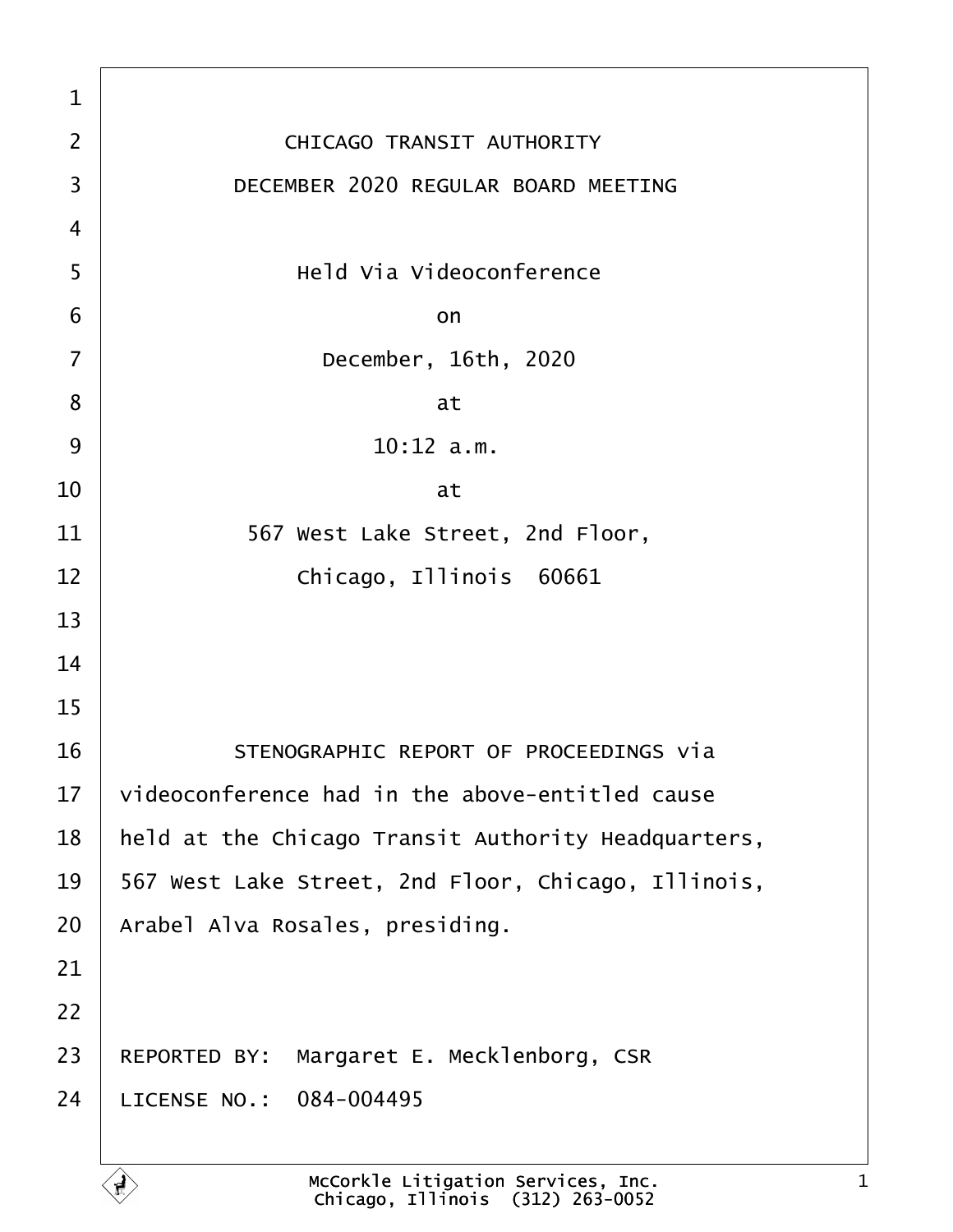| 1              | APPEARANCES:                                                                           |
|----------------|----------------------------------------------------------------------------------------|
| 2              | MS. ARABEL ALVA ROSALES, Vice Chair;<br>MR. GREGORY LONGHINI, Secretary;               |
| 3              | MR. DORVAL R. CARTER, JR., President;<br>MS. KAREN SEIMETZ, General Counsel;           |
| 4              | MR. ALEJANDRO SILVA, Director;<br>MR. KEVIN IRVINE, Director;                          |
| 5              | DR. L. BERNARD JAKES, Director;<br>REV. JOHNNY L. MILLER, Director;                    |
| 6              | <b>ALSO PRESENT:</b>                                                                   |
| $\overline{7}$ | MR. CHRISTOPHER BUSHELL,<br>Senior Vice President, Infrastructure;                     |
| 8              | MR. JEREMY FINE, Chief Financial Officer;<br>MS. CAROLINE GALLAGHER,                   |
| 9              | Chief Strategy, Data and Technology Officer;<br>MS. ELLEN MCCORMACK, Vice President of |
| 10             | Purchasing and Supply Chain;<br>MR. WILLIAM MOONEY,                                    |
| 11             | Chief Infrastructure Officer;<br>MR. HERB NITZ,                                        |
| 12             | Director, Technology Engineering;<br>MR. JUANPABLO PRIETO,                             |
| 13             | Director of Diversity Programs and<br>Disadvantaged Business Enterprise Liaison        |
| 14             | Officer.                                                                               |
| 15             |                                                                                        |
| 16             |                                                                                        |
| 17             |                                                                                        |
| 18             |                                                                                        |
| 19             |                                                                                        |
| 20             |                                                                                        |
| 21             |                                                                                        |
| 22             |                                                                                        |
| 23             |                                                                                        |
| 24             |                                                                                        |
|                |                                                                                        |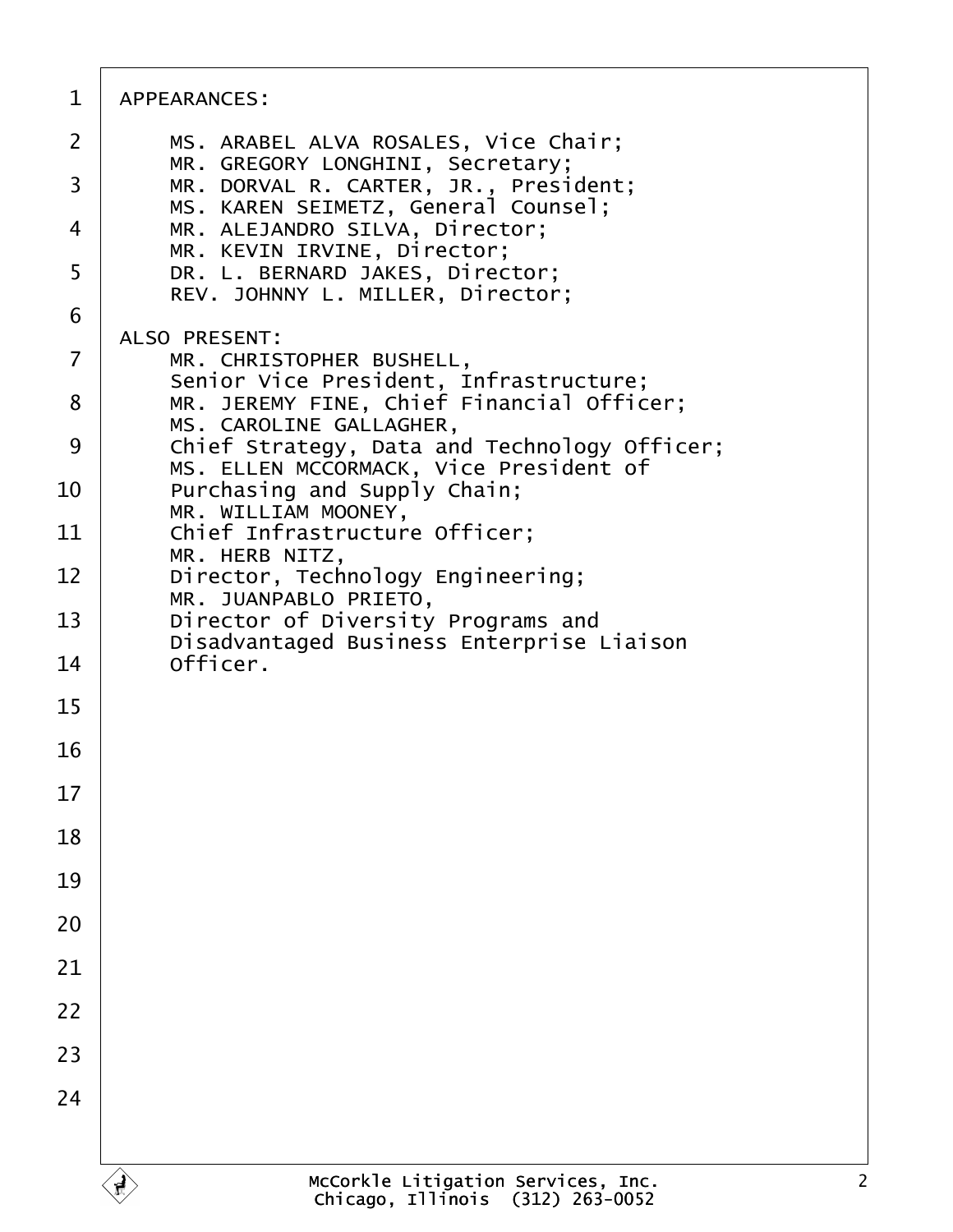<span id="page-2-0"></span>

| 1              | (Whereupon, the following                          |
|----------------|----------------------------------------------------|
| 2              | proceedings commenced via Zoom                     |
| 3              | at 9:30 a.m.)                                      |
| 4              | SECRETARY LONGHINI: Good morning. This is          |
| 5              | Greg Longhini again. We are about to start the     |
| 6              | December 16th, 2020, Chicago Transit Board regular |
| $\overline{7}$ | meeting. Chairman Rosales, we are set to begin.    |
| 8              | VICE CHAIR ROSALES: Great. Good morning,           |
| 9              | everyone. I'd like to call to order the regularly  |
| 10             | scheduled meeting of the Chicago Transit Board for |
| 11             | December 16th, 2020. Will the secretary call the   |
| 12             | roll?                                              |
| 13             | <b>SECRETARY LONGHINI: Yes. Director Miller?</b>   |
| 14             | <b>DIRECTOR MILLER: Here.</b>                      |
| 15             | <b>SECRETARY LONGHINI: Director Jakes?</b>         |
| 16             | <b>DIRECTOR JAKES: Here.</b>                       |
| 17             | <b>SECRETARY LONGHINI: Director Irvine?</b>        |
| 18             | <b>DIRECTOR IRVINE: Here.</b>                      |
| 19             | <b>SECRETARY LONGHINI: Director Silva?</b>         |
| 20             | <b>DIRECTOR SILVA: Here.</b>                       |
| 21             | <b>SECRETARY LONGHINI: Director Alva Rosales?</b>  |
| 22             | <b>VICE CHAIR ROSALES: Here.</b>                   |
| 23             | SECRETARY LONGHINI: We have a quorum of the        |
| 24             | Board, Director, with five members present. And    |
|                |                                                    |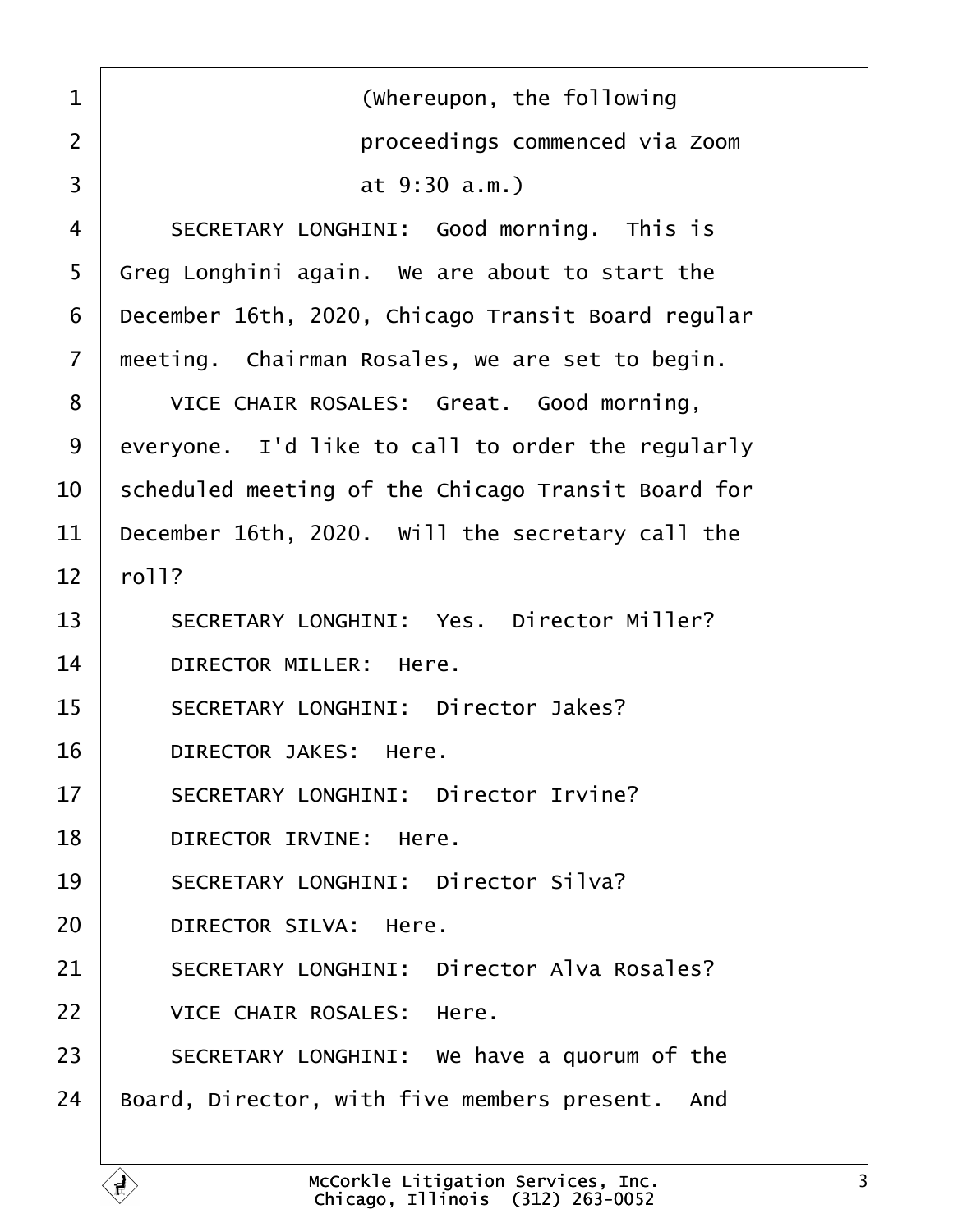<span id="page-3-0"></span>

| 1              | let the record also show that General Counsel Karen |
|----------------|-----------------------------------------------------|
| $\overline{2}$ | Seimetz and myself are all participating -- are in  |
| 3              | this building and that President Carter is also     |
| 4              | participating in this meeting.                      |
| 5              | VICE CHAIR ROSALES: Great. Thank you. Our           |
| 6              | first order of business is public comment. Greg,    |
| $\overline{7}$ | do we have any today?                               |
| 8              | SECRETARY LONGHINI: No, ma'am. We have no           |
| 9              | public comment today. But previous correspondence   |
| 10             | was distributed to the Board and written public     |
| 11             | comment that I received earlier this week will be   |
| 12             | distributed to the Board.                           |
| 13             | VICE CHAIR ROSALES: Great. Thank you very           |
| 14             | much. Our next order of business today is the       |
| 15             | approval of the November 18th, 2020 board minutes.  |
| 16             | The minutes were previously distributed. I will     |
| 17             | how entertain a motion to approve the minutes of    |
| 18             | the regular board meeting of November 18th, 2020.   |
| 19             | DIRECTOR JAKES: So moved.                           |
| 20             | <b>DIRECTOR MILLER: Second.</b>                     |
| 21             | <b>SECRETARY LONGHINI: Moved and seconded by</b>    |
| 22             | Director Jakes and Director Miller. I'll now take   |
| 23             | the vote on the minutes. Director Miller?           |
| 24             | <b>DIRECTOR MILLER: Yes.</b>                        |
|                |                                                     |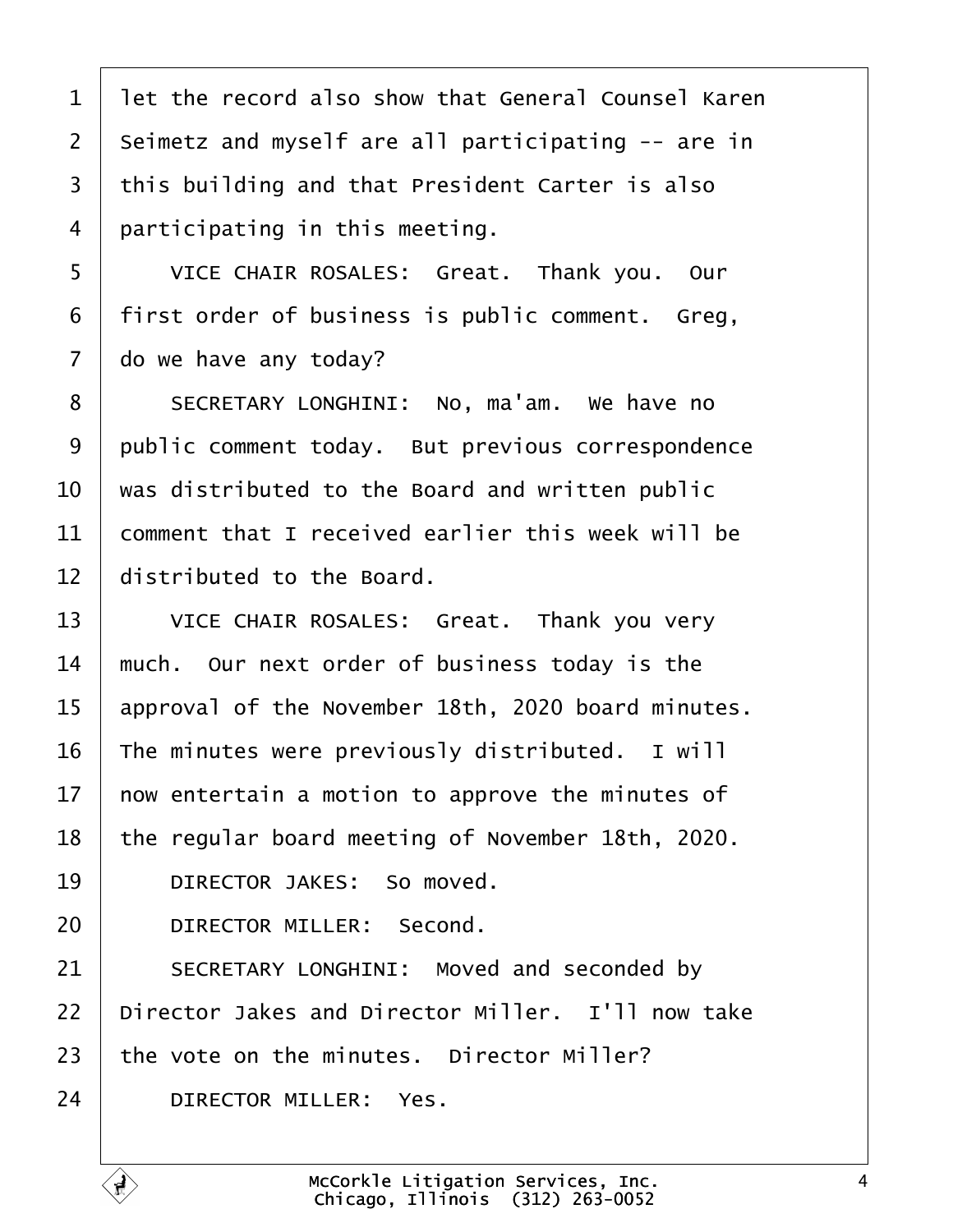<span id="page-4-0"></span>

| 1  | <b>SECRETARY LONGHINI: Director Jakes?</b>          |
|----|-----------------------------------------------------|
|    |                                                     |
| 2  | <b>DIRECTOR JAKES: Yes.</b>                         |
| 3  | <b>SECRETARY LONGHINI: Director Irvine?</b>         |
| 4  | DIRECTOR IRVINE: Yes.                               |
| 5  | <b>SECRETARY LONGHINI: Director Silva?</b>          |
| 6  | <b>DIRECTOR SILVA: Yes.</b>                         |
| 7  | <b>SECRETARY LONGHINI: Director Alva Rosales?</b>   |
| 8  | <b>VICE CHAIR ROSALES: Yes.</b>                     |
| 9  | SECRETARY LONGHINI: On the minutes the motion       |
| 10 | is passed with five yes votes.                      |
| 11 | VICE CHAIR ROSALES: Great. Thank you. Our           |
| 12 | hext order of business is executive session. It is  |
| 13 | my understanding, Karen, that there is no executive |
| 14 | session today.                                      |
| 15 | GENERAL COUNSEL SEIMETZ: That is correct, Vice      |
| 16 | Chair. No executive session today.                  |
| 17 | VICE CHAIR ROSALES: Thank you, Karen. Our           |
| 18 | hext order of business today is board agenda item   |
| 19 | humber 5A, a resolution that will finalize the      |
| 20 | Board's 2021 regular meeting schedule. Since the    |
| 21 | resolution was previously distributed, I will now   |
| 22 | enter a motion to approve a resolution setting the  |
| 23 | dates of the June, September, November and          |
| 24 | December 2021 Chicago Transit Board Regular Meeting |
|    |                                                     |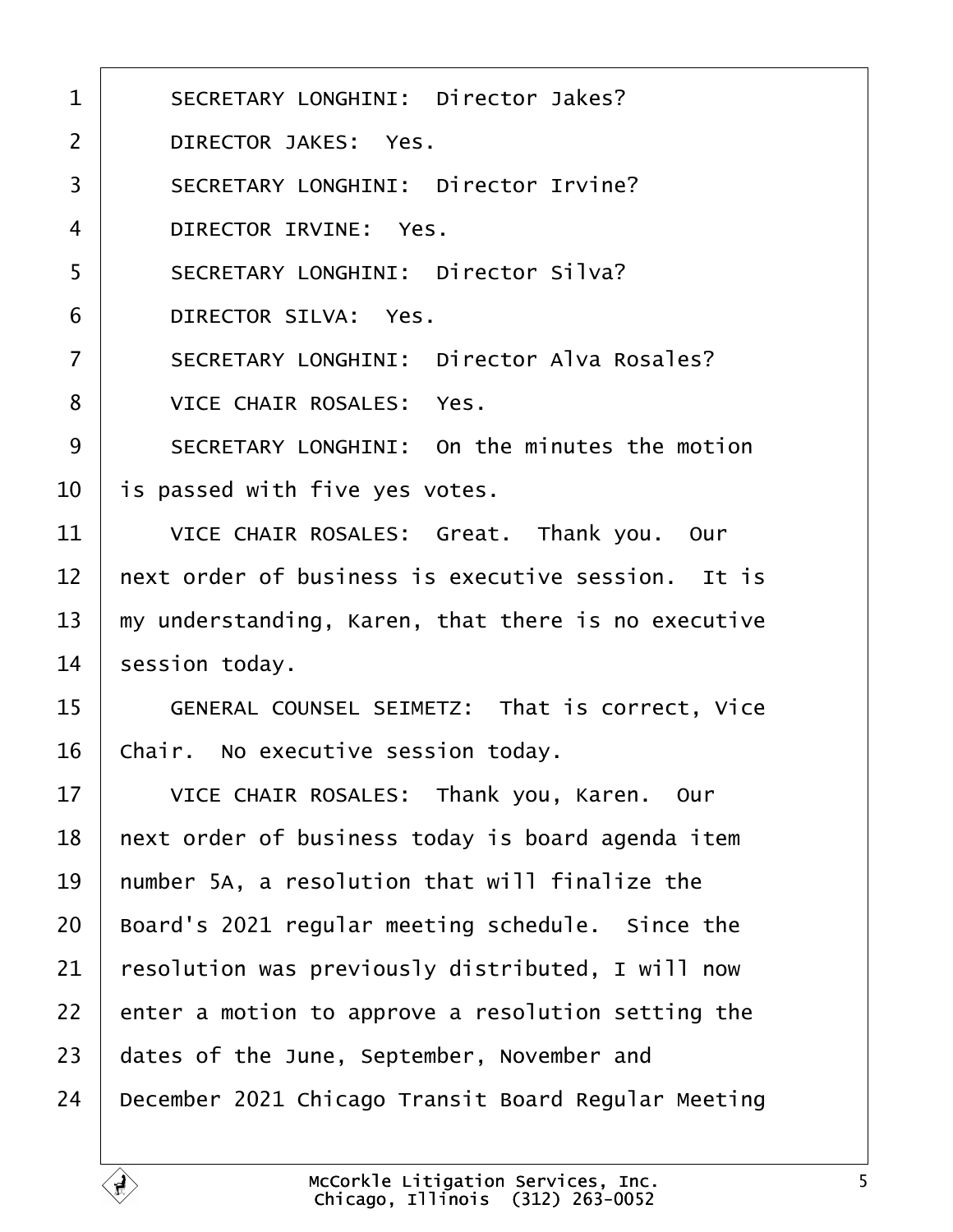- <span id="page-5-0"></span>1 and the time of the November 21st regular board
- 2 meeting.
- 3 | DIRECTOR JAKES: So moved.
- 4 | DIRECTOR MILLER: Second.
- 5 | SECRETARY LONGHINI: I'll take a roll call
- 6 vote. Director Miller?
- 7 | DIRECTOR MILLER: Yes.
- 8 | SECRETARY LONGHINI: Director Jakes?
- 9 DIRECTOR JAKES: Yes.
- 10 | SECRETARY LONGHINI: Director Irvine?
- 11 DIRECTOR IRVINE: Yes.
- 12 | SECRETARY LONGHINI: Director Silva?
- 13 | DIRECTOR SILVA: Yes.
- 14 | VICE CHAIR ROSALES: Chairman Alva Rosales?
- 15 | VICE CHAIR ROSALES: Yes.
- 16 | SECRETARY LONGHINI: That motion for 5A passes
- 17 with five yes votes.
- 18 | CHAIRMAN ROSALES: Great. Thank you. Our next
- 19 brder of business today is board agenda item 5B, a
- 20 resolution of appreciation for Judge Gloria
- 21 Chevere. I will now ask Greg to read the
- 22 resolution.
- 23 | SECRETARY LONGHINI: Resolution of appreciation
- 24 for Judge Gloria Chevere. Whereas Judge Gloria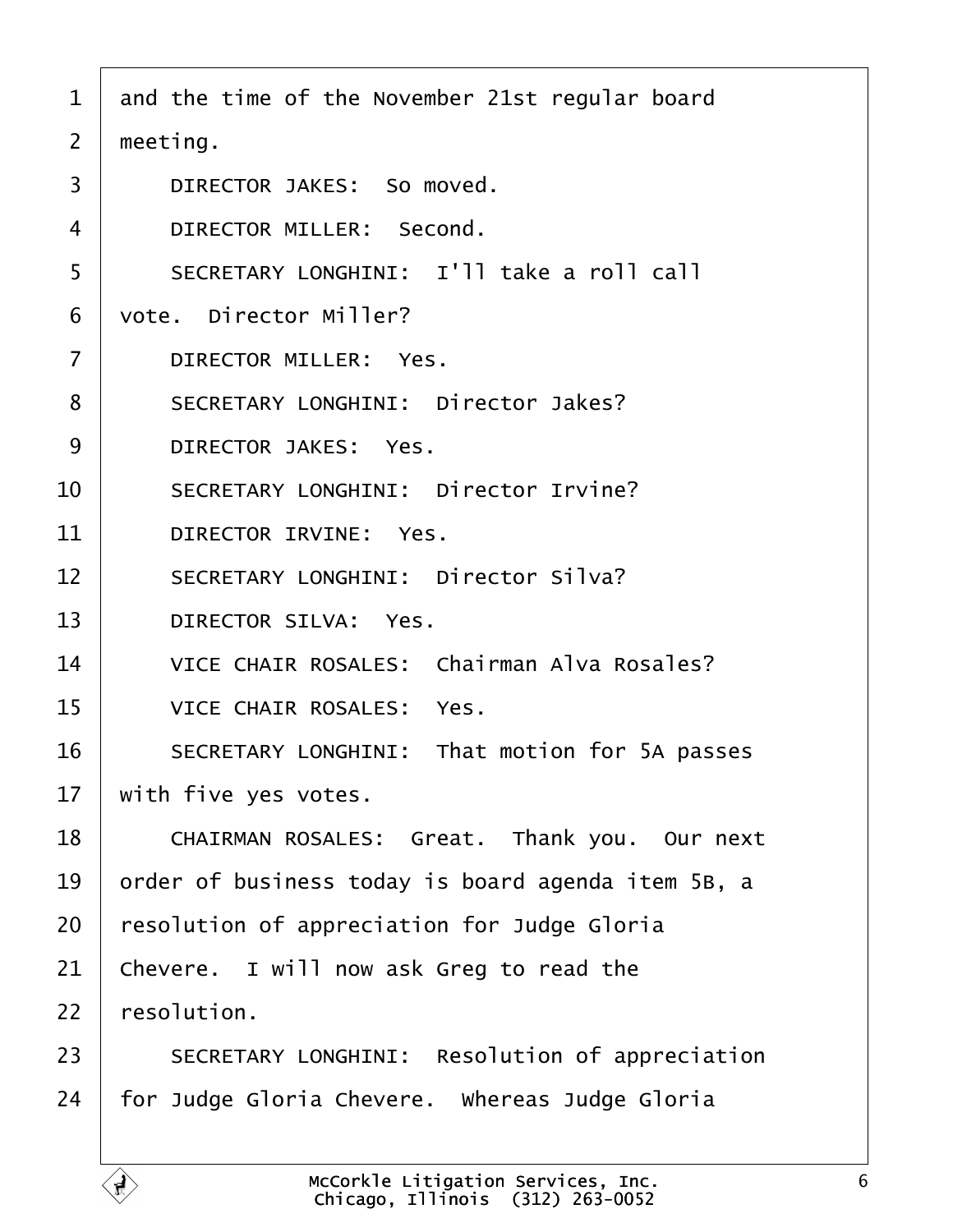<span id="page-6-0"></span>

| 1  | Chevere has ably served on the Chicago Transit      |
|----|-----------------------------------------------------|
| 2  | Board since her appointment in 2019. And whereas    |
| 3  | Judge Gloria Chevere brought to the Chicago Transit |
| 4  | Board her vast knowledge and experience having      |
| 5  | worked for the Chicago Transit Authority, the City  |
| 6  | of Chicago and the Circuit Court of Cook County     |
| 7  | during her -- during her career. And whereas Judge  |
| 8  | Gloria Chevere has been a consistent rider of CTA   |
| 9  | buses and trains throughout her long, tenet career. |
| 10 | And whereas Judge Gloria Chevere brought insight,   |
| 11 | perspective and humor in all her official duties    |
| 12 | serving the Board. And whereas Judge Gloria         |
| 13 | Chevere appreciated -- appreciated and highlighted  |
| 14 | the many CTA employees who served the ridership     |
| 15 | public. Now, therefore, be it resolved that the     |
| 16 | members of the Chicago Transit Board extends to     |
| 17 | Judge Gloria Chevere their sincere thanks for the   |
| 18 | dedication and foresight she has put at the service |
| 19 | of the Board and the Authority and they wish her    |
| 20 | the best in all her future endeavors. Be it         |
| 21 | further resolve that the rest -- that this          |
| 22 | resolution be spread of record upon the minutes of  |
| 23 | this meeting and a suitable copy be presented to    |
| 24 | Judge Gloria Chevere as expression of both our      |
|    |                                                     |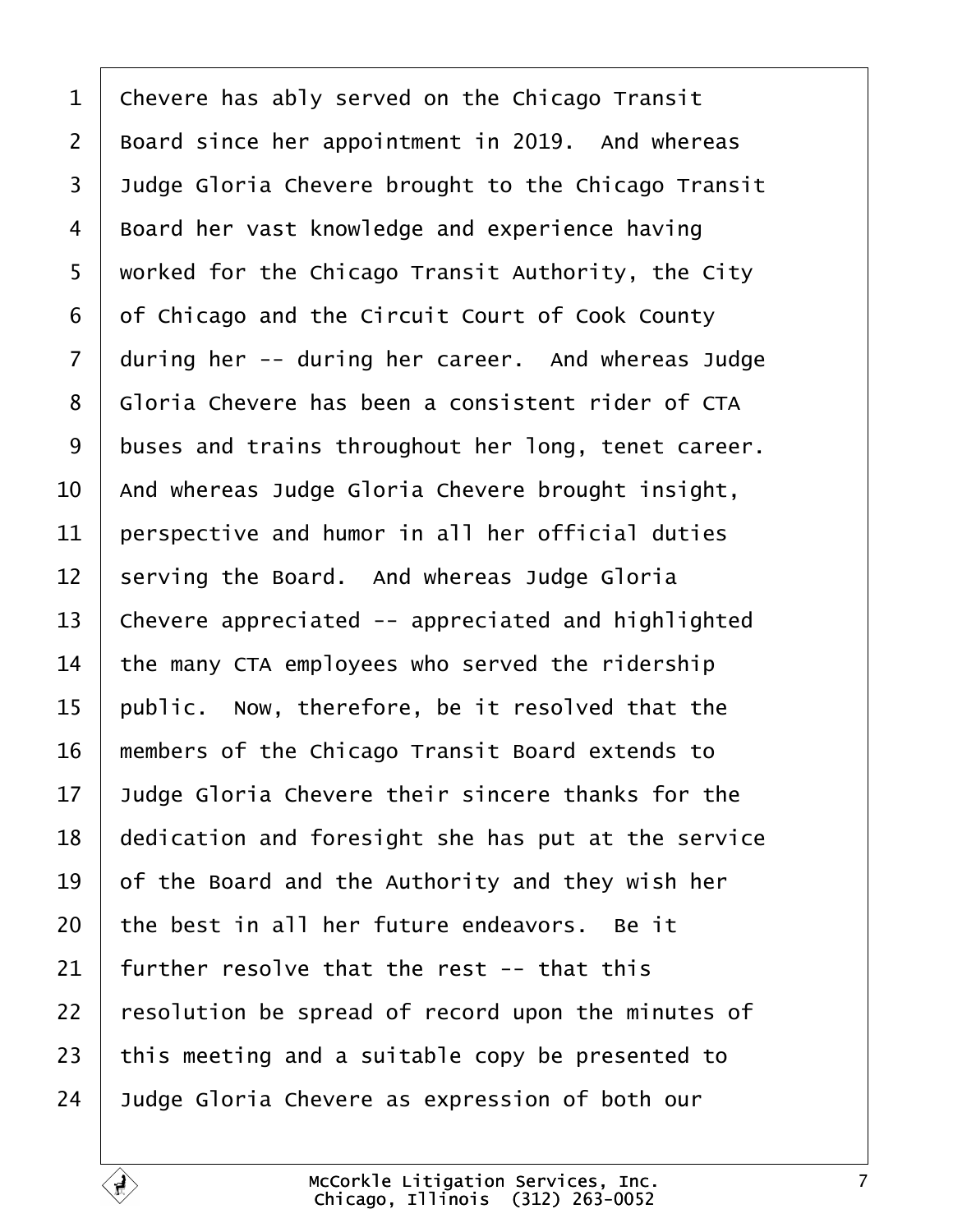<span id="page-7-0"></span>

| 1              | respect for and our gratitude of her. Thank you.    |
|----------------|-----------------------------------------------------|
| $\overline{2}$ | VICE CHAIR ROSALES: Well, Greg, I know that         |
| 3              | she's going to be greatly missed. On behalf of the  |
| 4              | Board I know that all of us already miss her. And   |
| 5              | there were a few tears I think last month when it   |
| 6              | was announced that she was going to be leaving but  |
| $\overline{7}$ | I know wherever Judge Chevere will go she will do a |
| 8              | fantastic job like she did here. From the           |
| 9              | beginning to the end, she did full circle here at   |
| 10             | CTA. But our hearts go with her and I know, you     |
| 11             | know, she's going to do great things as always. So  |
| 12             | thank you. I will now entertain a motion to         |
| 13             | approve the resolution.                             |
| 14             | DIRECTOR JAKES: So moved.                           |
| 15             | <b>DIRECTOR MILLER: Second.</b>                     |
| 16             | SECRETARY LONGHINI: The resolution moved by         |
| 17             | Director Jakes. Seconded by Director Miller. I'll   |
| 18             | take a roll call vote. Director Miller?             |
| 19             | <b>DIRECTOR MILLER: Yes.</b>                        |
| 20             | <b>SECRETARY LONGHINI: Director Jakes?</b>          |
| 21             | <b>DIRECTOR JAKES: Yes.</b>                         |
| 22             | <b>SECRETARY LONGHINI: Director Irvine?</b>         |
| 23             | <b>DIRECTOR IRVINE: Yes.</b>                        |
| 24             | <b>SECRETARY LONGHINI: Director Silva?</b>          |
|                |                                                     |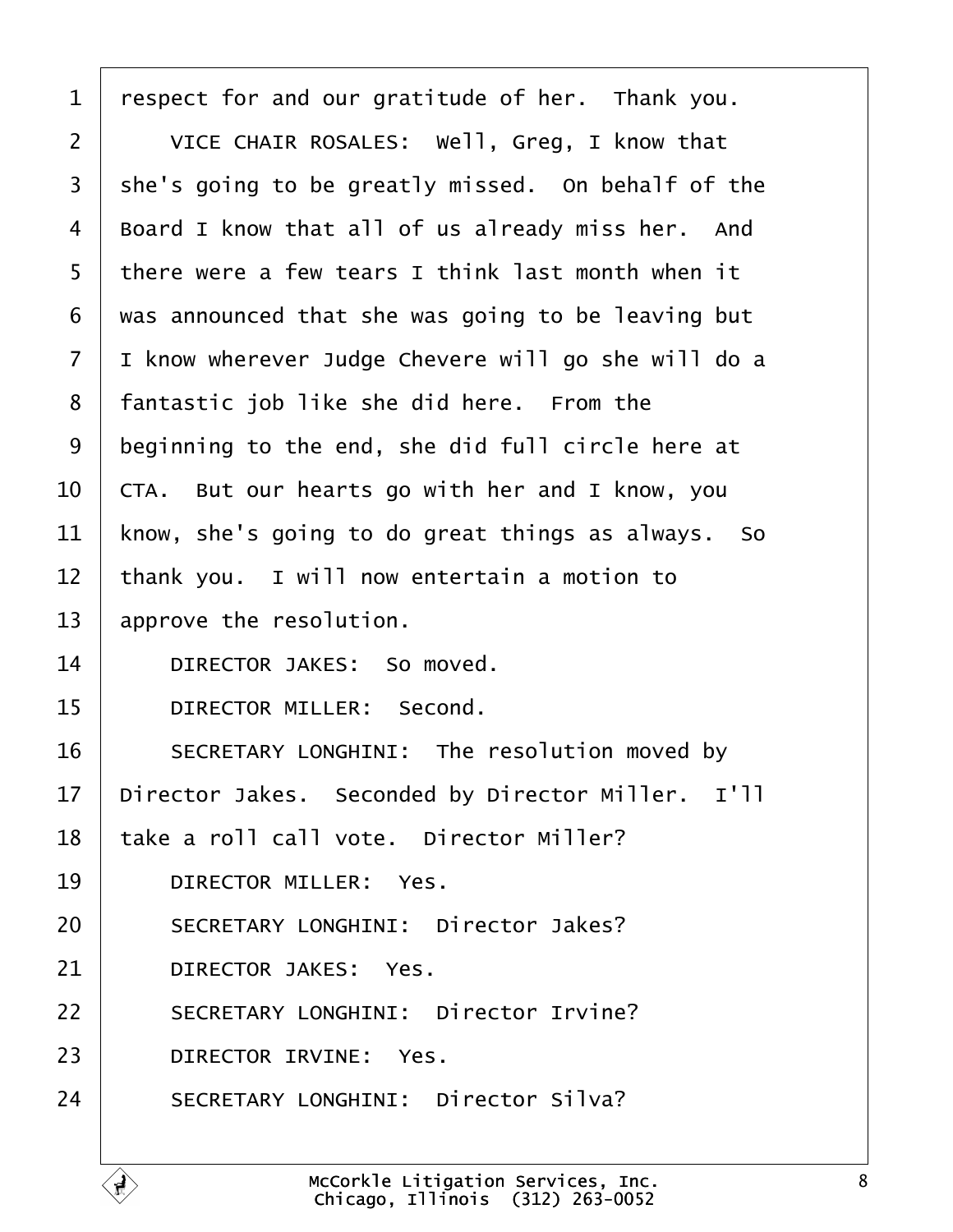<span id="page-8-0"></span>

| 1              | <b>DIRECTOR SILVA: Yes.</b>                         |
|----------------|-----------------------------------------------------|
| $\overline{2}$ | <b>SECRETARY LONGHINI: Chairman Alva Rosales?</b>   |
| 3              | <b>VICE CHAIR ROSALES: Yes.</b>                     |
| $\overline{4}$ | SECRETARY LONGHINI: That motion is approved         |
| 5              | with five yes votes.                                |
| 6              | VICE CHAIR ROSALES: Thank you, Greg. So our         |
| 7              | next order of business is a report from the         |
| 8              | Committee on Finance, Audit and Budget. Director    |
| 9              | Silva?                                              |
| 10             | DIRECTOR SILVA: The Committee on Finance,           |
| 11             | Audit and Budget made earlier this morning via Zoom |
| 12             | video teleconference. The Committee approved the    |
| 13             | November 18th, 2020 minutes. The Committee          |
| 14             | reviewed the finance report. The Committee also     |
| 15             | reviewed the four ordinance. An ordinance           |
| 16             | authorizing the experimental University Pass,       |
| 17             | U-Pass, Program agreement with the University of    |
| 18             | Illinois at Chicago UIC for certain part-time       |
| 19             | students for the spring 2021 term. And an           |
| 20             | prdinance authorizing an amendment to the sublease  |
| 21             | between Sterling Racine, LLC and Shipbob, Inc. for  |
| 22             | property located at 120 North Racine Avenue,        |
| 23             | Chicago, Illinois. An ordinance authorizing an      |
| 24             | amendment to the Small Business Enterprise, SBE,    |
|                |                                                     |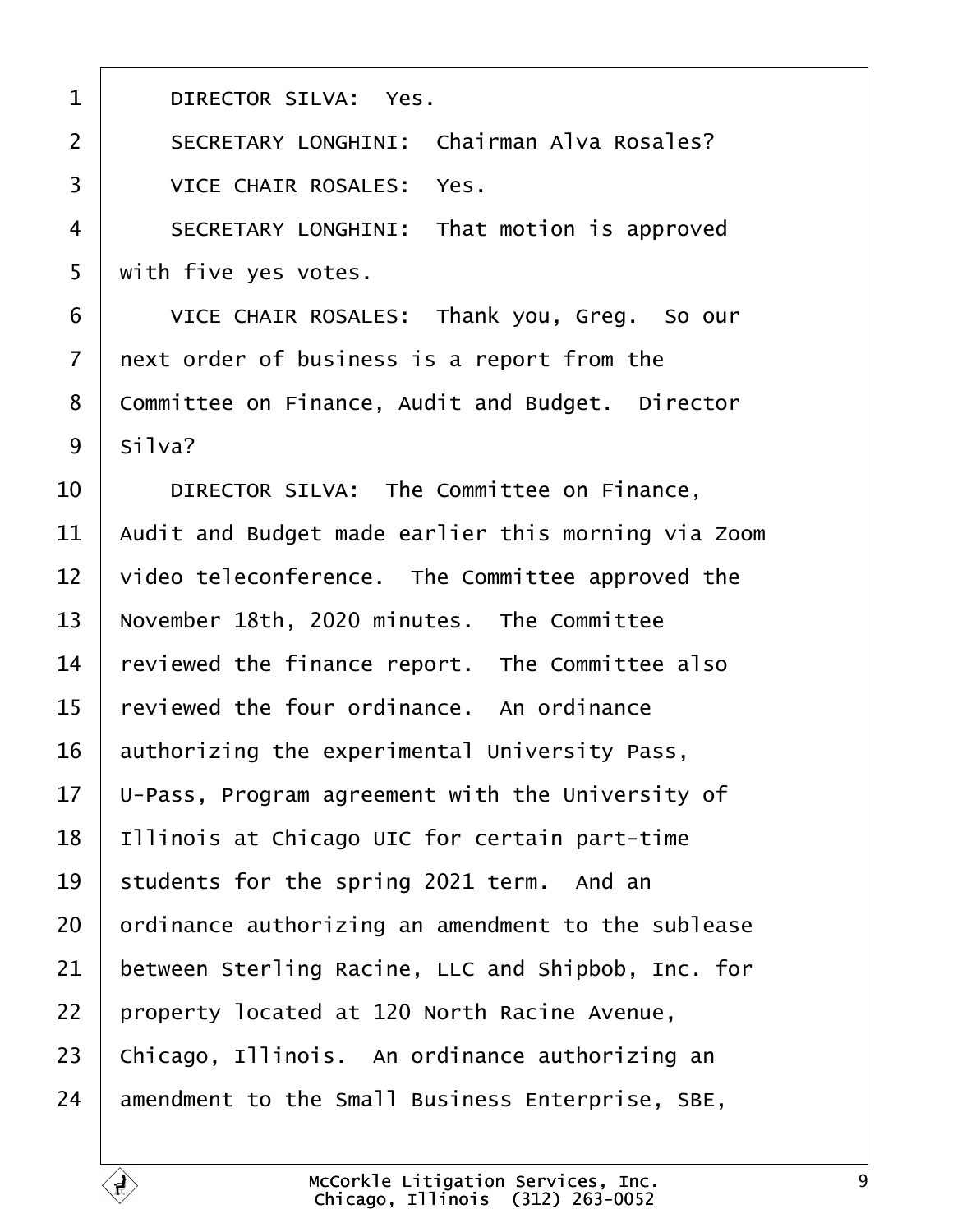<span id="page-9-0"></span>

|  |  |  | 1 Program with the Authority's Disadvantaged Business |  |
|--|--|--|-------------------------------------------------------|--|
|--|--|--|-------------------------------------------------------|--|

- 2  $E$ nterprise, DBE, Program. The Committee also
- 3 reviewed five purchases and sales award
- 4 recommendations. The Committee approved items and
- 5 recommended to Board approval of all items. The
- 6 Committee placed all three ordinances and all five
- 7 dontracts on the omnibus. That concludes my
- 8 report, Chairman Rosales.
- 9 | VICE CHAIR ROSALES: Well, thank you, Director
- 10 Silva. May I now have a motion to approve the
- 11 b omnibus as stated by Director Silva?
- 12 | DIRECTOR JAKES: So moved.
- 13 | DIRECTOR MILLER: Second.
- 14 | SECRETARY LONGHINI: Moved by Director
- 15 Miller -- I'm sorry. Moved by Director Jakes.
- 16 Seconded by Director Miller. And I'll take a roll
- 17 **call vote on the omnibus motion. Director Miller?**
- 18 | DIRECTOR MILLER: Yes.
- 19 | SECRETARY LONGHINI: Director Jakes?
- 20 | DIRECTOR JAKES: Yes.
- 21 | SECRETARY LONGHINI: Director Irvine?
- 22 | DIRECTOR IRVINE: Yes.
- 23 | SECRETARY LONGHINI: Director Silva?
- 24 | DIRECTOR SILVA: Yes.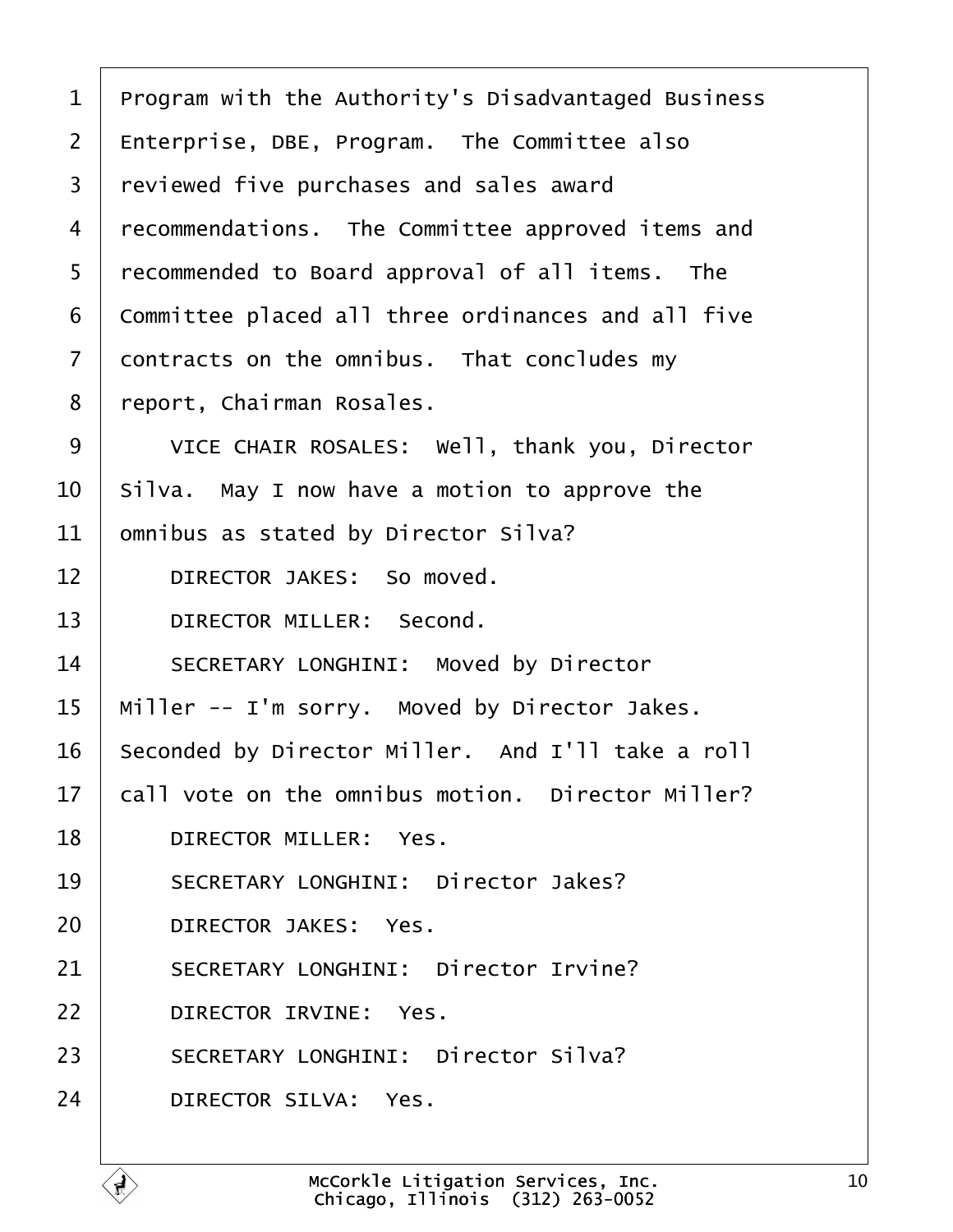<span id="page-10-0"></span>

| 1              | <b>SECRETARY LONGHINI: Chairman Alva Rosales?</b>   |
|----------------|-----------------------------------------------------|
| $\overline{2}$ | <b>VICE CHAIR ROSALES: Yes.</b>                     |
| 3              | SECRETARY LONGHINI: That motion is approved,        |
| 4              | ma'am, with five yes votes.                         |
| 5              | VICE CHAIR ROSALES: Thank you. Our next order       |
| 6              | of business is the construction report. Bill        |
| $\overline{7}$ | Mooney?                                             |
| 8              | MR. MOONEY: Good morning, Directors. Okay.          |
| 9              | We'll get going this morning where we usually do    |
| 10             | with Your New Blue signals project. Herb, if you    |
| 11             | can advance to the third slide, please. So the      |
| 12             | project is moving forward. We've had some good      |
| 13             | gains in the last month. We received on -- in       |
| 14             | Chicago our third and fourth relay house. The       |
| 15             | third one being on Central on the Blue Line which   |
| 16             | was actually set and in place and is in the process |
| 17             | of being wired up and prepared for cutover. We      |
| 18             | also began the cutover at Foster relay house which  |
| 19             | was a second received relay house made for Central. |
| 20             | And we received Nagle relay house which is being    |
| 21             | prepared to be delivered towards the end of this    |
| 22             | year, beginning of next year and set in place.      |
| 23             | Nagle is just north of I'd say between Jefferson    |
| 24             | Park and Harlem. Kind of at the midpoint. We also   |
|                |                                                     |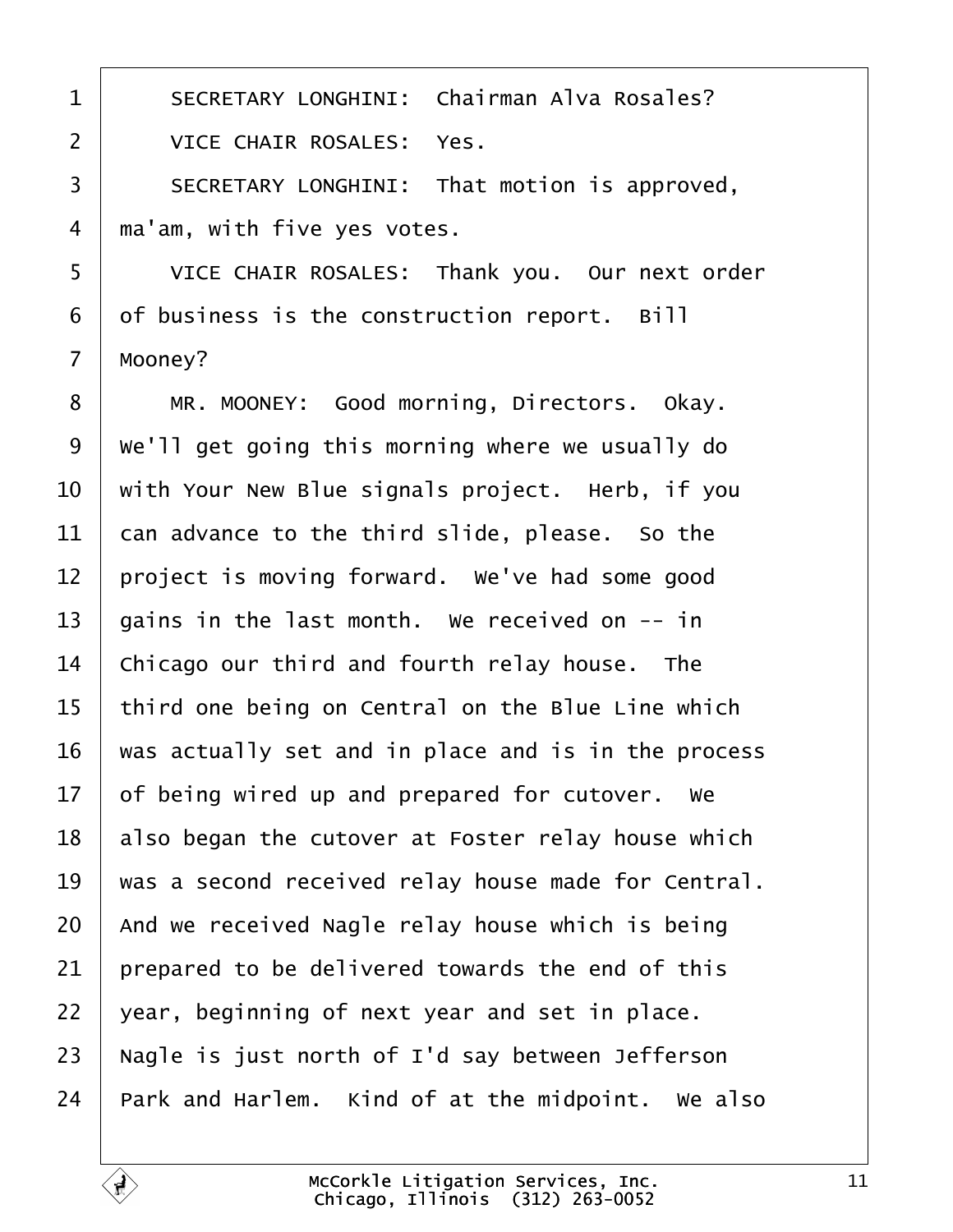<span id="page-11-0"></span>

| 1              | did some larger civil work on this project which    |
|----------------|-----------------------------------------------------|
| $\overline{2}$ | was a renewal of the track what we call Foster      |
| 3              | middle which is where during a peak Blue Line a.m.  |
| 4              | service return the trains to be able to facilitate  |
| 5              | moves and needed service downtown. So this was a    |
| 6              | heavily used area just north of Jefferson Park and  |
| 7              | so we've optimized the special track work that      |
| 8              | allows us to do that move and be able to use it     |
| 9              | more fluidly into the future.                       |
| 10             | If we can move to the next slide, please.           |
| 11             | So here's the central relay house being craned in   |
| 12             | placed. It's an elevated pedestal house. The old    |
| 13             | house actually was set on that pedestal base so     |
| 14             | they actually had to cut out the old house, rehab   |
| 15             | the pedestal quickly and then set the new house all |
| 16             | in an overnight shutdown.                           |
| 17             | Next slide, please. In this picture you             |
| 18             | can see the special track work going in at Central. |
| 19             | They're craning in pre-panelized track segments to  |
| 20             | allow for that movement between the northbound and  |
| 21             | southbound tracks to this middle track and allows   |
| 22             | us to move a train out of the way of regular        |
| 23             | service and reverse its operational direction.      |
| 24             | Next picture, please. Here's some more of           |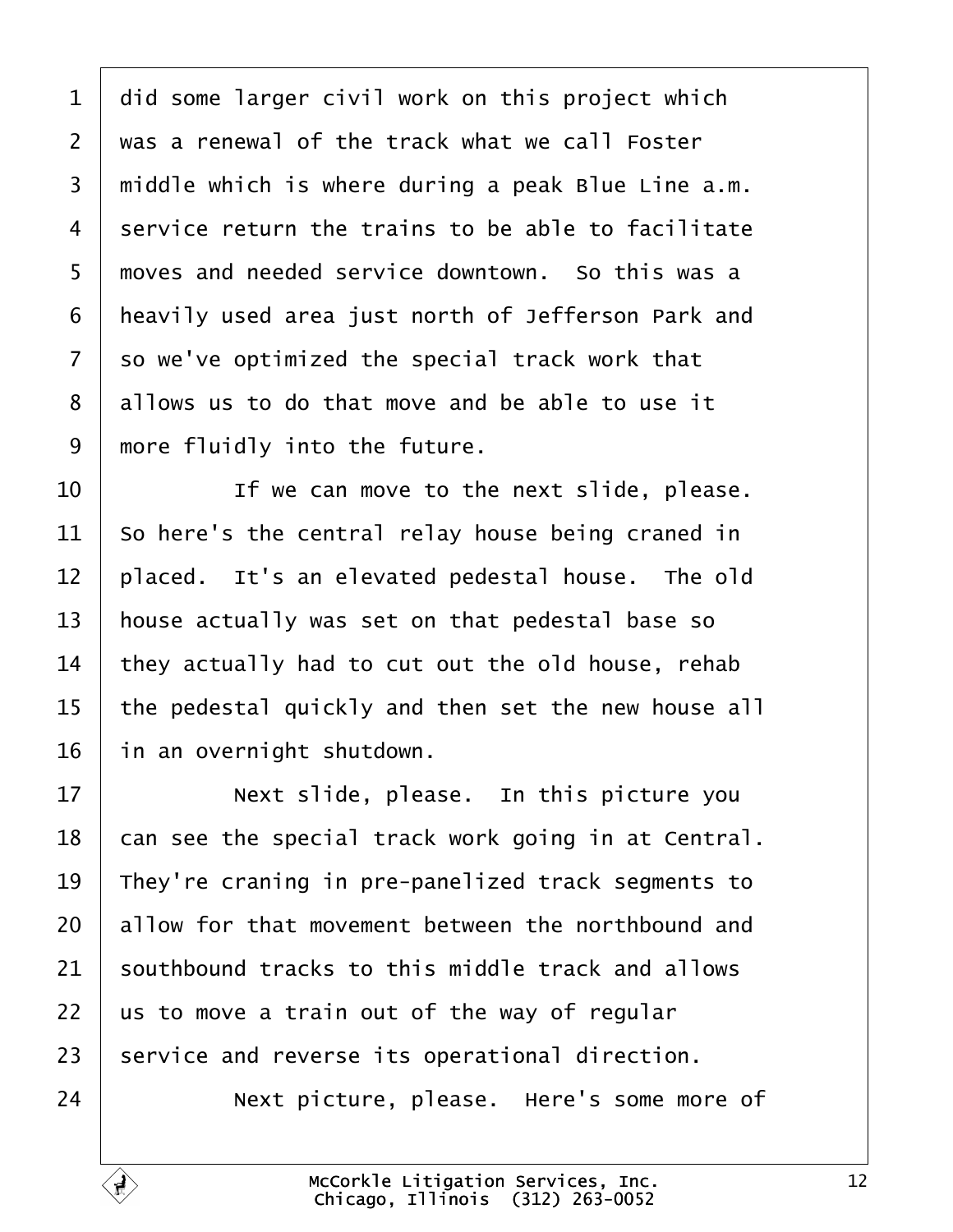<span id="page-12-0"></span>

| $\mathbf 1$    | that work going on place. We did this over two     |
|----------------|----------------------------------------------------|
| 2              | fifty-four hour weekends. Single tracks. One for   |
| 3              | the northbound direction. One for the southbound   |
| 4              | direction. So you can see here this special track  |
| 5              | work being wired in on the main line that          |
| 6              | ultimately connects to that middle track. Next     |
| $\overline{7}$ | slide, please. Here they're installing a thermite  |
| 8              | weld. I -- I've shown you this on some other track |
| 9              | recently done. This is where we actually melt      |
| 10             | metal between the two segments of running rail to  |
| 11             | make a continuous section of running rail. It's a  |
| 12             | pretty neat operation to see and it makes for a    |
| 13             | longer term maintenance piece of work. As well as  |
| 14             | a smoother ride for our operators -- or customers. |
| 15             | Next slide, please. And here they're               |
| 16             | installing the switch machine to facilitate that   |
| 17             | train movement from the northbound track to the    |
| 18             | center track. So our next project is our electric  |
| 19             | bus en route charger station. This project is      |
| 20             | quickly coming to a close this year. It remains on |
| 21             | budget and tight to schedule. All the work is      |
| 22             | focused entirely at Navy Pier as I look for last   |
| 23             | month that the Chicago-Austin Chicago garage has   |
| 24             | been turned over for operating use.                |

 $\sqrt{ }$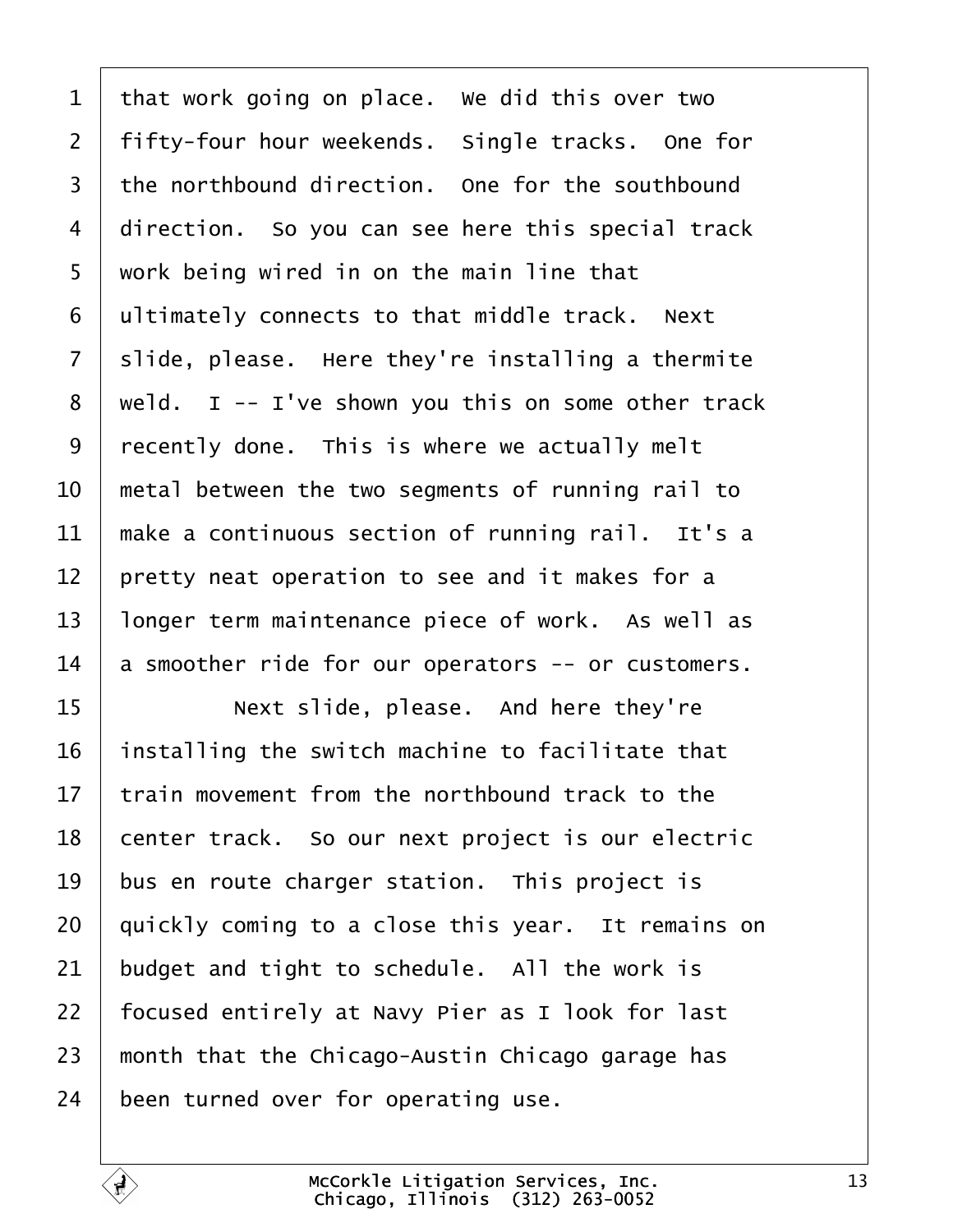<span id="page-13-0"></span>

| 1               | Move to slide ten, please. So most of the           |
|-----------------|-----------------------------------------------------|
| $\overline{2}$  | work at Navy Pier is really about the finishes and  |
| 3               | technology at this point. The mast has been         |
| 4               | installed on site and are in the process of being   |
| 5               | wired up as you can see in the picture on the left  |
| 6               | side of the screen. As well as all the interior     |
| $\overline{7}$  | finishes such as the sinks and other faucets and    |
| 8               | eye wash stations and other safety features are     |
| 9               | being prepared on site.                             |
| 10              | Next slide, please. Here they're                    |
| 11              | installing -- they're wiring up the pantograph to   |
| 12              | the mast. This is where the bus will pull up and    |
| 13              | ultimately make the connection with the quick       |
| 14              | charging station. Next slide. And here is some      |
| 15              | finished site work photos. So you can see the       |
| 16              | andscaping around the building there, some of the   |
| 17 <sub>1</sub> | finished ornamental work on the building itself, as |
| 18              | well as the pouring -- kind of the finished         |
| 19              | concrete around those mast installations. This      |
| 20              | project is steadily coming to completion and it's   |
| 21              | getting ready to go into commissioning in the next  |
| 22              | upcoming weeks and be turned over for operating use |
| 23              | towards the end of this year.                       |
| 24              | Our next project is our transformer                 |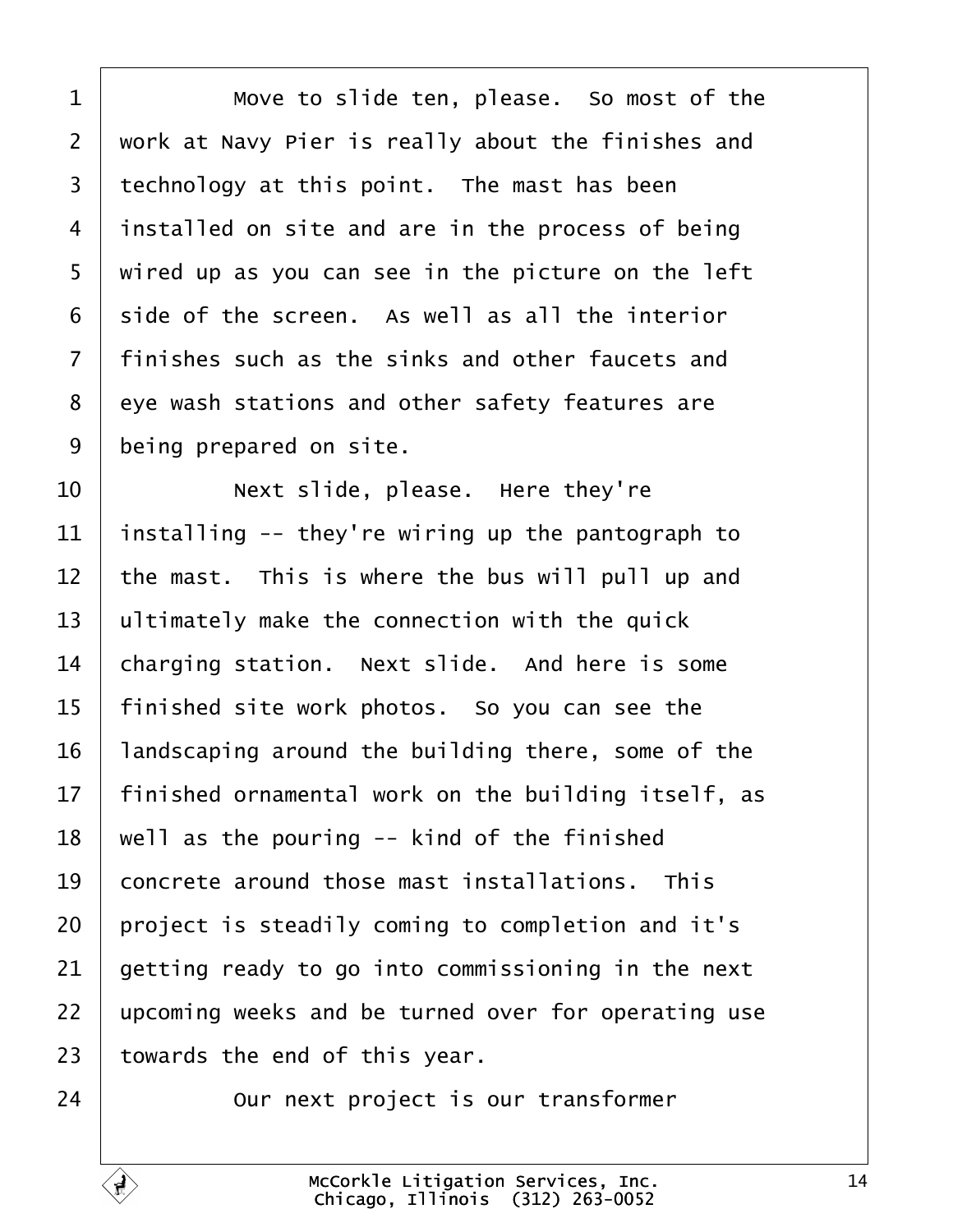<span id="page-14-0"></span>

| 1              | replacements or traction power upgrades. All the    |
|----------------|-----------------------------------------------------|
| $\overline{2}$ | work has been completed at Edmunds in the last      |
| 3              | month and the shift has now moved over to Douglas   |
| 4              | substation for it's one transformer replacement.    |
| 5              | Move to the pictures, please. At Edmunds we did     |
| 6              | the last transformer number three in the last       |
| 7              | month. Here you can see it being set on the         |
| 8              | pedestal ultimately to be installed for the         |
| 9              | substation. Next slide. And here they are wiring    |
| 10             | it up that anode bus that allows it to connect the  |
| 11             | equipment inside the building. This project is      |
| 12             | moving forward on budget and on schedule without    |
| 13             | any issues and it's looking to come to completion   |
| 14             | at the beginning of next year.                      |
| 15             | Our next project is our 98th Rail Shop              |
| 16             | Bridge, Deck and Drainage Replacement Project.      |
| 17             | This is kind of a wonderfully successful project    |
| 18             | and it remains on budget and on schedule and moves  |
| 19             | to completion towards the end of this month. As we  |
| 20             | finish up on the site, a lot of the work has been   |
| 21             | just kind of finish work up on that new bridge deck |
| 22             | canopy as well as kind of there was a bunch of      |
| 23             | remediation to the building exterior due to water   |
| 24             | damage to it so they've been doing window           |
|                |                                                     |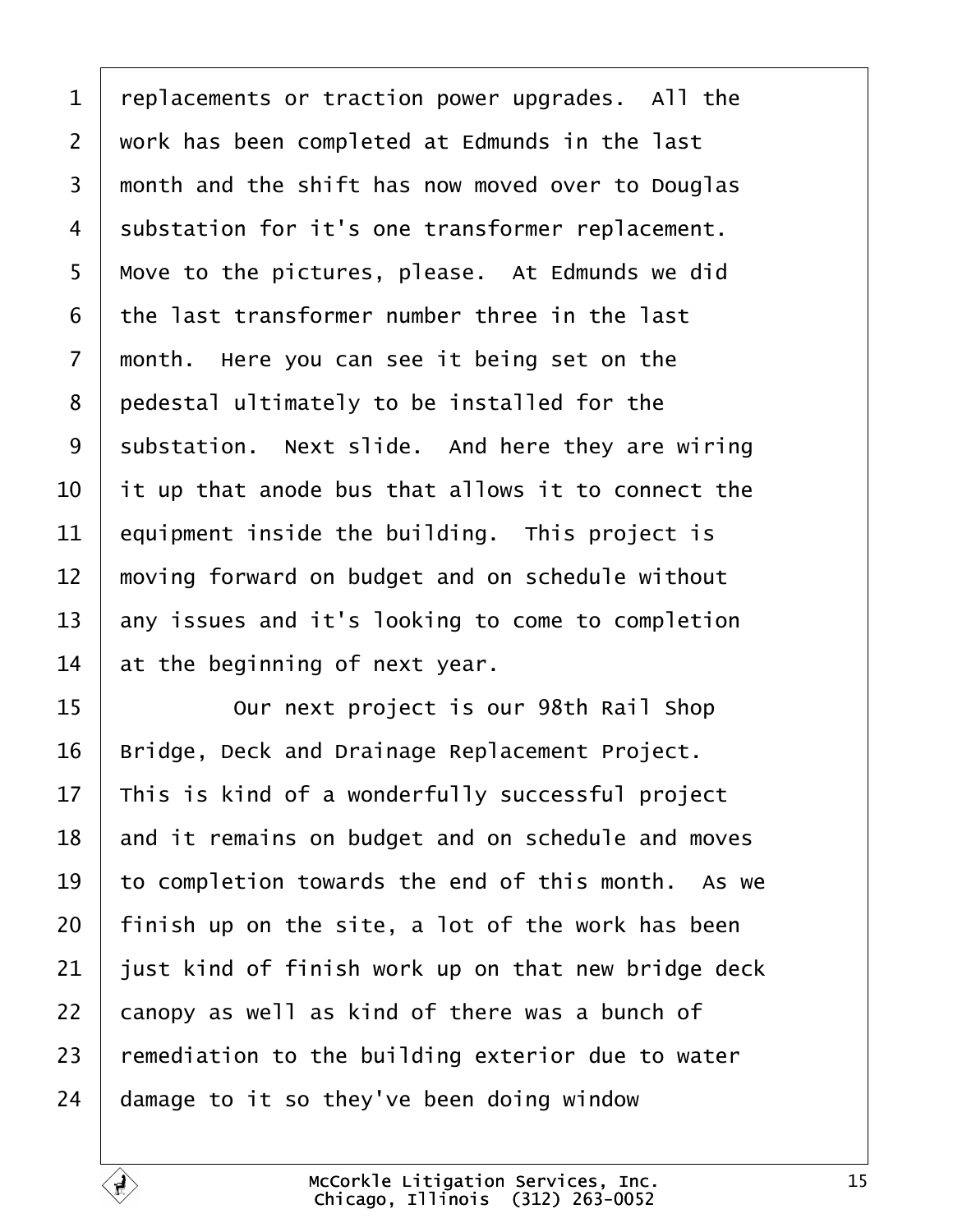<span id="page-15-0"></span>

| 1               | replacement. I've showed you some work around as    |
|-----------------|-----------------------------------------------------|
| $\overline{2}$  | well as grading for ground level of that and repair |
| 3               | to the tuckpointing to the building.                |
| 4               | Move to the photos. Here they are doing             |
| 5               | ultimately the roofing installation on the bridge   |
| 6               | deck on this slide as well as next photos, please.  |
| $\overline{7}$  | Here's kind of that finished roof product on the    |
| 8               | danopy. The next slide shows the penthouse doors    |
| 9               | before and after on the finished product. So what   |
| 10              | was there kind of in a worn exterior of that        |
| 11              | building to the new stainless steel long-lasting    |
| 12              | light doors so we could be able to access that      |
| 13              | facility for many years to come. Here is some of    |
| 14              | the ground level demolition of that masonry work    |
| 15              | that I was talking about having to do rehab on.     |
| 16              | And next slide. There's that brick -- new           |
| 17 <sub>1</sub> | brickwork going in at that same location. You can   |
| 18              | see kind of the above exterior windows. Can you go  |
| 19              | back to the slide real quick? At the top you can    |
| 20              | see that before those above exterior windows and    |
| 21              | the damage those windows have taken from that water |
| 22              | exposure. Go ahead. And here they are being         |
| 23              | replaced. They're receiving new windows and boards  |
| 24              | sealed up as part of that. And that concludes my    |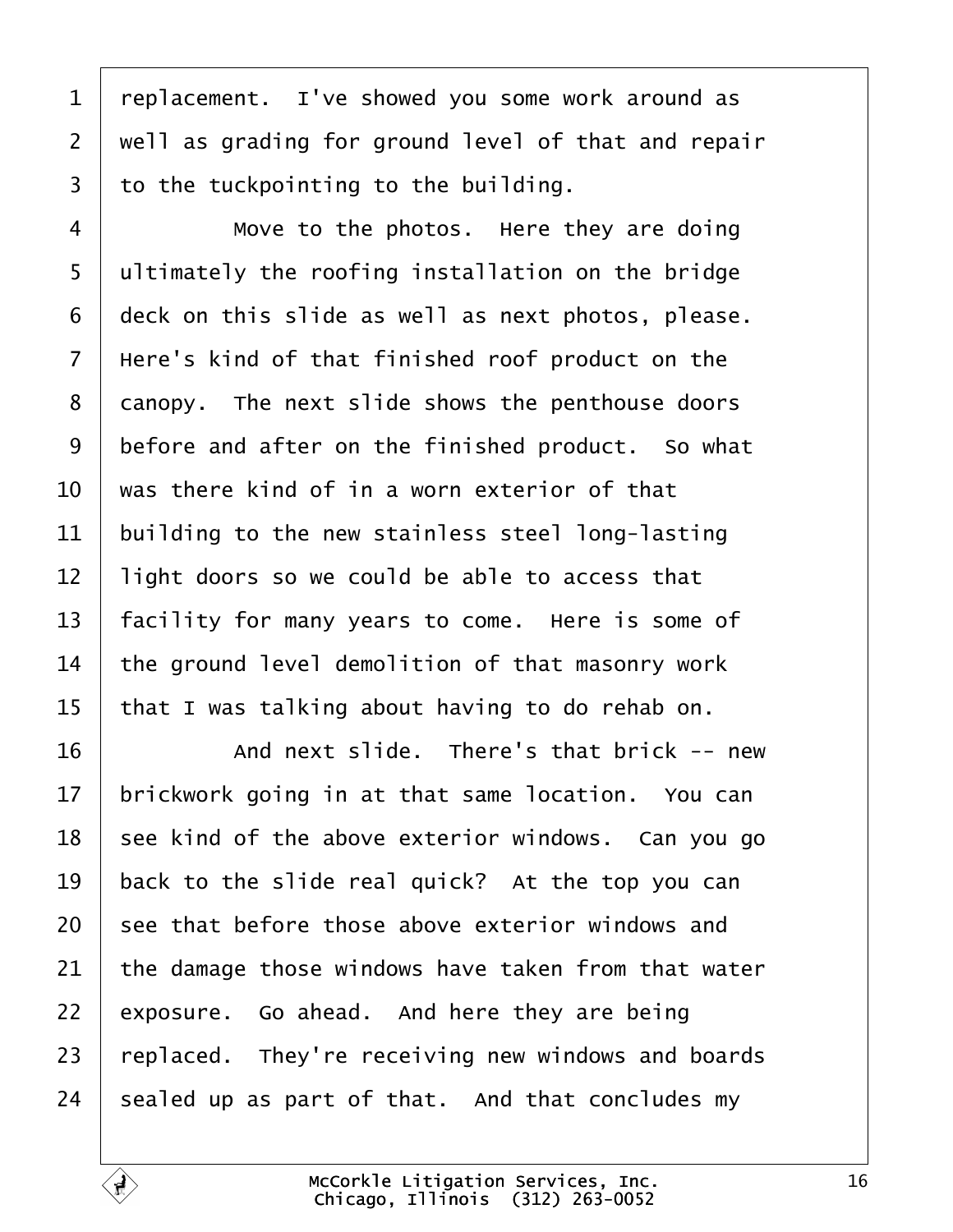- <span id="page-16-0"></span>1 portion of the construction report. And I will be
- 2 diad to take any questions at this time.
- 3 | VICE CHAIR ROSALES: Thank you, Bill.
- 4 Incredible work. Especially the rehab. Thanks for
- 5 pointing out all those details. I don't have any
- 6 duestions but I'm wondering if the rest of the
- 7 Board does. Director Miller? Possibly no
- 8 duestions. Director Jakes? Do you have any
- 9 duestions?
- 10 | DIRECTOR JAKES: No questions.
- 11 | VICE CHAIR ROSALES: Director Irvine?
- 12 | DIRECTOR IRVINE: No questions.
- 13 | VICE CHAIR ROSALES: Director Silva, do you
- 14 have any questions? We might have lost the
- 15 connection there. But I -- I'm thinking no
- 16 duestions either. But once again --
- 17 | DIRECTOR MILLER: No questions. Miller, no
- 18 *questions.*
- 19 | VICE CHAIR ROSALES: No questions. Okay.
- 20 Director Silva?
- 21 | DIRECTOR SILVA: No questions.
- 22 | VICE CHAIR ROSALES: Okay. Thank you. Bill,
- 23 bnce again thank you. Because again everything is
- 24 running smoothly, on time and on budget which is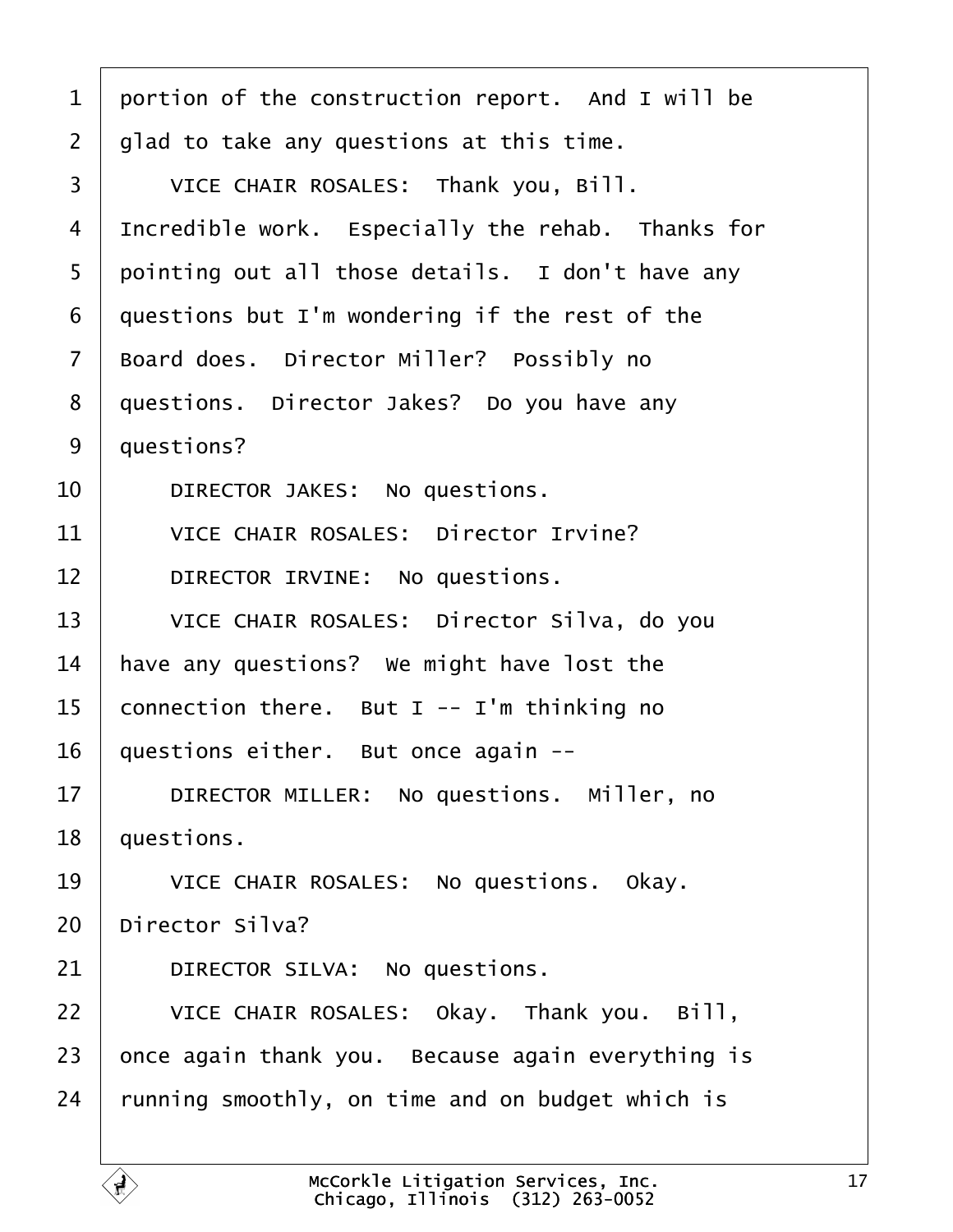- <span id="page-17-0"></span>1 huge. Especially during this very difficult time.
- 2 Thank you so much for that and thank you for the
- 3 report.
- 4 | MR. MOONEY: Thank you.
- 5 | VICE CHAIR ROSALES: Thank you. And I would
- 6 like to call now both Chris Bushell and Juanpablo
- 7 Preito. I know both of them have a separate
- 8 presentation but if we can have those presentations
- 9 dn the RPM and on the diversity presentation
- 10 following that.
- 11 | MR. BUSHELL: Great. Chris Bushell here, your
- 12 RPM Officer. I just want to wish everyone a happy
- 13 holidays. The RPM project continues tight --
- 14 excuse me. Tight to schedule but on budget. As a
- 15 design build project design is still very much an
- 16 effort for us. We have advanced that effort. In
- 17 the main body of the design it's about 75 percent
- 18 complete for the main group of designs. On the
- 19  $\,$  signal design is lagging that. It is about
- 20 45 percent complete. The construction effort
- 21 continues. We are in the process of putting up
- 22 some of the major steel components on the bypass.
- 23 So you have seen us drill caissons, put columns on
- 24 top of that, prepare those columns for steel and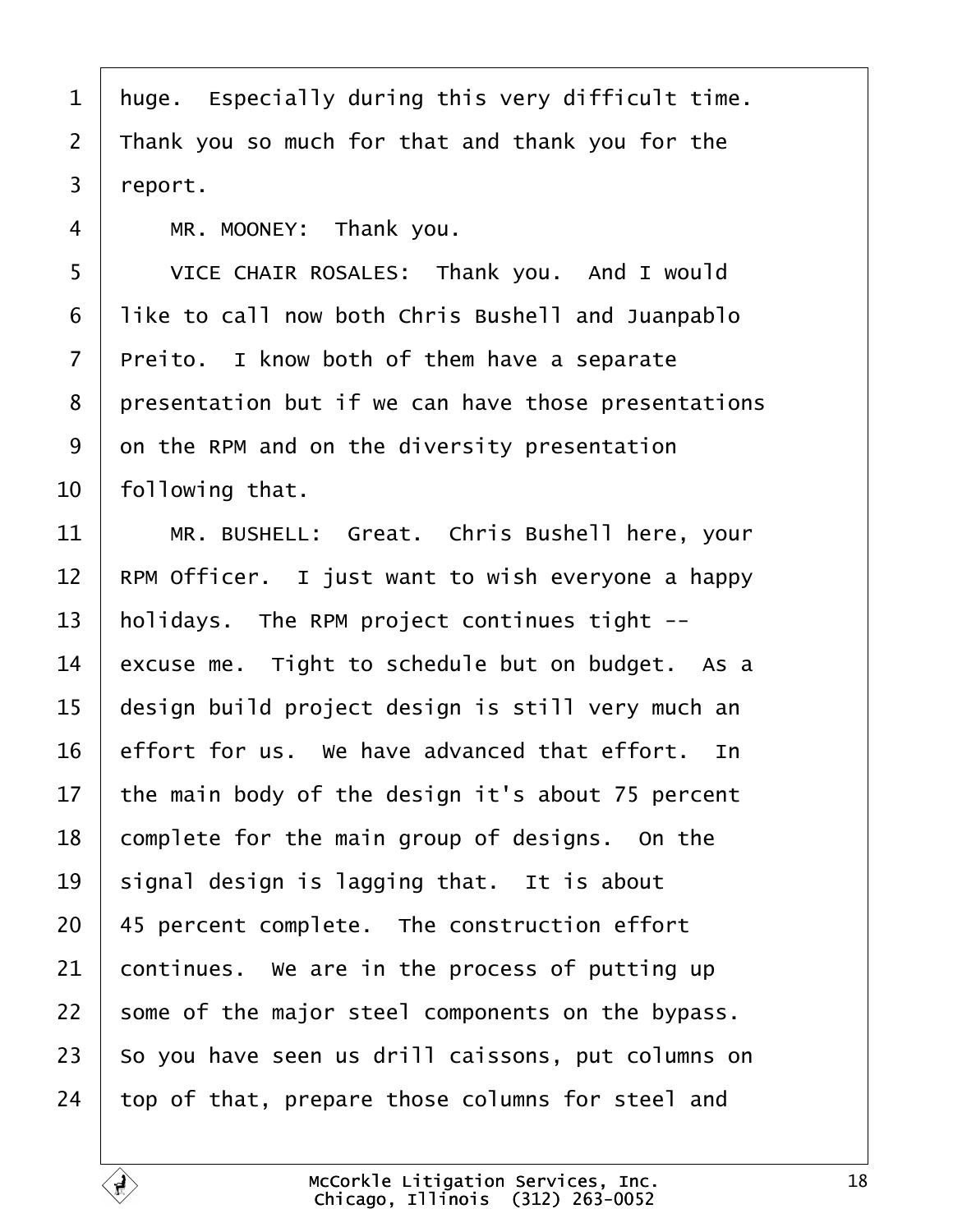<span id="page-18-0"></span>

| 1               | now the steel is going up. In addition, you -- we   |
|-----------------|-----------------------------------------------------|
| $\overline{2}$  | have seen various advances on the DG or the overall |
| 3               | signal project. We have installed a test area in    |
| 4               | the revenue track in the area of Clark junction for |
| 5               | the new digital track circuit. A track circuit      |
| 6               | similar to what Bill is putting in on the Blue      |
| 7               | Line. A different manufacturer. But we are          |
| 8               | testing it. It's been successful so far. It's       |
| 9               | been in service for a while with no issues.         |
| 10              | Pre-stage work this is the work to install the      |
| 11              | interlockings which you've seen several photographs |
| 12              | of and the signal system ahead of the segmented box |
| 13              | girder in the Lawrence to Bryn Mawr segment. That   |
| 14              | work is wrapping up. We're in the process of        |
| 15              | commissioning that signal system right now and      |
| 16              | expect to move into the construction of the major   |
| 17 <sub>1</sub> | bridges in the Lawrence to Bryn Mawr segment in the |
| 18              | end of the first quarter, beginning of the second   |
| 19              | quarter of next year. And in general we're -- in    |
| 20              | that same segment were doing a lot of work on       |
| 21              | construction of temporary stations. So that effort  |
| 22              | is advancing.                                       |
| 23              | Herb, if you can advance the slide,                 |
| 24              | please. So as part of the track work that we've     |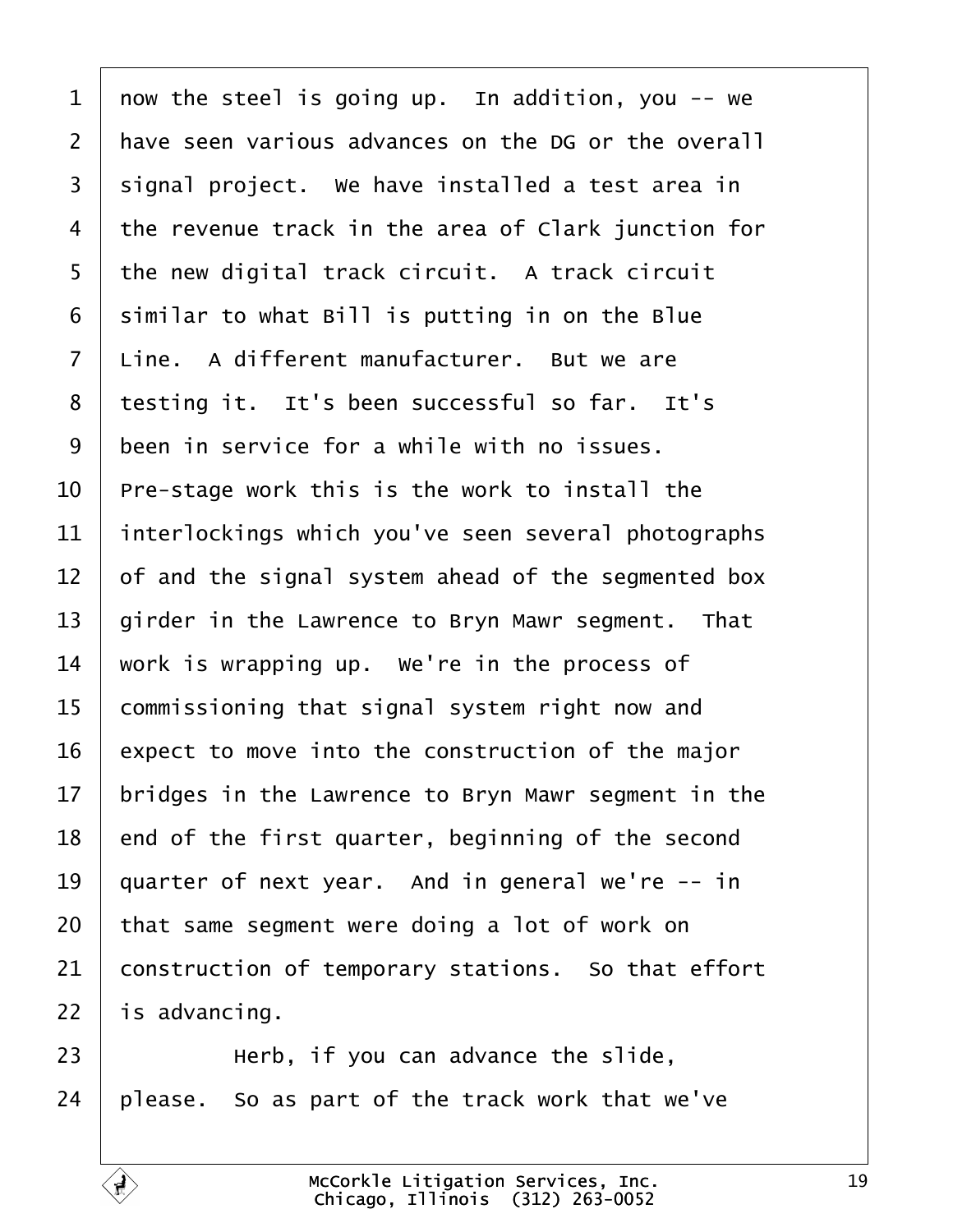<span id="page-19-0"></span>

| 1  | done this year to get ready to build that big      |
|----|----------------------------------------------------|
| 2  | bridge -- segmented box girder bridge in the area  |
| 3  | of Lawrence to Bryn Mawr the final major piece of  |
| 4  | track work that we've done has been to take one of |
| 5  | the interlockings. The older version of Thorndale  |
| 6  | we put in two interlockings this past summer. One  |
| 7  | at Montrose replacing the existing one there and   |
| 8  | then one at Thorndale. Thorndale really replaces   |
| 9  | Granville so we've now come in and taken Granville |
| 10 | but of service and we will remove the rest of the  |
| 11 | remnants of that track work as we go into the      |
| 12 | staged construction associated with the segmented  |
| 13 | box girder. So you can kinda see here before and   |
| 14 | after as we've taken out various pieces. We        |
| 15 | straight railed this area which means we sort of   |
| 16 | took out the special work and just put in          |
| 17 | straight -- straight track so that we can run      |
| 18 | through and commission the new signal system.      |
| 19 | Next slide. We continue on this -- yeah.           |
| 20 | We talked about segmented box girders. So you seen |
| 21 | various segments. This is probably the most        |
| 22 | complex of the segments. Each -- each band that we |
| 23 | have up there has sort of end caps on it. This is  |
| 24 | really the end cap where the -- the tension -- we  |
|    |                                                    |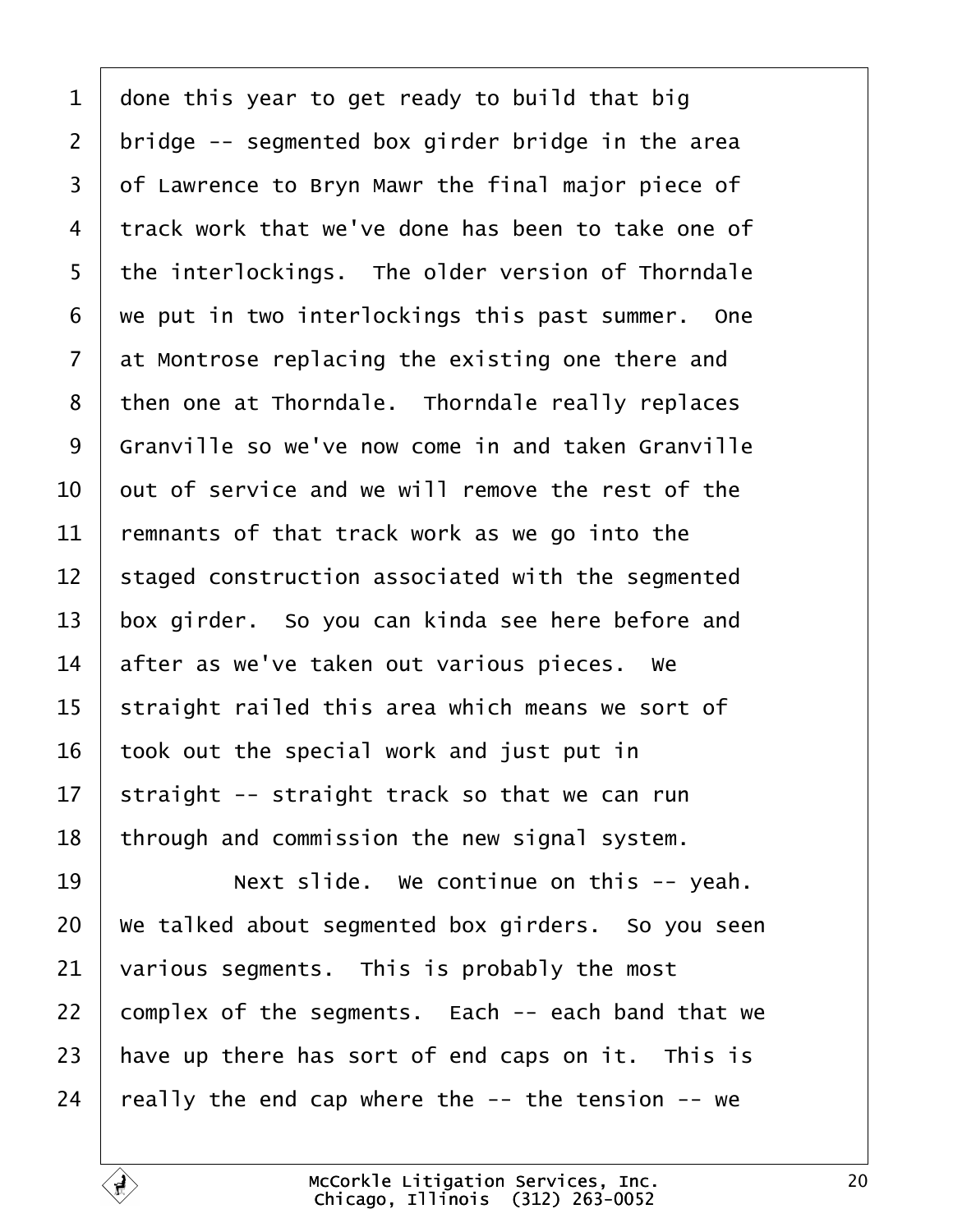<span id="page-20-0"></span>1 put these segments up and then we run tendons or 2 dables through them in order to get the full 3 structural strength. And this is a piece at either 4 end of the -- of a particular span where we put 5 those -- we anchor those cables in. So it gets a 6 lot of concrete and a lot of steel. It takes a lot 7 of stress at the end of the day. This is how much 8 steel gets into it and obviously we pour the 9 doncrete around it to create the segment. This is 10 a pier segment so it sits at either end of each of 11 these individual 100-foot spans.  $12$  **Next.** And this is it with all the 13 concrete on it. So you can kind of see how it gets 14 transformed after we bend all the rebar and then 15 bour the concrete around it and then of course this 16 gets set on top of a column in the future in the 17 area of Lawrence to Bryn Mawr. Next. Temporary 18 stations. You've seen these advance in the various 19 photographs I've shown in the past few months. So 20  $\sqrt{v}$  you can see we're  $\overline{v}$  - we're in the process here at 21 the Bryn Mawr temporary station of flying in a 22 piece of platform. So we've created -- assemble 23 the platform on the ground and then it gets hoisted 24 into place. It gets hoisted into place up on the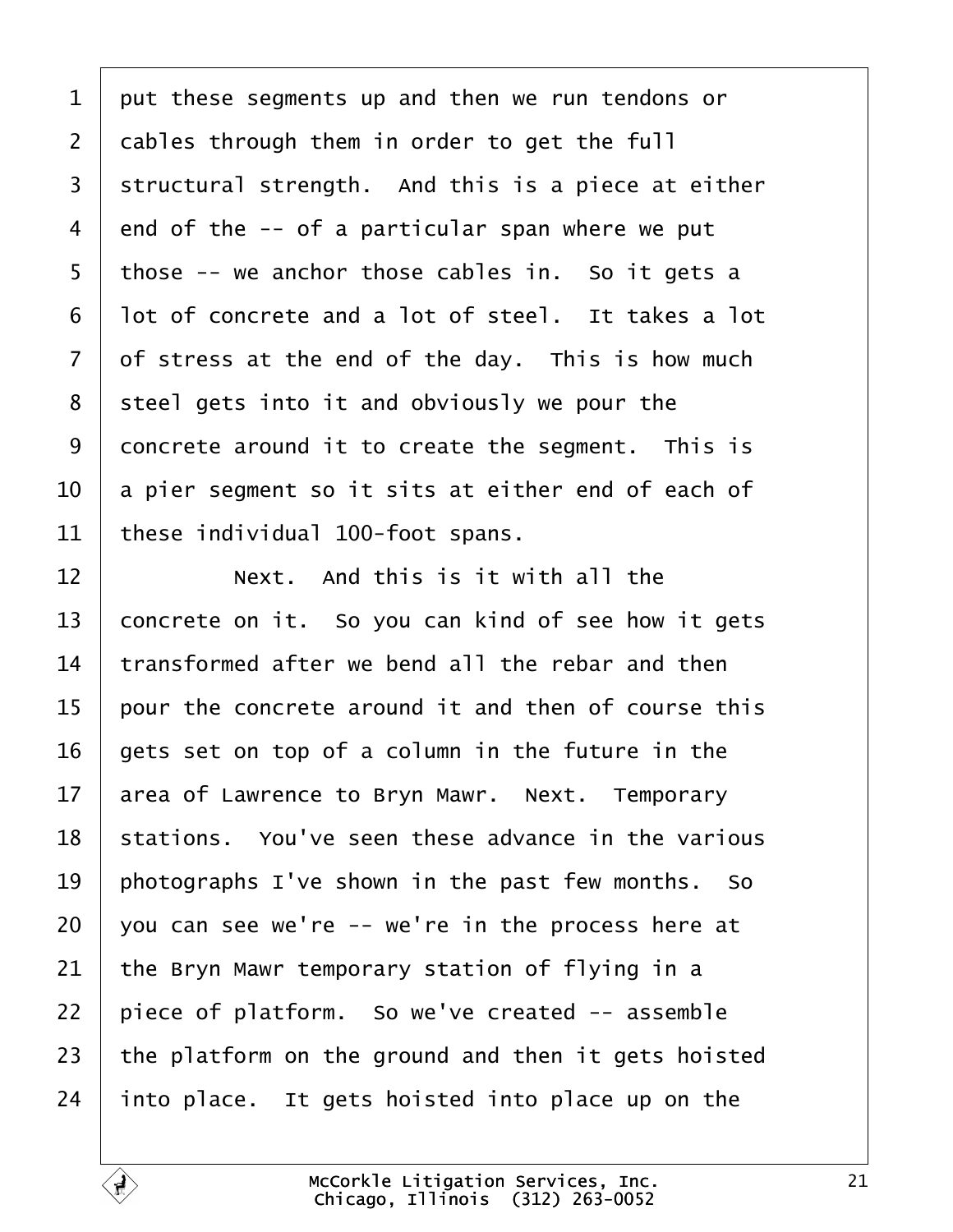<span id="page-21-0"></span>1 right-of-way.

 $2 \mid$  Next. So I talked a little bit about the 3 bypass area. The installation of steel. So 4 this -- this photograph is sort of deceptive. It 5 looks like a small piece of steel. It's actually 6 massive. But if you see my photograph, you see 7 bieces of the steel behind me in my photograph on 8 the Zoom call. But in any case we're in the 9 process of putting this steel up in the bypass area 10  $\mu$  and starting to build the -- the platform from 11 which we'll do precast decking on top of that and 12 then put the track work in after that in the  $-$  in 13 the course of the winter and early spring. 14 | Next. Cabling. Lots of cabling 15 everywhere. This tends to be a part of the 16 signaling. And the ballast we bury it and the 17 elevated structure we string it up. So you'll 18 probably see a few pictures of this but it 19 does -- it is a major effort for us and an 20 indication of progress as we advance the work 21 associated with turning the signal system on ahead 22  $\theta$  of doing -- ahead of doing the segmented box girder 23 at Lawrence to Bryn Mawr. 24 **Next.** Advance contracts. I'm pleased to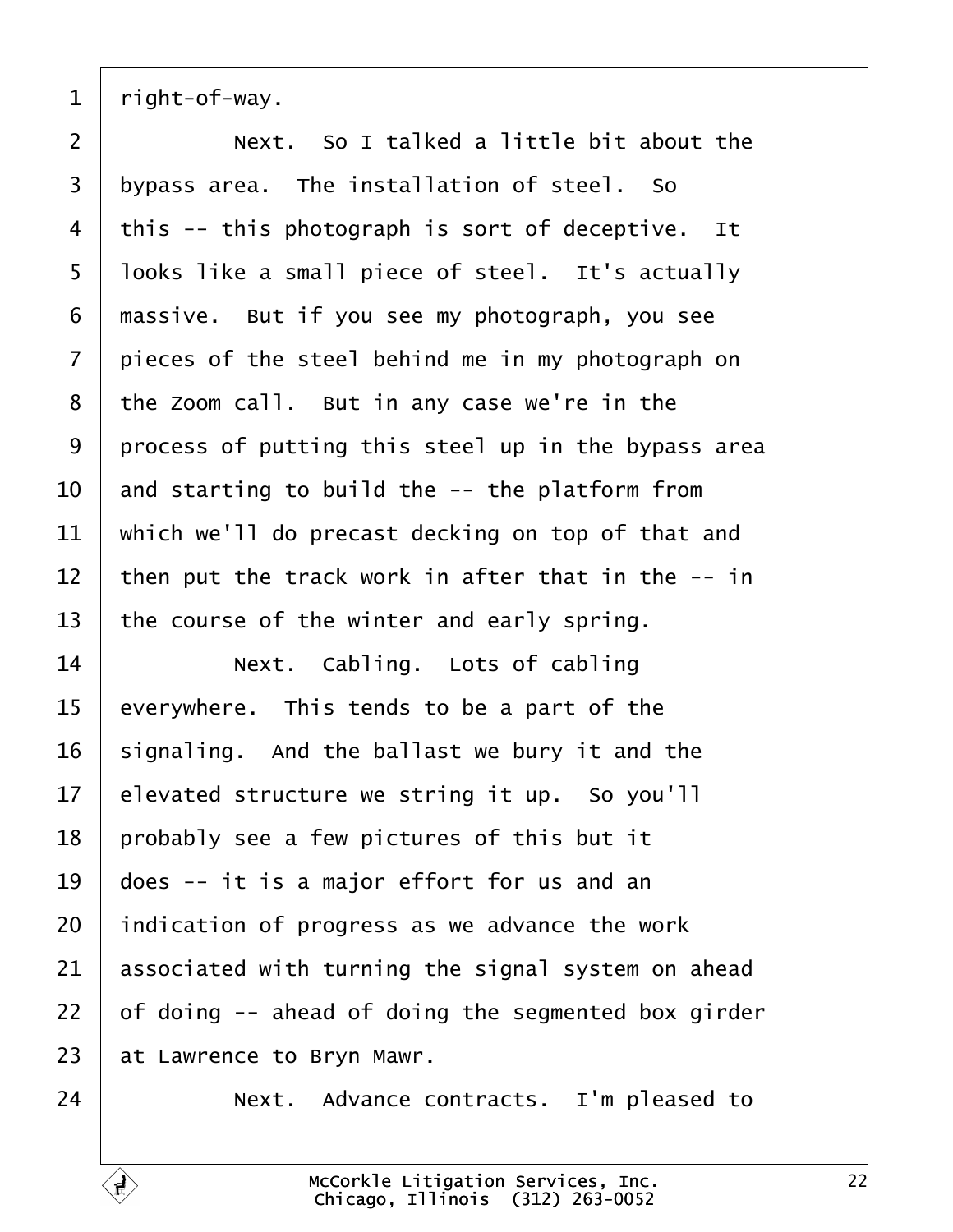<span id="page-22-0"></span>

| 1  | say that the advance utilities are in substantial   |
|----|-----------------------------------------------------|
| 2  | dompletion. We will continue to do punch lists      |
| 3  | through the first quarter. Mostly with AT&T work.   |
| 4  | The rest of the utilities are really wrapping up at |
| 5  | the end of year here. So we're -- we're pleased     |
| 6  | with that effort. This -- this slide will probably  |
| 7  | last for another month or so as we complete that    |
| 8  | punch list work into January and February and then  |
| 9  | we'll take it out. So I'm -- I'm pleased to say     |
| 10 | substantial completion for AUR is part of our       |
| 11 | achievements over this past year. Advanced utility  |
| 12 | relocation, AUR.                                    |
| 13 | Next. So of course we've been very busy             |
| 14 | with RPM community outreach. You know, as we put    |
| 15 | these big pieces of steel in you can imagine that   |
|    |                                                     |
| 16 | we need to make sure that the community around them |
| 17 | is aware that we're bringing these in. They come    |
| 18 | in very big trucks and we want to make sure that    |
| 19 | the community is aware of that. If there's any      |
| 20 | business impacts, we can mitigate those. So we      |
| 21 | meet in particular with the ward -- ward -- the     |
| 22 | alderman in and around the bypass, the 44th ward.   |
| 23 | We did some test work. We're driving some piles or  |
| 24 | we're vibrating some piles into place in the next   |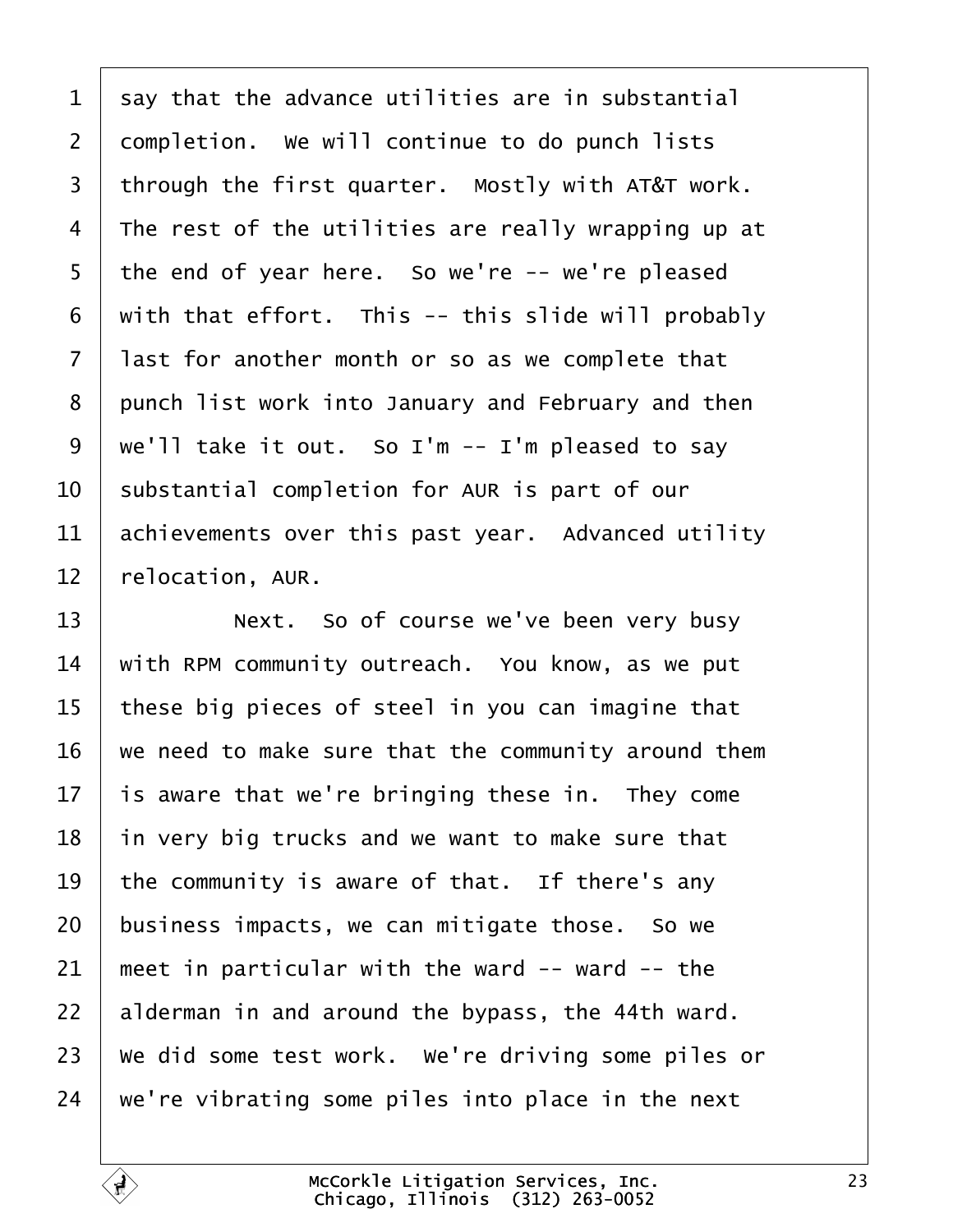<span id="page-23-0"></span>

| 1               | segment of Lawrence to Bryn Mawr. We tested those   |
|-----------------|-----------------------------------------------------|
| $\overline{2}$  | dut in Evanston. The production and some technical  |
| 3               | details relative to that. So we met with the folks  |
| 4               | in Evanston and explained what we were doing. Of    |
| 5               | dourse their major questions are when are we going  |
| 6               | to get our RPM. But we deferred those and told      |
| 7               | them that we were just working on the current phase |
| 8               | and coordinated any impacts associated with that.   |
| 9               | And then of course at Granville we met with that    |
| 10              | community, the alderman and -- and various -- we    |
| 11              | did a meeting with the community to explain the     |
| 12              | Impacts associated with that Granville work that I  |
| 13              | showed you earlier. And then we had an office       |
| 14              | hours meeting and otherwise we're just working to   |
| 15              | keep the community informed in a virtual            |
| 16              | environment of all the construction that's under    |
| 17 <sub>1</sub> | way. And I know Juanpablo has been busy as well.    |
| 18              | So I can stop here and take any questions before we |
| 19              | move on to his presentation.                        |
| 20              | CHAIRMAN ROSALES: Thank you, Chris. Do any of       |
| 21              | the Board members have any questions? Director      |
| 22              | Miller? Hearing none.                               |
| 23              | DIRECTOR JAKES: Director Miller is not on.          |
| 24              | CHAIRMAN ROSALES: He's not on. Okay. We'll          |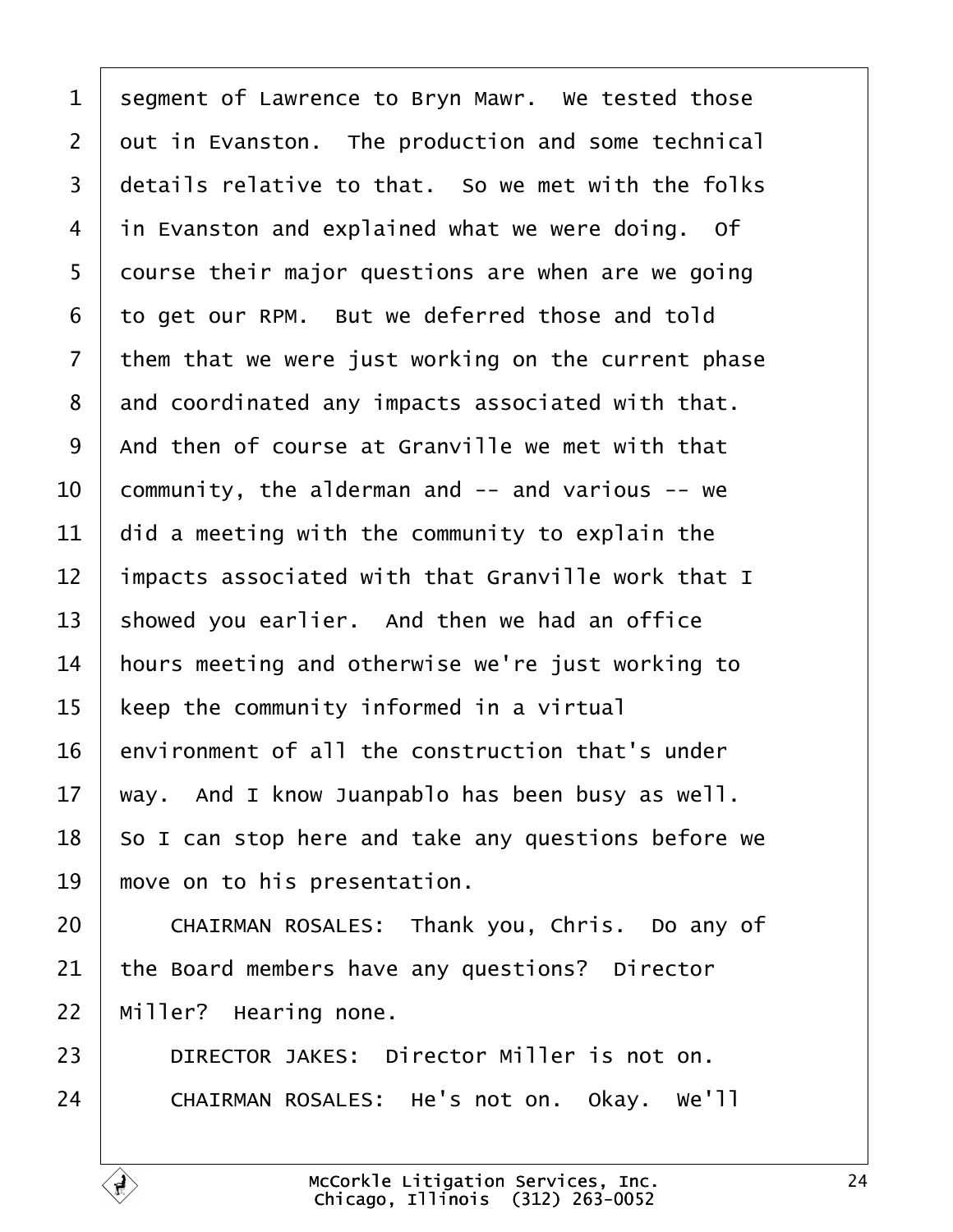- <span id="page-24-0"></span>1 get him back on. Director Jakes, do you have any
- 2 duestions?
- 3 | DIRECTOR JAKES: No questions.
- 4 | PRESIDENT CARTER: Director Irvine?
- 5 | DIRECTOR IRVINE: No questions. Just it's
- 6 exciting to see the steel go in on the bypass. I
- 7 was on the Brown Line recently and a rare trip on
- 8 the Brown Line and it was very cool.
- 9 | MR. BUSHELL: We get a fair amount of community
- 10 feedback that as people are staying home instead of
- 11 impacting them in the case of the assembly of the
- 12 steel they all seem pretty interested in it and it
- 13 appears periodically on social media as one of the
- 14 more entertaining things to do during quarantine to
- 15 watch the assembly of the bridge so.
- 16 | DIRECTOR IRVINE: Yeah.
- 17 | MR. BUSHELL: Glad we're providing some
- 18 positive impacts ahead of actually being able to
- 19 use the bridge to the complete advantage of our
- 20 employees and customers.
- 21 | DIRECTOR IRVINE: And make sure you give plenty
- 22 b fadvanced notice before you move that box girder
- 23  $\sqrt{v}$ ou're installing.
- 24  $\parallel$  MR. BUSHELL: Oh, yeah. We're going to set up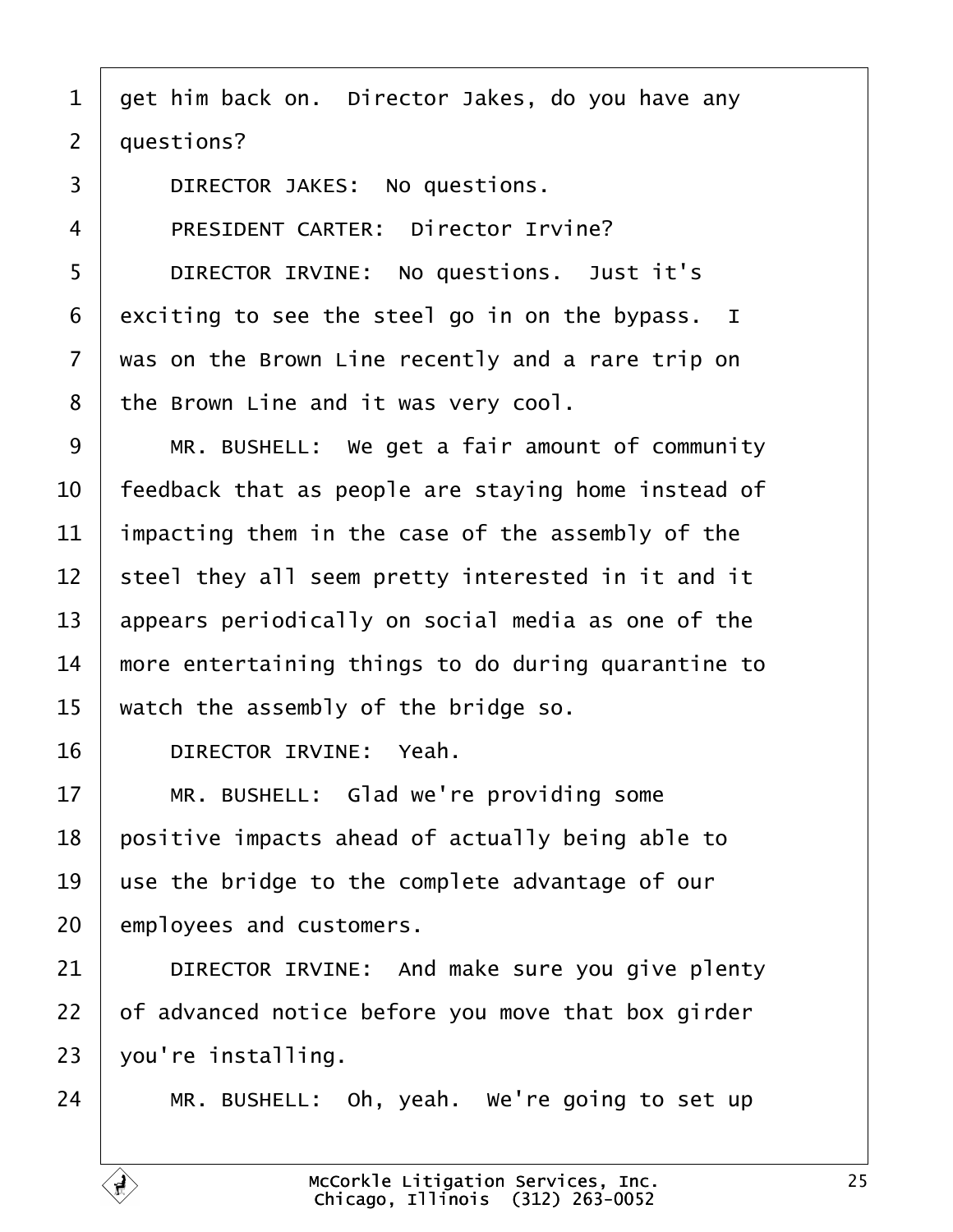<span id="page-25-0"></span>

| some bleachers. |
|-----------------|
|-----------------|

- 2 | DIRECTOR IRVINE: Awesome.
- 3 | MR. BUSHELL: People will really like that.
- 4 | DIRECTOR IRVINE: Very cool.
- 5 | VICE CHAIR ROSALES: Thank you.
- $6$  | MR. BUSHELL: Thank you.
- 7 | VICE CHAIR ROSALES: Director Silva?
- 8 | DIRECTOR SILVA: No. No questions.
- 9 | VICE CHAIR ROSALES: I'm not sure if Director
- 10 Miller is back on. Maybe if he's not, I just want
- 11 to thank you, Chris, because -- and I'm on the
- 12 Brown Line so I agree. Hard work, you know, but
- 13 also -- also interesting. I think a lot of people
- 14  $\frac{1}{2}$  fort of are -- gawk a little bit. You know, they
- 15 find it very interesting all the work that's being
- 16  $\theta$  done. Just a -- I guess the only question. With
- 17 the signal design you were saying we're at 45 but
- 18 that overall won't affect -- 45 percent overall
- 19 that won't affect anything as far as the project

 $20\;$  goes, right?

- $21$  | MR. BUSHELL: No. The fact that those two
- 22 designs aren't at the same level I mean I would
- 23 certainly in a perfect world I would like signal to
- 24 be at the same level of completion if not at a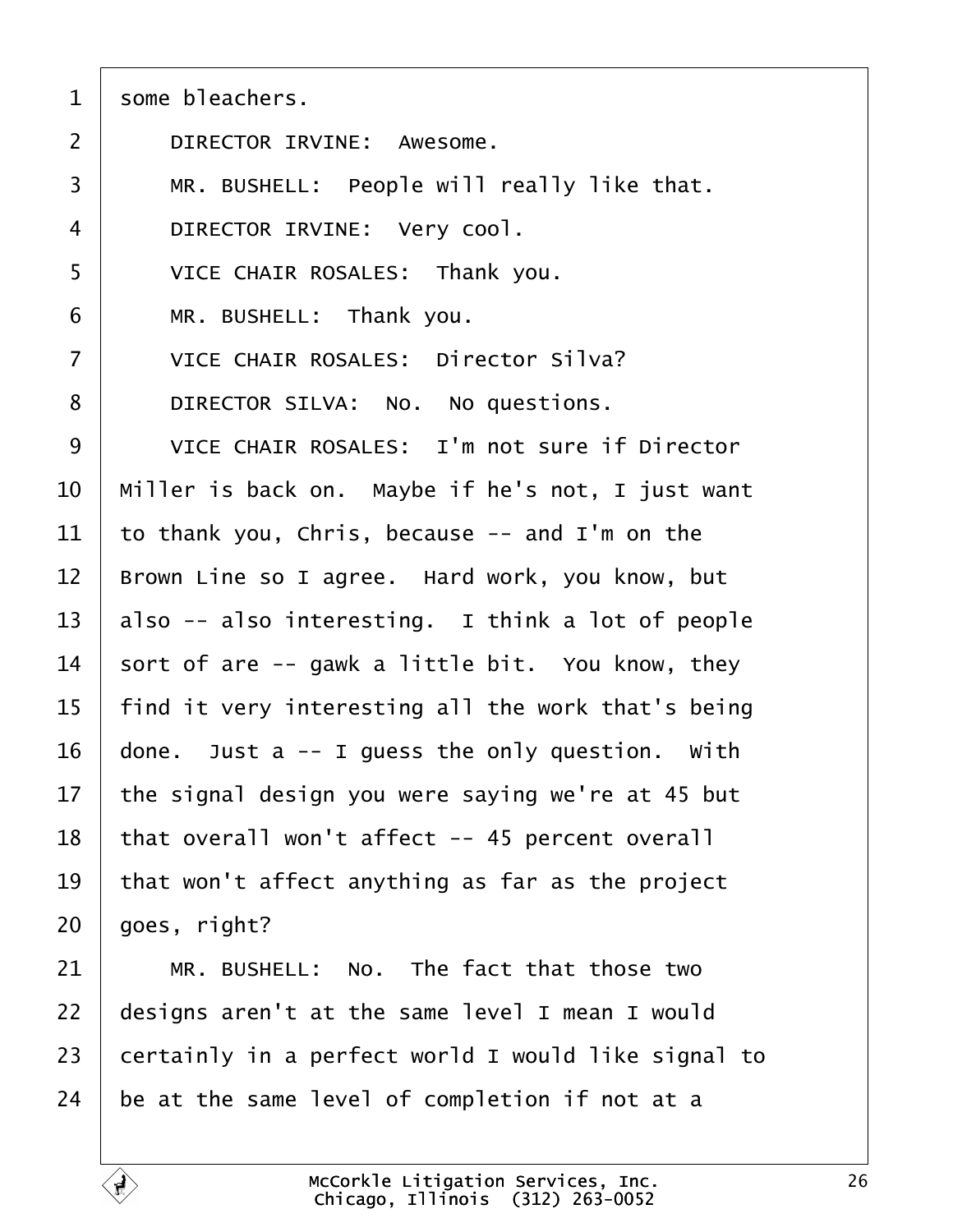<span id="page-26-0"></span>

| $\mathbf 1$    | little more advanced. But signaling is a big        |
|----------------|-----------------------------------------------------|
| $\overline{2}$ | challenge. It is a high tech industry that has      |
| 3              | seen some impacts due to Covid. You know, in our    |
| 4              | dase we have recently seen some impacts due to      |
| 5              | workers who are -- crews that are working out there |
| 6              | having miscellaneous sicknesses. I think we've all  |
| 7              | probably experienced Covid creeping closer in our   |
| 8              | personal lives. Certainly in the projects we've     |
| 9              | seen it. But even back before that this technology  |
| 10             | is produced across the world. In our case we        |
| 11             | have -- a lot of the technology comes from Italy    |
| 12             | that we're installing here so on that of course is  |
| 13             | a country early on that was impacted by it -- by    |
| 14             | Covid. And then just in general the industry is     |
| 15             | very tight. There's a fair amount of work           |
| 16             | particularly with the -- combining with some of the |
| 17             | freight work that's going on, PTC work. And then    |
| 18             | some of the major transit projects happening on     |
| 19             | both of the coasts. This industry is very tight in  |
| 20             | general for resources. So I'd like it to be         |
| 21             | further along. It's not impacting the schedule any  |
| 22             | more than other major issues that are -- that are   |
| 23             | but there. And we're mitigating those delays to     |
| 24             | the best of our ability in concert with the         |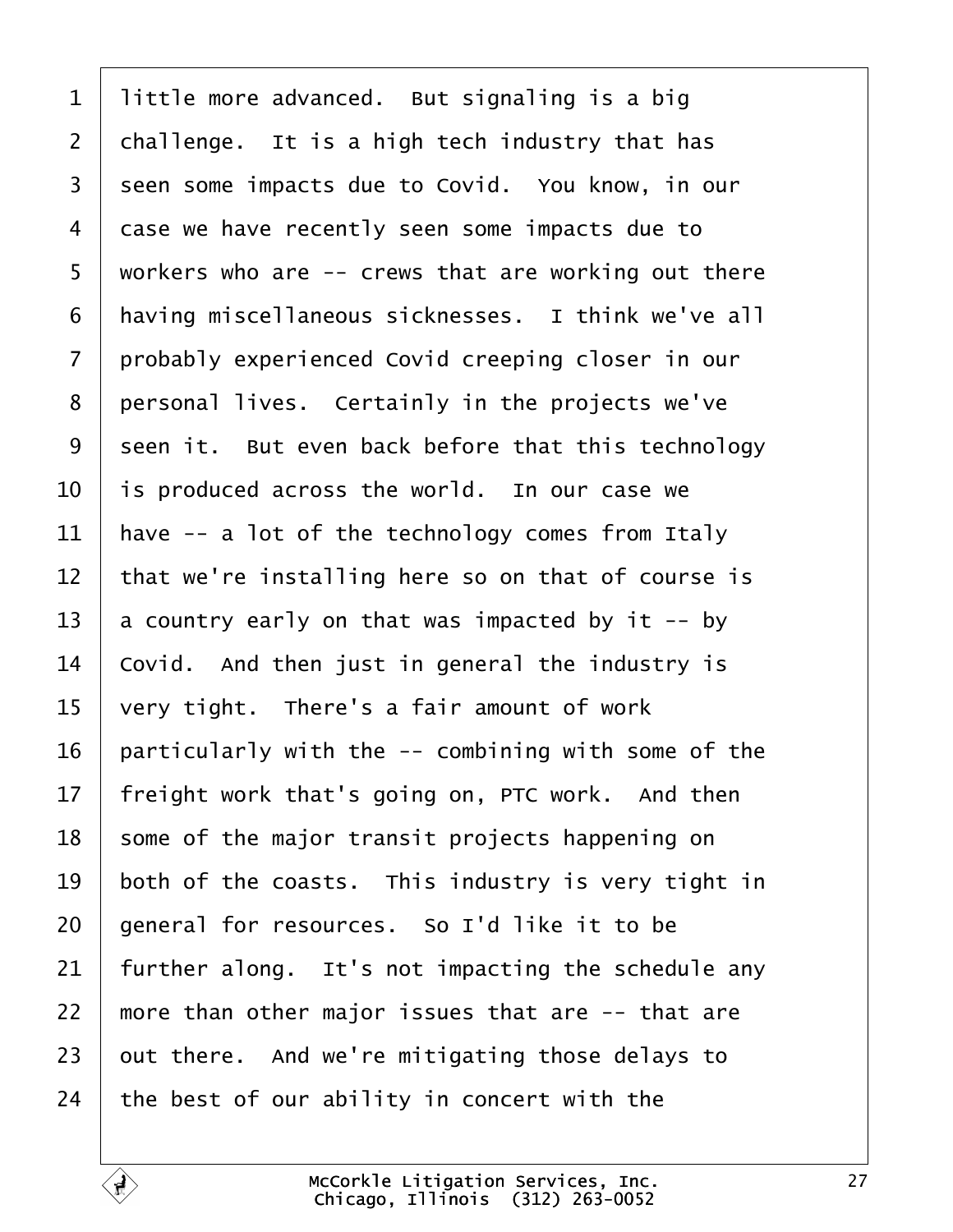<span id="page-27-0"></span>

| 1              | dontract.                                          |
|----------------|----------------------------------------------------|
| 2              | VICE CHAIR ROSALES: Great. Thank you.              |
| 3              | <b>SECRETARY LONGHINI: Chairman -- Chairman</b>    |
| 4              | Rosales, could we take a slight pause as we bring  |
| 5              | Reverend Miller back into the meeting?             |
| 6              | VICE CHAIR ROSALES: We sure can.                   |
| $\overline{7}$ | SECRETARY LONGHINI: Okay.                          |
| 8              | VICE CHAIR ROSALES: Thank you, Chris.              |
| 9              | SECRETARY LONGHINI: Thanks, Chris. Herb, just      |
| 10             | let us know when Reverend Miller is back in.       |
| 11             | MR. NITZ: Okay. Stand by.                          |
| 12             | <b>SECRETARY LONGHINI: Okay.</b>                   |
| 13             | (A recess was taken                                |
| 14             | at 10:40 a.m.)                                     |
| 15             | (Proceedings resumed                               |
| 16             | at 10:43 a.m.)                                     |
| 17             | MR. NITZ: Director Miller is on the phone.         |
| 18             | VICE CHAIR ROSALES: Okay. Great. Thank you.        |
| 19             | Welcome back, Director Miller.                     |
| 20             | DIRECTOR MILLER: Thank you. I don't know what      |
| 21             | happened.                                          |
| 22             | VICE CHAIR ROSALES: I just wanted to make sure     |
| 23             | you don't have any question. You may not for Chris |
| 24             | Bushell. You're good.                              |
|                |                                                    |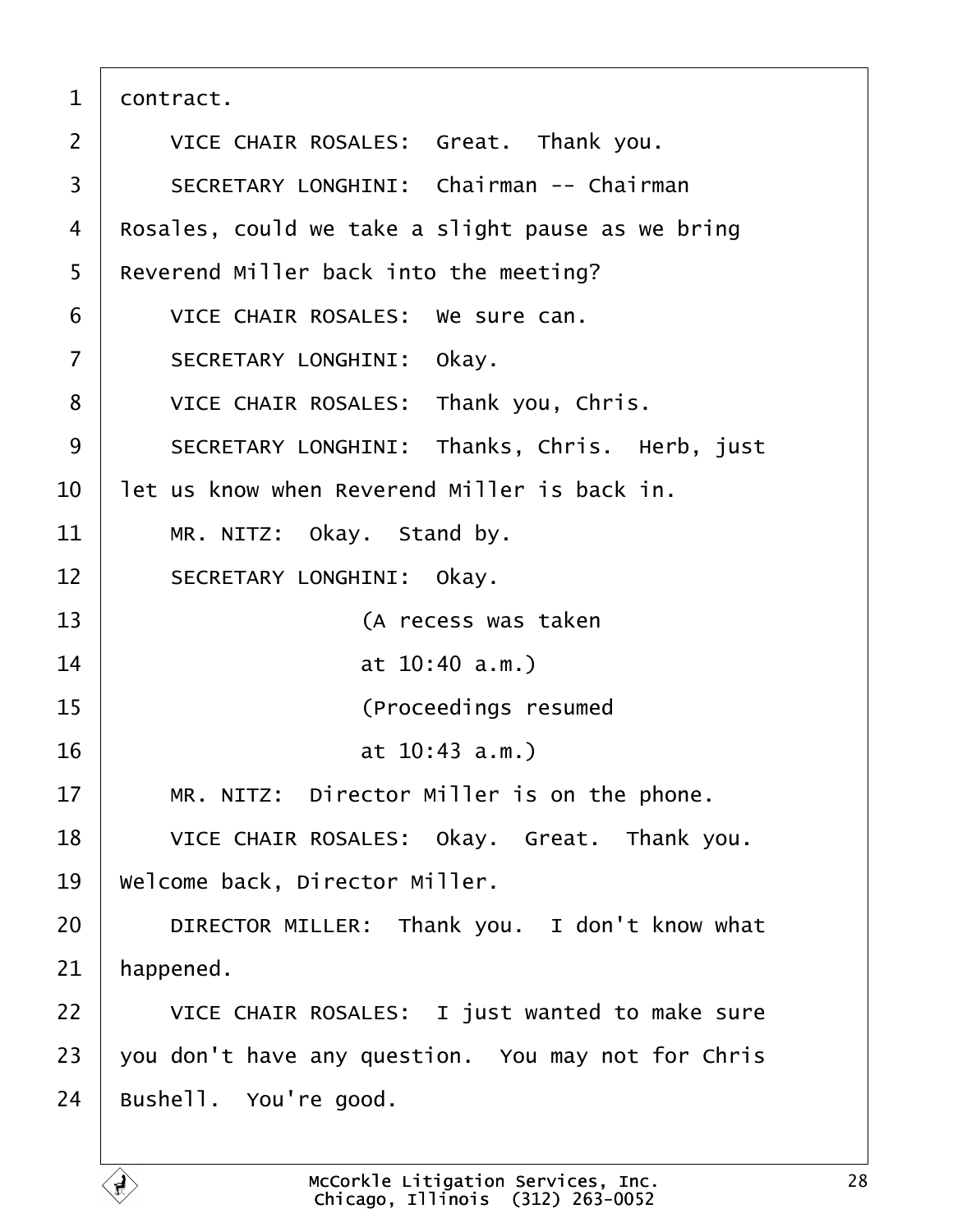- <span id="page-28-0"></span> $1$  | DIRECTOR MILLER: No, I didn't. I'm good.
- 2 Thanks.

3 | VICE CHAIR ROSALES: Okay. Great. All right. 4 Great. Thank you so much. Again, Chris, thanks so 5 much. And then next the presentation will be by 6 Juanpablo Prieto on diversity.  $7$  | MR. PRIETO: Thank you, Vice Chair. We 8 dontinue to hold our monthly meetings with the 9 prime to discuss workforce and DBE outreach 10 compliance. As we close out 2020, we've 11 established tentative dates for outreach in 2021 12 and the contractor continues to identify 13 opportunities for DBEs. The contractor is also 14 working closely with our workforce partners to 15 identify potential hiring needs as work ramps up 16 hext year. On November 18th, the Walsh-Fluor 17 design build team served as the guest speaker for 18 the ACE trades day hosted by ACE Mentor Chicago. 19 The ACE Mentor Chicago program is an after-school 20 program designed to attract high school students to 21 pursuing -- into pursuing careers in architecture, 22 construction and engineering. This marks the first 23 time ACE Mentor Chicago had done an introduction to 24 the building trade and about forty students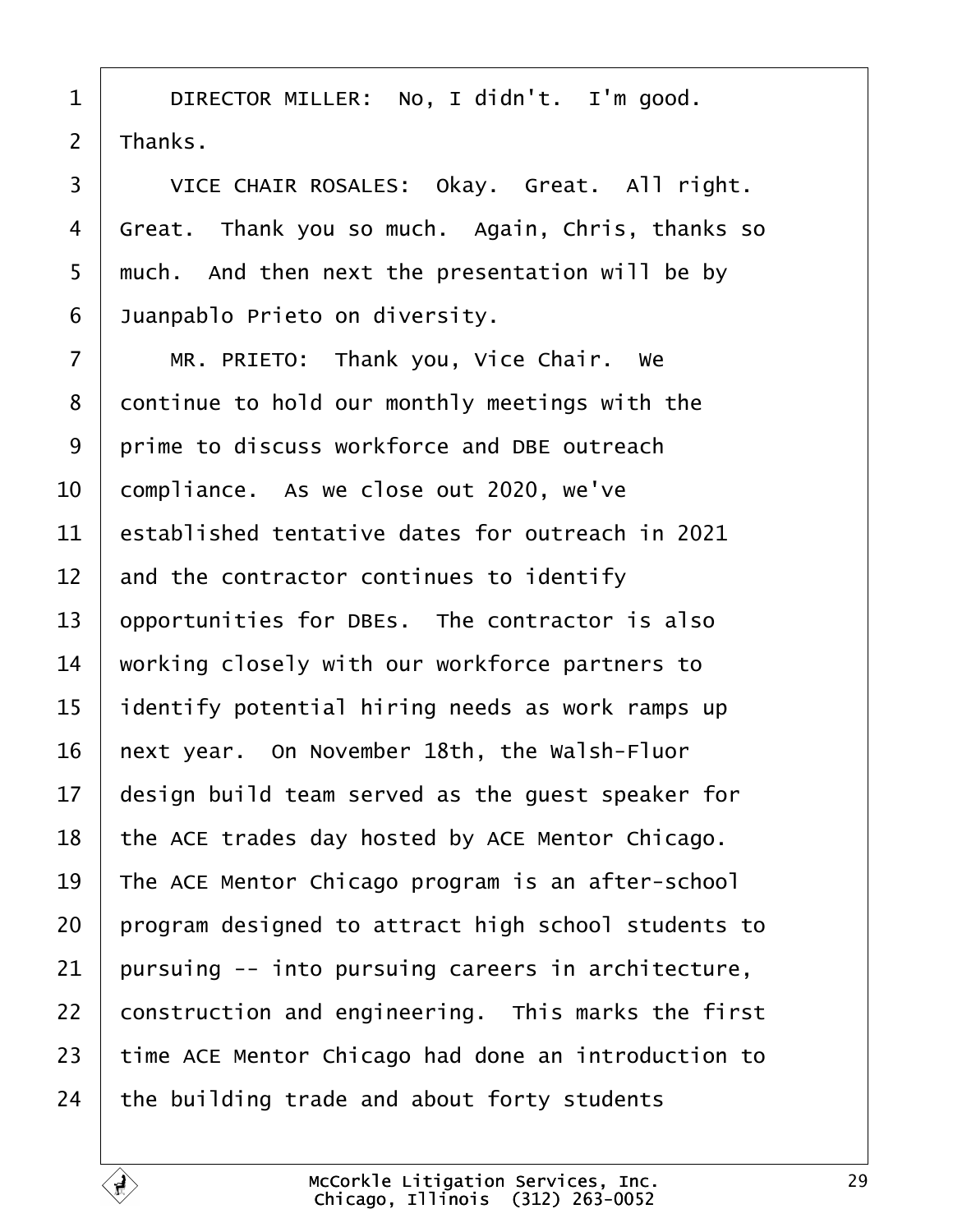<span id="page-29-0"></span>

|  |  | 1 participated. During the presentation the |  |
|--|--|---------------------------------------------|--|
|--|--|---------------------------------------------|--|

2 Walsh-Fluor team provided an overview of the RPM

- 3 phase one project, discussed applying to the
- 4 building trade, had Chicago Women in Trade and
- 5 Revolution Workshop do a pre-apprentice
- 6 introduction, hosted a trivia session and completed
- 7 an introduction to Walsh and included testimonials
- 8 from individuals working the building trades. The
- 9 presentation also included a virtual tour of the
- 10 construction site. Also in closing out the year
- 11 CTA along with the Walsh-Fluor team and our
- 12 workforce partners hosted a virtual DBE and
- 13 butreach event yesterday. During the event we
- 14 **bresented opportunities for both DBE firms and**
- 15 individuals interested in the careers in the
- 16 building trades. Our workforce partners also
- 17 presented on the services and resources they offer.
- 18 We took questions from the participants and
- 19 **provided contact information so everyone could stay**
- 20 connected. We had about sixty individuals attend
- 21 the event.
- $22$  | Although it is not directly related to
- 23 RPM, I did want to update the Board on our small
- 24 business educational series. As you may remember,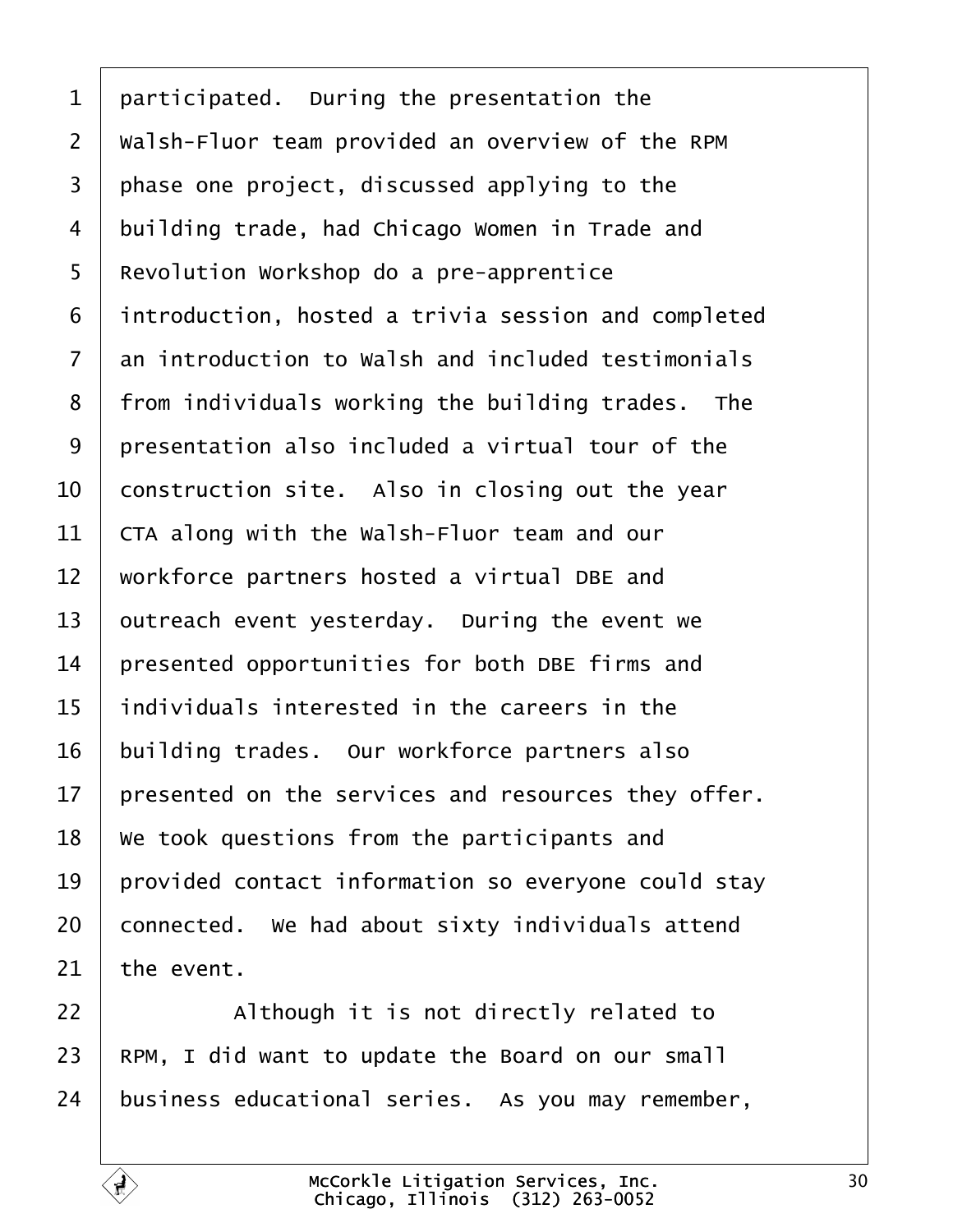<span id="page-30-0"></span>

| 1              | we began the small business education series in         |
|----------------|---------------------------------------------------------|
| $\overline{2}$ | 2017 when President Carter wanted to engage small       |
| 3              | businesses who had not done CTA work for projects       |
| 4              | that were scheduled on the Green Line. From there       |
| 5              | we have run the series annually focused on              |
| 6              | different projects as Your New Blue in 2018 and RPM     |
| $\overline{7}$ | in 2019. This year we decided to incorporate the        |
| 8              | series as a permanent part of our programing and it     |
| 9              | is now the CTA Small Business Educational Series.       |
| 10             | We have also expanded it from a six class series to     |
| 11             | and an eight class series taught by several             |
| 12             | clients. Given the pandemic, we have postponed the      |
| 13             | series from our planned launch in March until later     |
| 14             | in the year and moved the entire series virtually.      |
| 15             | We graduated ten firms in November of this year and     |
| 16             | we are in the planning stages for our series next       |
| 17             | year. We look forward to providing updates to the       |
| 18             | Board with our future initiatives. That concludes       |
| 19             | my portion of the construction report. I'm happy        |
| 20             | to answer any questions.                                |
| 21             | CHAIRMAN ROSALES: So I have a question. So              |
| 22             | with regards to those ten firms that graduated, the     |
| 23             | <b>Small Business Educational Series, the CTA Small</b> |
| 24             | Business, that's great. I love that. So what do         |
|                |                                                         |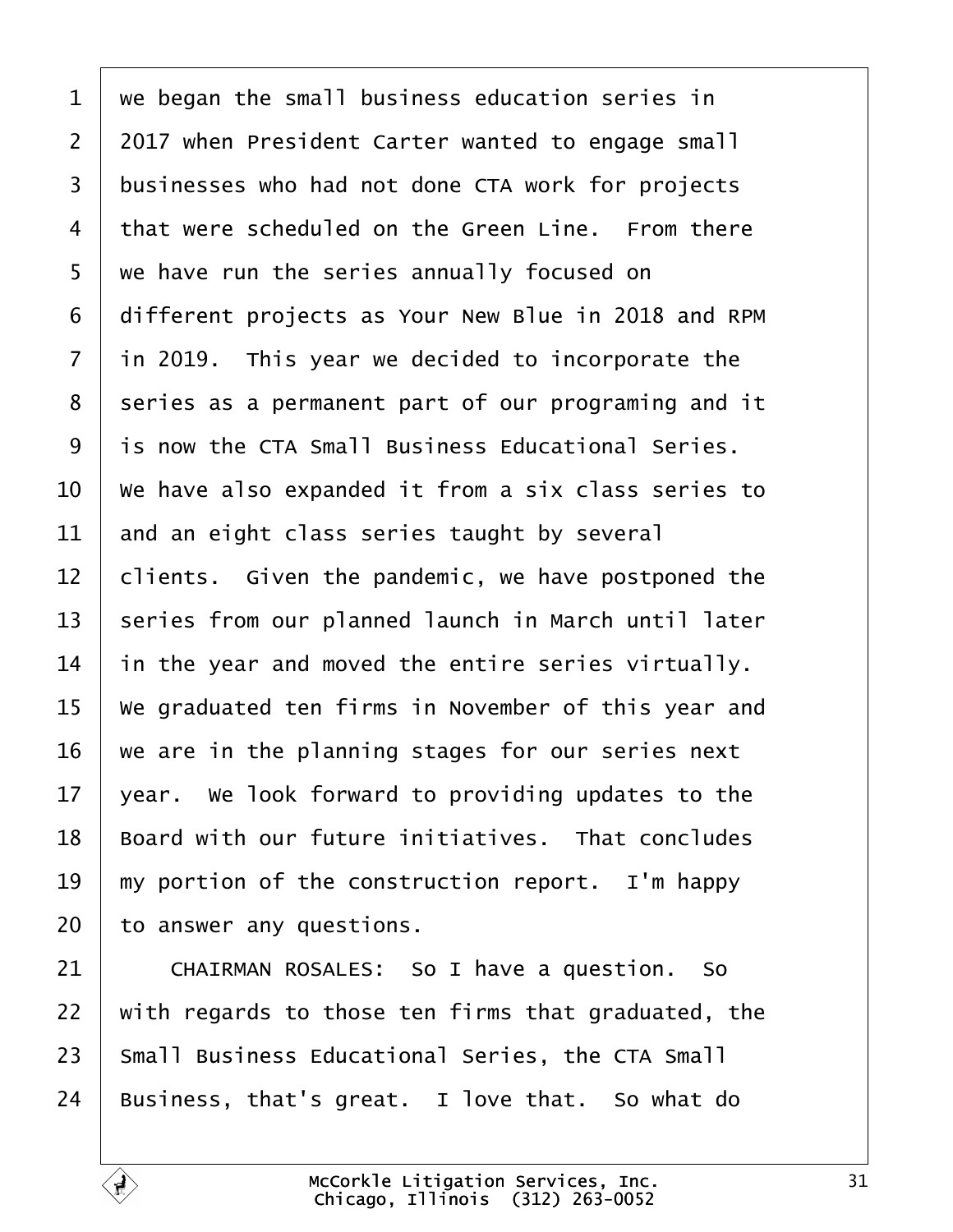- <span id="page-31-0"></span>1 they come out with? Like what -- what does it say
- 2 that they learn? And it is a certificate or
- 3 something that they get?
- $4 \mid MR$ . PRIETO: We do send them a certificate.
- 5 They get classes on estimating, on pursuing work,
- ·6· ·financing, how to invoice, how to market their
- 7 firm. So different aspects of business -- of how
- 8 to run their business and how to compete for work.
- 9 Specifically public work and CTA work which can be
- 10 different than -- than private sector work.
- 11 | VICE CHAIR ROSALES: It usually is. Yeah. It
- 12 usually is. And then you said that there are
- 13 several firms that are participating. Client firms
- 14 that participating in some of these?
- 15 | MR. PRIETO: Yes. All of our classes are
- 16 taught by -- by businesses, by contractors. The
- 17 majority of them are prime contractors that
- 18 participate on -- on our contracts. We also have
- 19 two small businesses that also teach classes.
- 20 VICE CHAIR ROSALES: And then are these
- 21 businesses that have never done work with the CTA
- 22 br is there a mix now of businesses that have and
- $23$  haven't?
- $24$  | MR, PRIETO: Now there is mix. The intention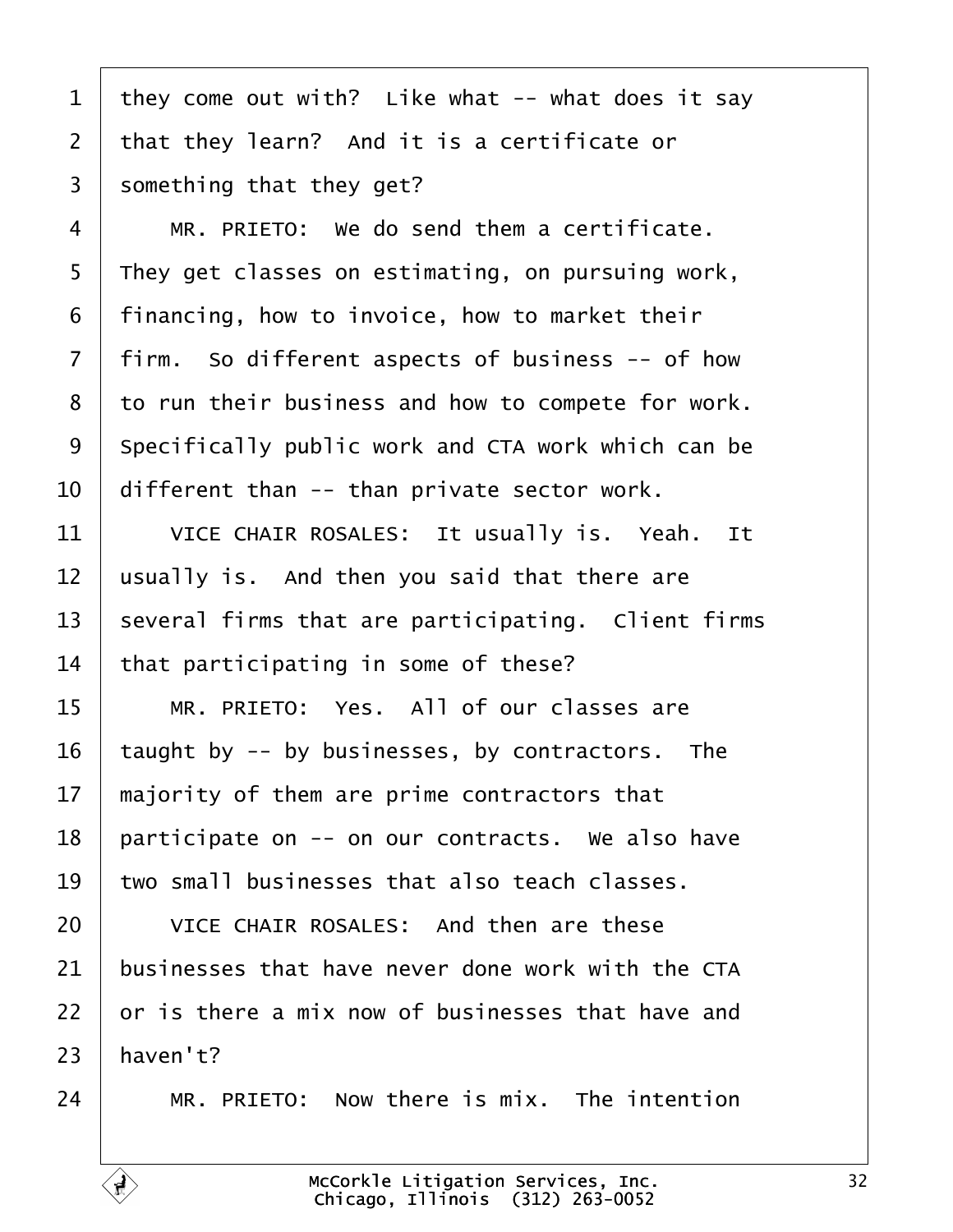<span id="page-32-0"></span>

| 1               | when we started in 2017 with the Green Line series  |
|-----------------|-----------------------------------------------------|
| $\overline{2}$  | was to focus on firms that had never done CTA work. |
| 3               | We still try and target firms that want to move in  |
| 4               | to public work or move into CTA work. But we        |
| 5               | accept firms that have done CTA work as well.       |
| 6               | VICE CHAIR ROSALES: Okay. And then of the           |
| 7               | sixty that participated yesterday on the virtual    |
| 8               | event that you had, are those all new or are those  |
| 9               | again a mix?                                        |
| 10              | MR. PRIETO: It's a -- they were a mix of DBE        |
| 11              | firms and individuals interested in careers in      |
| 12 <sup>2</sup> | construction.                                       |
| 13              | VICE CHAIR ROSALES: Okay. It sounds like it's       |
| 14              | being well received. And again our communication    |
| 15              | for that, the vehicles to communicate these         |
| 16              | different programs --                               |
| 17              | MR. PRIETO: We -- we regularly use social           |
| 18              | media so you'll see them on LinkedIn, Twitter and   |
| 19              | Facebook and we also communicate out via our        |
| 20              | technical assist agencies and our workforce         |
| 21              | partners.                                           |
| 22              | VICE CHAIR ROSALES: Great. Thank you. No            |
| 23              | questions more from me but I'll ask the directors.  |
| 24              | Director Miller, do you have any questions?         |
|                 |                                                     |

 $\lceil$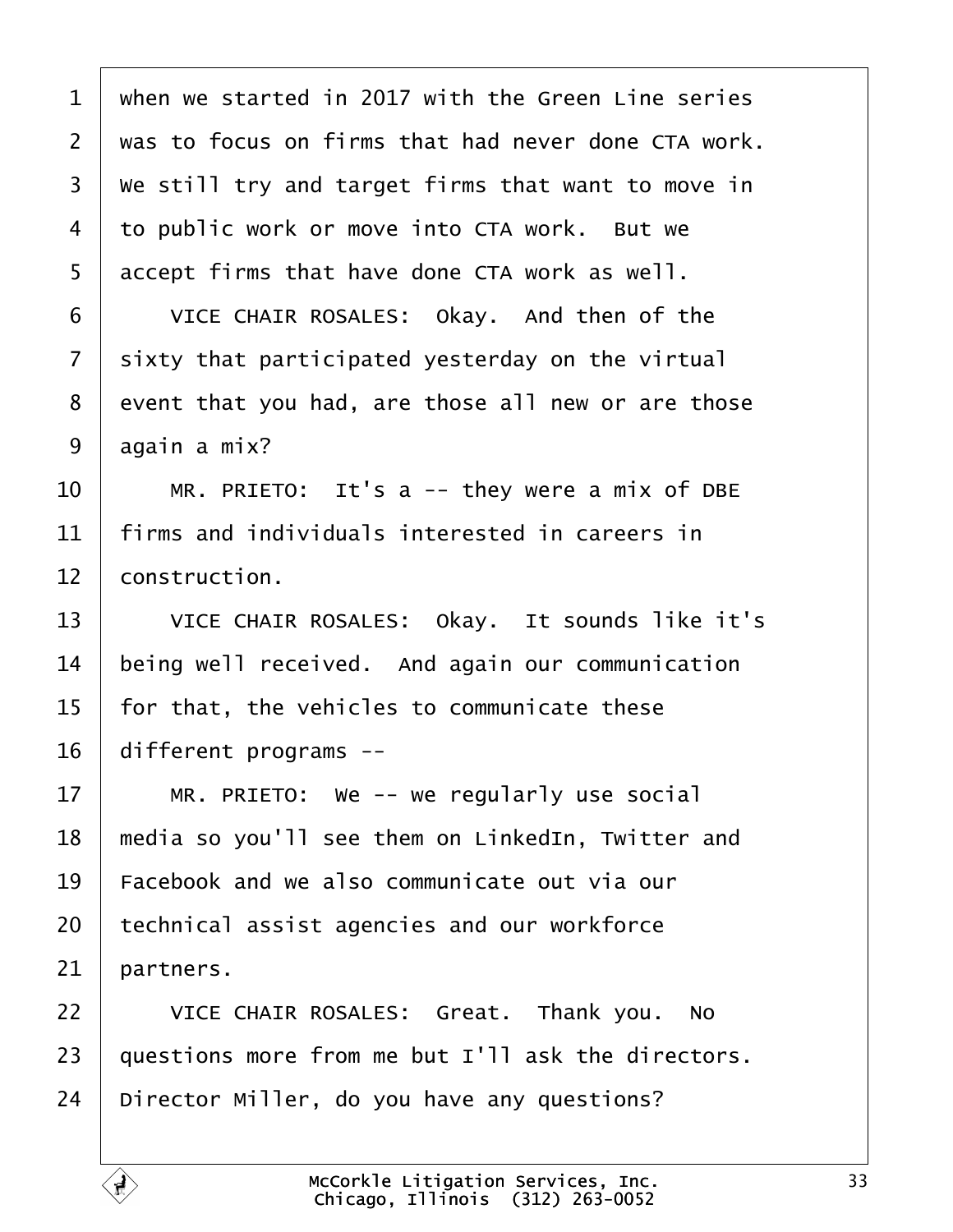<span id="page-33-0"></span>

| $\mathbf{1}$   | DIRECTOR MILLER: No, I don't.                       |
|----------------|-----------------------------------------------------|
| 2              | VICE CHAIR ROSALES: Okay. Director Jakes?           |
| 3              | DIRECTOR JAKES: No questions.                       |
| 4              | <b>VICE CHAIR ROSALES: Director Irvine?</b>         |
| 5              | DIRECTOR IRVINE: No questions.                      |
| 6              | <b>VICE CHAIR ROSALES: Director Silva?</b>          |
| $\overline{7}$ | DIRECTOR SILVA: No questions.                       |
| 8              | VICE CHAIR ROSALES: Okay. Great work by             |
| 9              | everyone. Thank you.                                |
| 10             | MR. PRIETO: Thank you.                              |
| 11             | VICE CHAIR ROSALES: Juanpablo, I appreciate         |
| 12             | your presentation. So our next agenda I have is     |
| 13             | hew business. Greg, do you have any new business?   |
| 14             | SECRETARY LONGHINI: I do not have any new           |
| 15             | business, Chairman.                                 |
| 16             | VICE CHAIR ROSALES: So I think with no further      |
| 17             | business to come before the Board I -- I would like |
| 18             | to say before I ask for a final motion just happy   |
| 19             | holidays to everyone. I think this has been an      |
| 20             | incredible year both good and bad. I think because  |
| 21             | we've really seen -- I know that this team at the   |
| 22             | CTA, the Board, everyone has really stepped it up   |
| 23             | in a very, very difficult year. And so I think      |
| 24             | it's been the worst of times but in many instances  |
|                |                                                     |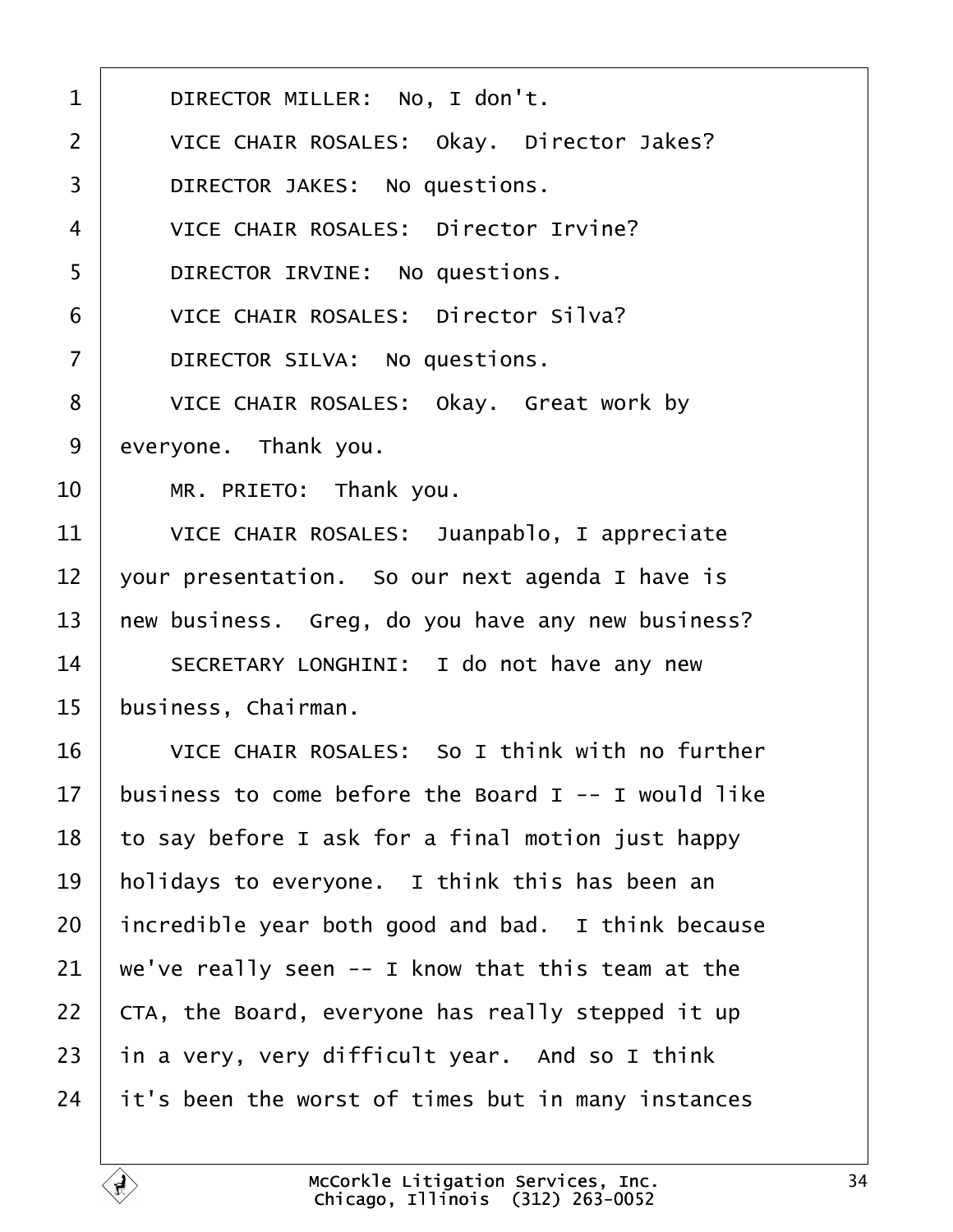<span id="page-34-0"></span>1 we've seen the best of people, you know, that has 2 dome out. Just the very best that has come out. 3 And I'm happy that we're ending -- I think that 4 we're ending the year with a lot of hope. I think 5 this vaccine is at least giving people hope that we 6 dan get through this. That there's a light at the 7 dther end of the tunnel. And I don't know about 8 everybody else but at least for me it's really 9 changed my perspective a lot, you know, with 10 regards to what we as humanity can do together and 11 what -- the things that are really important. You 12 know, health is so important. I -- I've always 13 been a healthy person but to put that at the front 14  $\parallel$  think of everything else. As well as working 15 together, you know, people just have come out to 16 help each other. And I know that so many people 17 are talking about that we're going to come out of 18 this better people but what being a better person 19 represents I think for a lot of us has changed. At 20 least for me it really represents helping others 21  $\mu$  and being the best that I can be. So I want to 22 thank all of you because I think everybody has 23 really been the best that they can be at the CTA. 24 So in that light it's been a great year and I think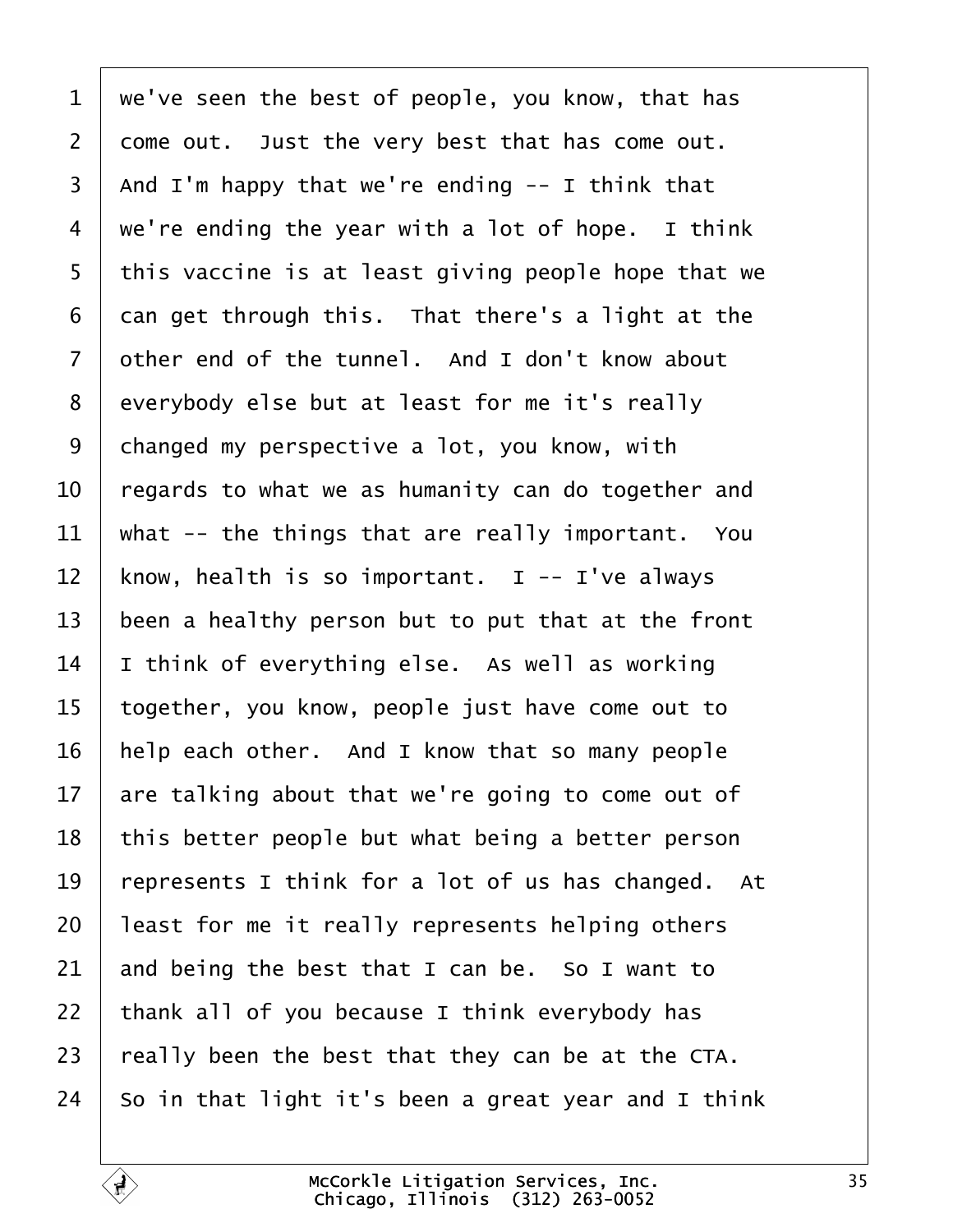<span id="page-35-0"></span>

| 1               | we're ending it hopefully with a lot of hope. And  |
|-----------------|----------------------------------------------------|
| $\overline{2}$  | for good things to come. I don't know if anyone    |
| 3               | else, you know, before we adjourn would like to    |
|                 |                                                    |
| 4               | make any comments with regard to the end of the    |
| 5               | year and wishing everybody a happy year. Any of    |
| 6               | the directors?                                     |
| $\overline{7}$  | DIRECTOR MILLER: Ditto to what you said. I         |
| 8               | think you said it well. And I just want to say a   |
| $9\,$           | blessed and happy holiday to everybody in spite of |
| 10              | what we're going through now. We're going to come  |
| 11              | out of it all right. So just keeping the faith. I  |
| 12              | thank all of you.                                  |
| 13              | VICE CHAIR ROSALES: Thank you very much for        |
| 14              | that. Anyone else?                                 |
| 15              | PRESIDENT CARTER: Director Rosales, I just         |
| 16              | want to say on behalf of the staff I want to thank |
| 17 <sup>1</sup> | you and all the members of the Board for your      |
| 18              | support of us as we've dealt with this difficult   |
| 19              | year. And I know that many of you have reached out |
| 20              | personally to -- to talk to us about how the       |
| 21              | employees are holding up during the pandemic and   |
| 22              | have, you know, really embraced the essential      |
| 23              | hature of the work that our employees have been    |
| 24              | doing? And -- and obviously to say this year has   |
|                 |                                                    |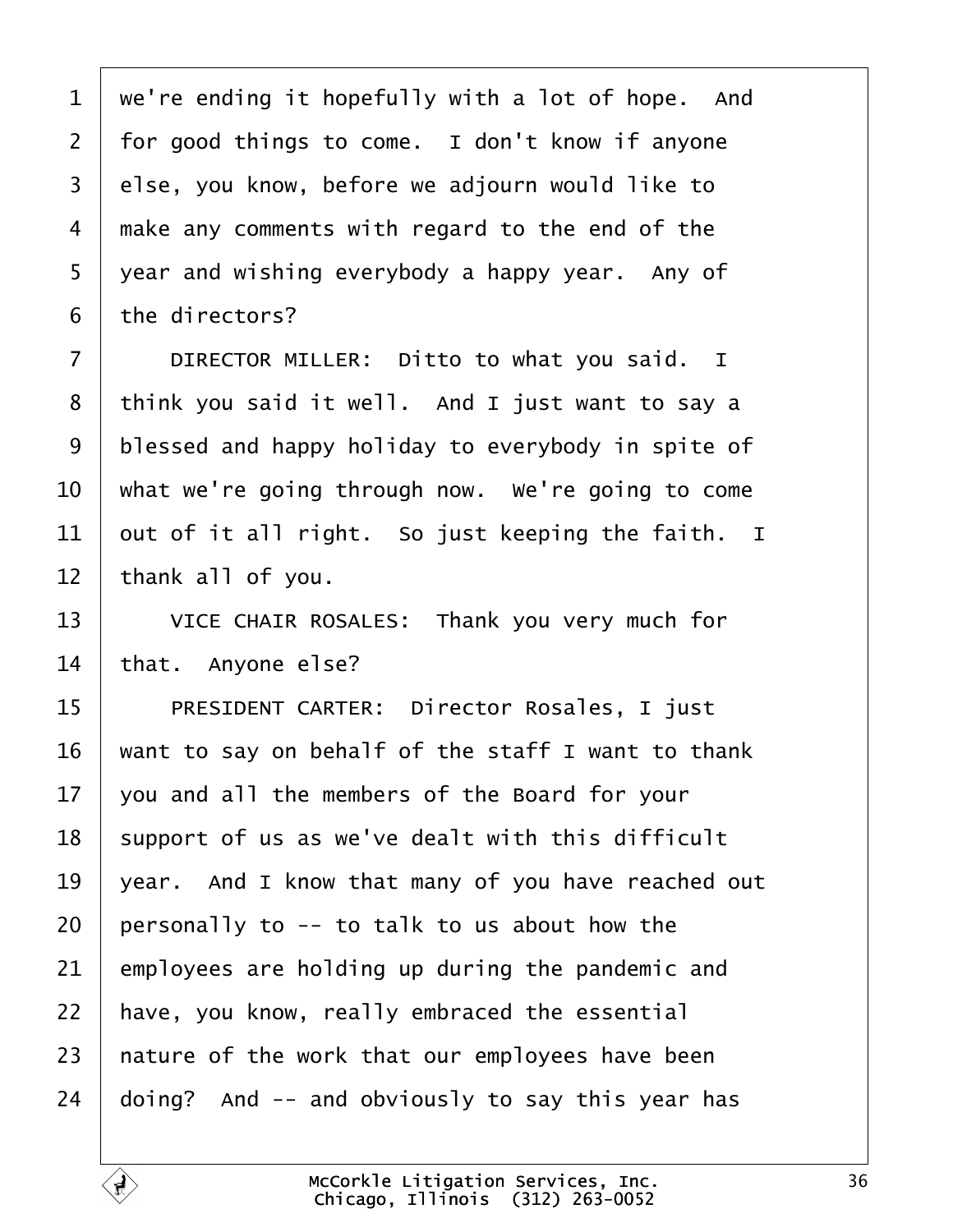<span id="page-36-0"></span>

| 1              | been challenging is probably an understatement.     |
|----------------|-----------------------------------------------------|
| $\overline{2}$ | Our employees have -- have really stepped up to the |
| 3              | plate and performed heroically during this year.    |
| $\overline{4}$ | And I echo your sentiment about next year and       |
| 5              | seeing it as a way of light in the future here in   |
| 6              | terms of what we -- what we can expect and          |
| 7              | hopefully what we can accomplish in a -- in an      |
| 8              | environment where the pandemic starts to receive a  |
| 9              | vaccine and the vaccinations increase. But I think  |
| 10             | we're all very proud of the work CTA has done and   |
| 11             | we're equally proud and happy for all the support   |
| 12             | that all of the workers have given us. So thank     |
| 13             | you. And I hope everybody has a very healthy and    |
| 14             | restful holiday season.                             |
| 15             | VICE CHAIR ROSALES: Thank you, President            |
| 16             | Carter. And, please, I know we only get to          |
| 17             | see -- a lot of times we only get to see the        |
| 18             | executive staff and if you can share with everyone  |
| 19             | else at the CTA, you know, that we're really,       |
| 20             | really grateful for the -- for the great work       |
| 21             | that's being done. It helps to move this city       |
| 22             | forward and keep it going. So that means so much    |
| 23             | to so many people. Thank you.                       |
| 24             | PRESIDENT CARTER: Absolutely.                       |
|                |                                                     |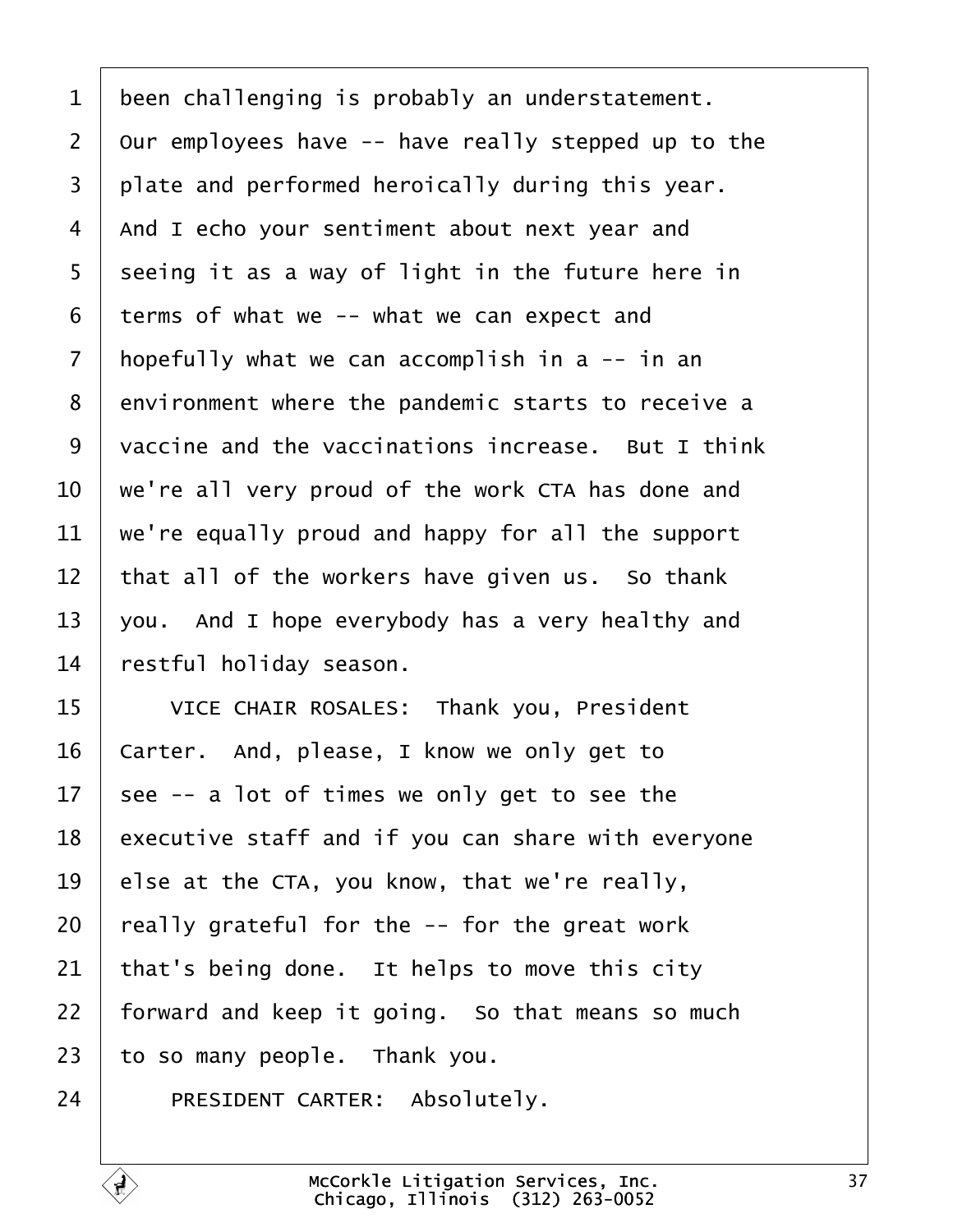<span id="page-37-0"></span>

| 1              | VICE CHAIR ROSALES: Thank you. Well, with no     |
|----------------|--------------------------------------------------|
| $\overline{2}$ | further business to come before the Board, may I |
| 3              | have a motion to adjourn?                        |
| 4              | DIRECTOR JAKES: So moved.                        |
| 5              | <b>DIRECTOR MILLER: Second.</b>                  |
| 6              | SECRETARY LONGHINI: Motion to adjourn moved      |
| $\overline{7}$ | and seconded.                                    |
| 8              | DIRECTOR IRVINE: Yes. And happy holidays,        |
| 9              | everyone.                                        |
| 10             | SECRETARY LONGHINI: Thank you. Director          |
| 11             | Miller?                                          |
| 12             | <b>DIRECTOR MILLER: Yes.</b>                     |
| 13             | <b>SECRETARY LONGHINI: Director Jakes?</b>       |
| 14             | <b>DIRECTOR JAKES: Yes.</b>                      |
| 15             | <b>SECRETARY LONGHINI: Director Silva?</b>       |
| 16             | DIRECTOR SILVA: Yes. And merry Christmas to      |
| 17             | everybody.                                       |
| 18             | SECRETARY LONGHINI: Thank you, sir. And,         |
| 19             | Chairman Alva Rosales?                           |
| 20             | VICE CHAIR ROSALES: Yes. And thank you. And      |
| 21             | merry Christmas and happy new year. Thanks,      |
| 22             | everybody.                                       |
| 23             | SECRETARY LONGHINI: Motion passes. We are        |
| 24             | adjourned. Thank you.                            |
|                |                                                  |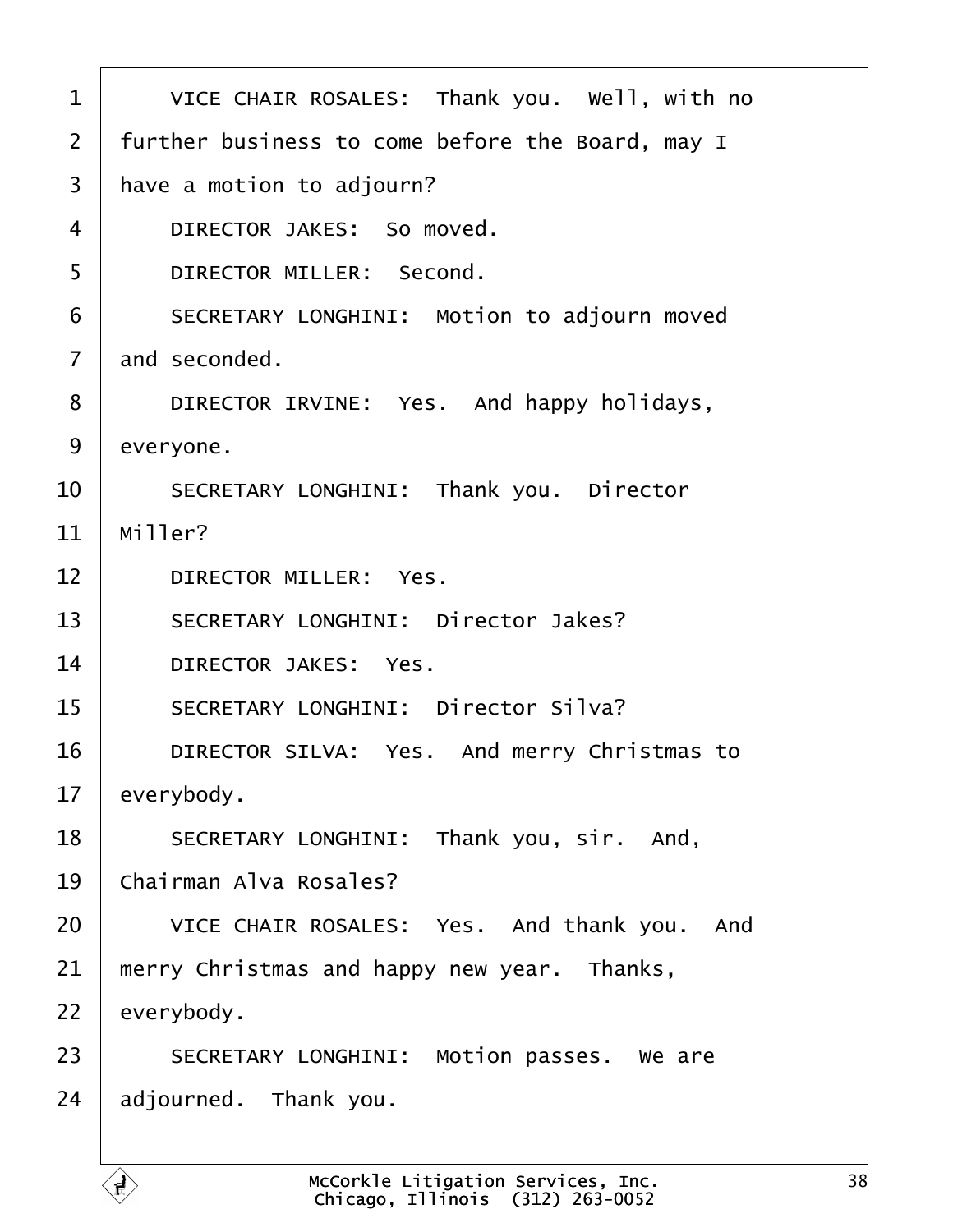| $\mathbf 1$      | (Which were all proceedings had |
|------------------|---------------------------------|
| $\overline{2}$   | in the above-entitled cause at  |
| $\mathfrak{S}$   | this time.)                     |
| $\overline{4}$   | (Whereupon, the 2020 Chicago    |
| 5                | Transit Board Meeting           |
| $\,6\,$          | adjourned at 10:55 a.m.)        |
| $\overline{7}$   |                                 |
| $\bf 8$          |                                 |
| $\boldsymbol{9}$ |                                 |
| $10$             |                                 |
| 11               |                                 |
| 12               |                                 |
| 13               |                                 |
| 14               |                                 |
| 15               |                                 |
| 16               |                                 |
| 17               |                                 |
| 18               |                                 |
| 19               |                                 |
| 20               |                                 |
| 21               |                                 |
| 22               |                                 |
| 23               |                                 |
| 24               |                                 |
|                  |                                 |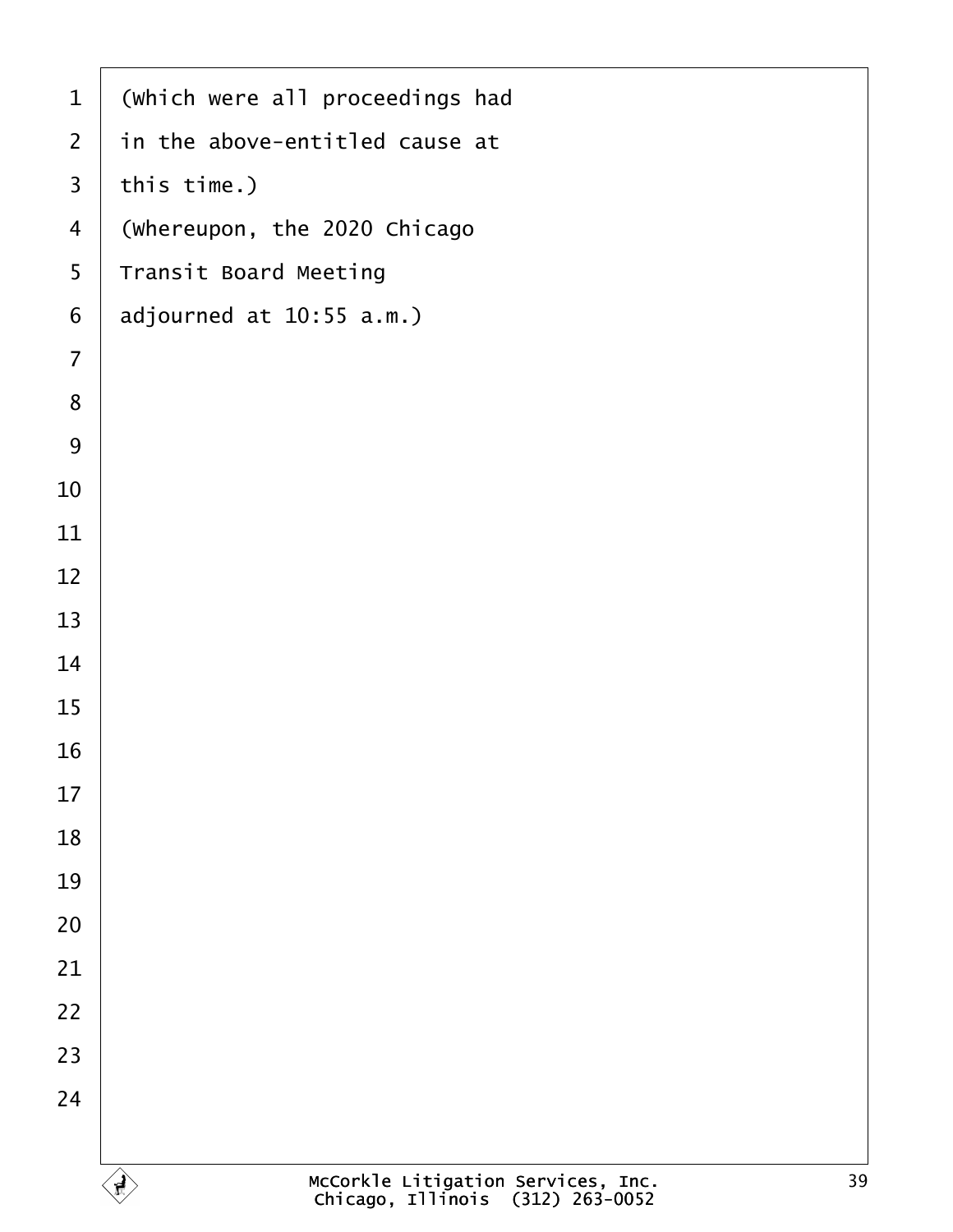| 1  | <b>STATE OF ILLINOIS</b> )                          |
|----|-----------------------------------------------------|
| 2  | $)$ SS:                                             |
| 3  | COUNTY OF COOK)                                     |
| 4  |                                                     |
| 5  | MARGARET E. MECKLENBORG, as an Officer of           |
| 6  | the Court, says that she is a Certified Shorthand   |
| 7  | Reporter doing business in the State of Illinois;   |
| 8  | that she reported in shorthand the proceedings of   |
| 9  | said meeting, and that the foregoing is a true and  |
| 10 | correct transcript of her shorthand notes so taken  |
| 11 | as aforesaid, and contains the proceedings given at |
| 12 | said meeting via videoconference.                   |
| 13 | IN TESTIMONY WHEREOF: I have hereunto set           |
| 14 | my verified digital signature this 17th day of      |
| 15 | December, 2020.                                     |
| 16 |                                                     |
| 17 |                                                     |
| 18 |                                                     |
| 19 | <b>Illinois Certified Shorthand Reporter</b>        |
| 20 |                                                     |
| 21 |                                                     |
| 22 |                                                     |
| 23 |                                                     |
| 24 |                                                     |
|    |                                                     |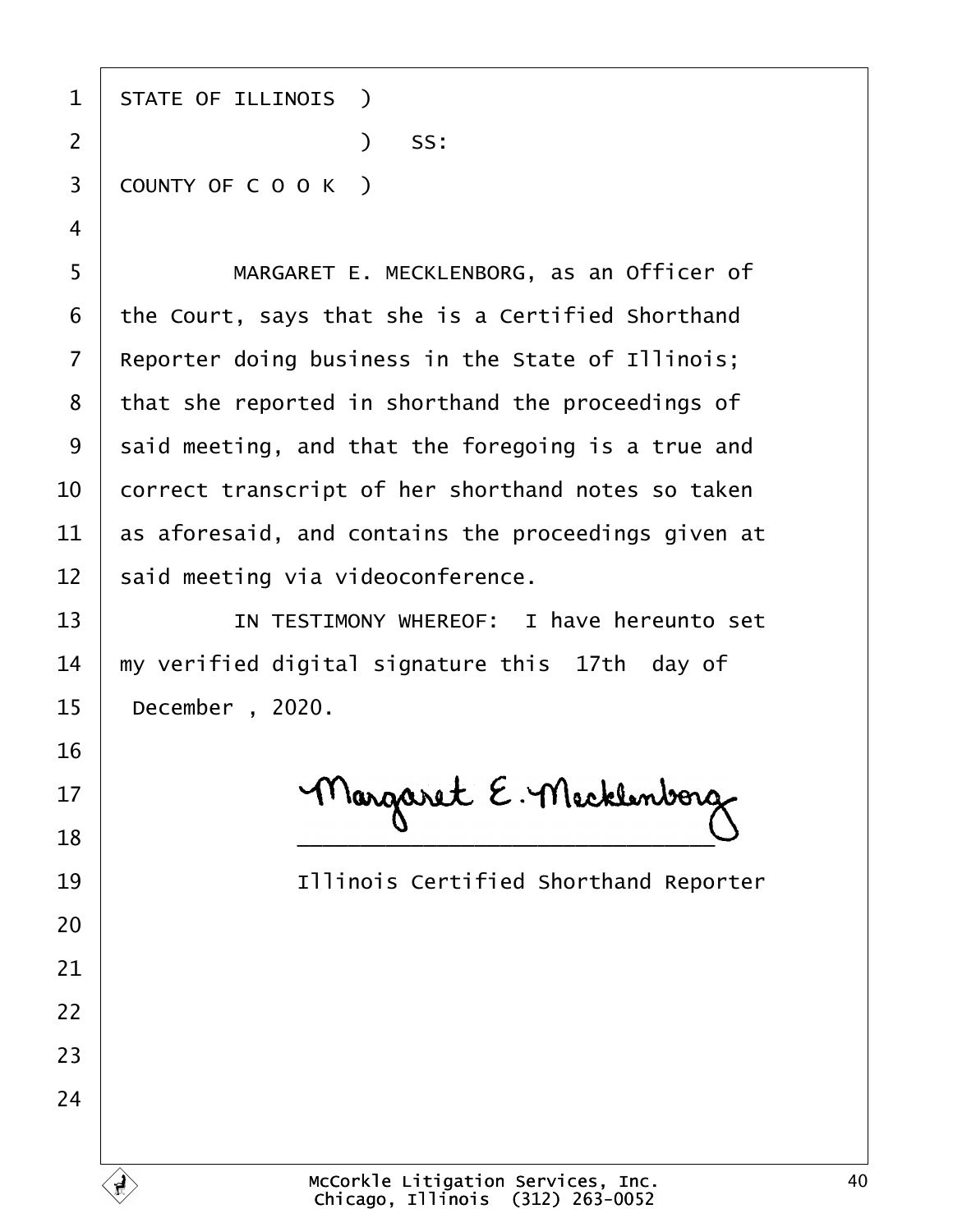1  $100-f$ oot  $21:11$ 10:40  $28.14$ 10:43  $28.16$ 120  $9:22$  $16<sub>th</sub>$  $3.611$ 18th 4:15,18 9:13 29:16  $\overline{\phantom{a}}$ 2017 31:2 33:1 2018  $31.6$ 2019 7:2 31:7 2020 3:6,11 4:15,18 9:13 29:10 2021 5.20.24.9.19.29.11  $21st$  $6:1$  $\overline{\mathbf{A}}$ 44th 23:22 45 18:20 26:17 18 5 **5A** 5:19 6:16  $5B$  $6:19$  $\overline{7}$ 75  $18.17$  $\overline{9}$ 98th  $15:15$  $9:30$  $3:3$ A  $a.m.$  $3:3$  12 $:3$  28 $:14$  16 ability  $27:24$ ably  $7.1$ Absolutely 37:24 accept  $33:5$ access  $16:12$ accomplish  $37:7$ **ACE** 29:18,19,23 achievements  $23.11$ 

addition  $19:1$ adiourn  $36:3.38:3.6$ adjourned  $38.24$ advance 11:11 19:23 21:18  $22.202423.1$ advanced  $18.1623.1125.22$  $27.1$ advances  $19:2$ advancing 19:22 advantage 25:19 affect 26:18.19 after-school  $29.19$ agencies  $33:20$ agenda 5:18 6:19 34:12 agree 26:12 agreement  $9.17$ ahead 16:22 19:12 22:21.  $22.25 \cdot 18$ alderman 23:22 24:10 Alva 3:21 5:7 6:14 9:2  $11.138.19$ amendment  $9.20.24$ amount 25:9 27:15 anchor  $21.5$ announced  $8:6$ annually  $31:5$ anode 15:10 appears  $25:13$ applying  $30.3$ appointment  $7:2$ appreciated  $7:13$ appreciation  $6.20.23$ approval 4:15 10:5 approve 4:17 5:22 8:13 10:10 approved 9:4,12 10:4 11:3 architecture  $29.21$ area 12:6 19:3,4 20:2,15 21:17 22:3.9 aspects  $32:7$ assemble  $21:22$ assembly 25:11,15 assist  $33.20$ 

AT&T  $23:3$ attend  $30.20$ attract  $29.20$ **Audit**  $9:8,11$ **AUR**  $23:1012$ **Authority**  $7:5,19$ Authority's  $10:1$ authorizing 9:16,20,23 Avenue  $9:22$ award  $10:3$ aware 23:17,19 Awesome  $26:2$ B back 16:19 25:1 26:10 27:9 28:5 10 19 bad 34:20 ballast  $22.16$ hand  $20.22$ base  $12:13$ began 11:18 31:1 begin  $3:7$ beginning 8:9 11:22 15:14 19:18 hehalf  $8:3.36:16$ bend  $21:14$ big 20:1 23:15,18 27:1 Bill 11:6 17:3,22 19:6 bit 22:2 26:14 bleachers  $26:1$ blessed 36:9 **Blue** 11:10,15 12:3 19:6  $31.6$ board 3:6,10,24 4:10,12, 15,18 5:18,24 6:1,19 7:2,4,12,16,19 8:4 10:5 17:7 24:21 30:23 31:18 34:17, 22 36:17 38:2 Board's  $5.20$ boards 16:23 body  $18:17$ box 19:12 20:2 13 20  $22.22225.22$ brick 16:16

brickwork 16:17 bridge 15:16,21 16:5 20:2 25:15.19 bridges  $19:17$ bring  $28-4$ bringing  $23.17$ brought  $7:3.\overline{10}$ **Brown** 25.7 8 26.12 **Bryn** 19:13,17 20:3 21:17. 21 22:23 24:1 budget 9:8,11 13:21 15:12, 18 17:24 18:14 build 18:15 20:1 22:10 29:17 building 4:3 14:16,17 15:11, 23 16:3,11 29:24  $30:4,8,16$ bunch  $15:22$ burv  $22:16$ hus 13:19 14:12 15:10 buses  $7:9$ **Bushell** 18:6,11 25:9,17,24 26:3,6,21 28:24 **business** 4:6.14 5:12.18 6:19  $9.72410.1116$ 23:20 30:24 31:1.9 23,24 32:7,8 34:13, 15 17 38 - 2 businesses 31:3 32:16,19,21,22 busy  $23:1324:17$ bypass 18:22 22:3,9 23:22  $25:6$  $\mathbf{C}$ cables  $21:2.5$ cabling  $22.14$ caissons 18:23 call  $3:9.116:58:18$ 10:17 12:2 18:6 22:8 canopy 15:22 16:8 cap  $20:24$ caps  $20:23$ career  $7:7,9$ careers 29:21 30:15 33:11 Carter 4:3 25:4 31:2 36:15 37:16,24 case 22:8 25:11 27:4,10

center  $13:18$ central 11:15,19 12:11.18 certificate  $32.2A$ Chair 3:8,22 4:5,13 5:8,11, 16,17 6:14,15 8:2 9:3,6 10:9 11:2,5 17:3 11 13 19 22 18:5 26:5.7.9 28:2.6. 8.18.22 29:3.7  $32.11$  20  $33.6$  13 22 34:2.4.6.8.11.16 36:13 37:15 38:1.20 Chairman 3:7 6:14,18 9:2 10:8 11:1 24:20,24 28:3 31:21 34:15 38:19 challenge  $27.2$ challenging  $37:1$ changed 35:9,19 charger  $13:19$ charging  $14:14$ **Chevere** 6:21,24 7:1,3,8,10,<br>13.17.24 8:7 Chicago  $3:6,10$  5:24 7:1,3,5, 6,169:18,23 11:14 13:23 29:18,19,23  $30:4$ Chicago-austin  $13:23$ **Chris** 18:6,11 24:20 26:11 28:8,9,23 29:4 **Christmas** 38:16.21 circle  $R \cdot Q$ circuit 7:6 19:5 city  $7.5.37.21$ civil  $12:1$ **Clark** 19:4 class  $31:1011$ classes 32:5,15,19 Client  $32:13$ clients  $31:12$ close 13:20 29:10 closelv  $29.14$ closer  $27:7$ closing  $30:10$ coasts  $27.19$ column 21:16 columns  $18:23.24$ combining  $27:16$ 

commenced  $3:2$ comment  $4.6911$ comments  $36.4$ commission 20:18 commissioning 14.21.19.15 Committee 9:8,10,12,13,14  $10:2,4,6$ communicate  $33:15.19$ communication  $33.14$ community 23:14, 16, 19 24:10, 11,15 25:9 compete  $32.8$ complete 18:18,20 23:7 25:19 completed  $15.2306$ completion 14:20 15:13,19 23:2,  $10.26.24$ complex  $20:22$ compliance  $29.10$ components 18:22 concert  $27:24$ concludes 10:7 16:24 31:18 concrete 14:19 21:6.9.13.15 connect  $15:10$ connected  $30.20$ connection 14:13 17:15 connects  $13.6$ consistent  $7:8$ construction 11:6 17:1 18:20 19:16 21 20:12 24:16 29:22 30:10  $31.1933.12$ contact  $30:19$ continue 20:19 23:2 29:8 continues 18:13,21 29:12 continuous  $13.11$ contract  $28.1$ contractor 29:12,13 contractors 32:16.17 contracts 10:7 22:24 32:18 Cook  $7:6$ cool  $25.826.4$ coordinated  $24:8$ copy  $7:23$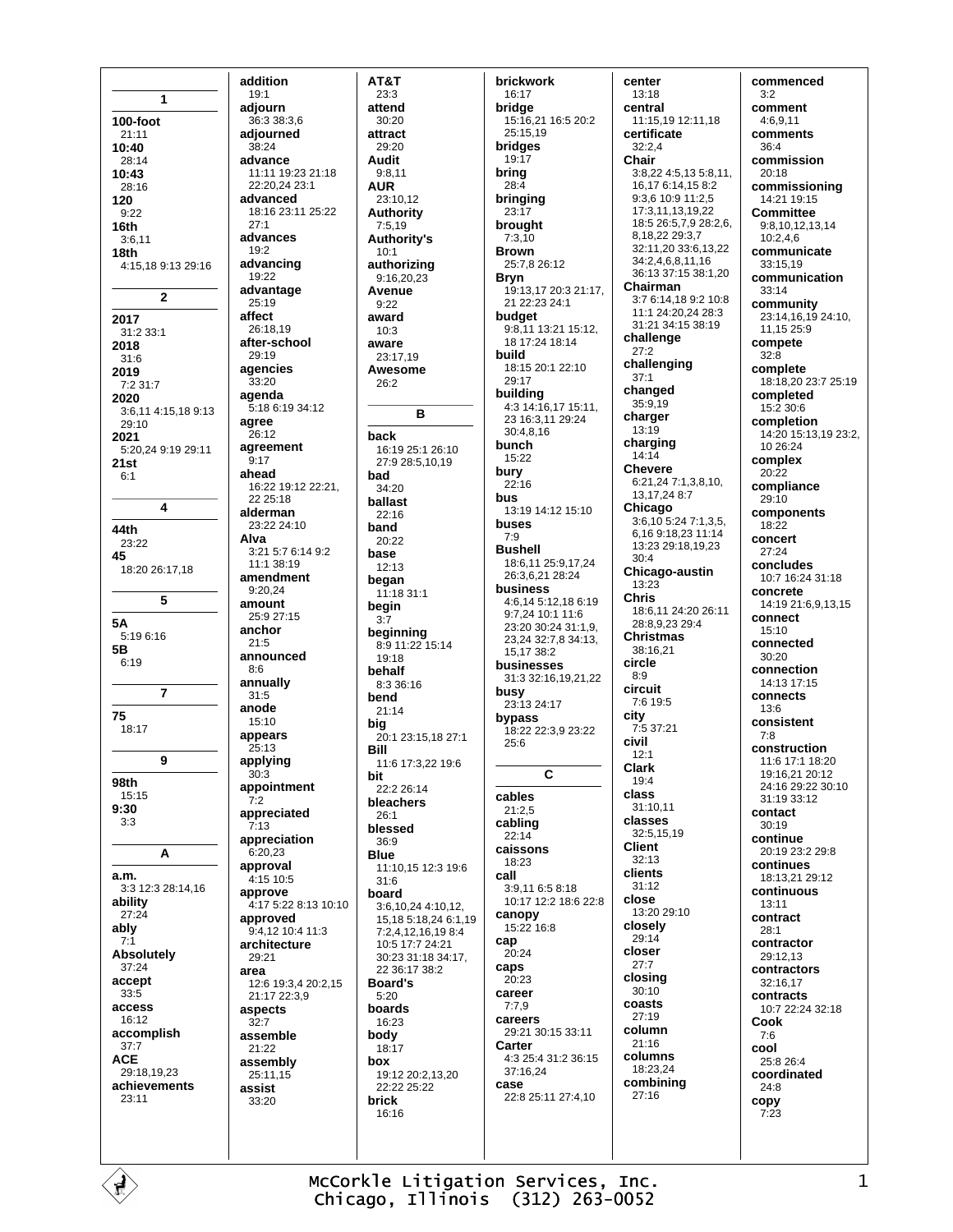correct  $5:15$ correspondence  $4.9$ Counsel  $4.15.15$ country 27:13 County  $7.6$ Court  $7:6$ Covid 27:3,7,14 craned 12:11 craning 12:19 create  $21:9$ created  $21:22$ creeping  $27:7$ crews  $27.5$ **CTA** 7:8,14 8:10 30:11 31:3,9,23 32:9,21 33:2,4,5 34:22 35:23 37:10,19 current  $24.7$ customers 13:14 25:20 cut  $12:14$ cutover 11:17,18 D damage 15:24 16:21 dates 5:23 29:11 day 21:7 29:18 **DBE** 10:2 29:9 30:12.14  $33.10$ **DBES** 29:13 dealt 36:18 **December** 3:6.11 5:24 deceptive  $22.4$ decided  $31:7$ deck 15:16 21 16:6 decking  $22:11$ dedication  $7:18$ deferred  $24.6$ delays  $27:23$ delivered  $11.21$ demolition 16:14 design 18:15,17,19 26:17 29:17 designed  $29:20$ 

designs 18:18 26:22 details  $17:5.24:3$ DG  $19.2$ difficult 18:1 34:23 36:18 digital  $19.5$ direction 12:23 13:3,4 directly 30:22 **Director** 3:13,14,15,16,17,18, 19,20,21,24 4:19,20, 22, 23, 24 5: 1, 2, 3, 4, 5, 6,7 6:3,4,6,7,8,9,10, 11, 12, 13 8: 14, 15, 17, 18, 19, 20, 21, 22, 23, 24 9:1,8,10 10:9,11, 12, 13, 14, 15, 16, 17, 18, 19, 20, 21, 22, 23, 24 17:7,8,10,11,12, 13, 17, 20, 21 24: 21, 23 25 1 3 4 5 16 21 26:2.4.7.8.9 28:17. 19.20 29:1 33:24  $34.1234567$ 36:7.15 38:4.5.8.10. 12, 13, 14, 15, 16 directors 11:8 33:23 36:6 **Disadvantaged**  $10.1$ discuss  $29.9$ discussed  $30:3$ distributed 4:10 12 16 5:21 **Ditto**  $36:7$ diversity 18:9 29:6 doors 16:8,12 **Douglas**  $15:3$ downtown  $12:5$ **Drainage** 15:16 drill 18:23 driving  $23.23$ due 15:23 27:3,4 duties  $7.11$ E earlier 4:11 9:11 24:13 early 22:13 27:13 echo  $37.4$ Edmunds 15:2,5 education  $31:1$ educational 30:24 31:9,23 effort 18:16,20 19:21  $22.19236$ 

electric  $13:18$ elevated 12:12 22:17 embraced  $36.22$ employees 7:14 25:20 36:21,23  $37:2$ en  $13.19$ end 8.9.11.21.14.23 15:19 19:18 20:23, 24 21:4,7,10 23:5 35:7 36:4 endeavors  $7.20$ ending 35:3,4 36:1 engage  $31:2$ engineering  $29:22$ enter  $5:22$ **Enterprise**  $9:24 \overline{10:2}$ entertain 4:17 8:12 entertaining  $25:14$ entire  $31.14$ environment 24:16 37:8 equally  $37.11$ equipment  $15.11$ essential  $36.22$ established  $29.11$ estimating  $32:5$ Evanston  $24:2.4$ **Avent**  $30.13213338$ exciting  $25:6$ excuse  $18.14$ executive 5:12,13,16 37:18 existing  $20:7$ expanded  $31.10$ expect  $19.16376$ experience  $7.4$ experienced  $27:7$ experimental  $9:16$ explain 24:11 explained  $24:4$ exposure  $16:22$ expression  $7.24$ extends  $7:16$ exterior 15:23 16:10,18,20

eye  $14:8$ F Facebook  $33.19$ facilitate  $12.413.16$ facility  $16:13$ fact  $26.21$ fair ---<br>25:0 27:15 faith 36:11 fantastic  $R \cdot R$ faucets  $14:7$ features  $14:8$ February  $23:8$ feedback  $25:10$ fifty-four  $13.2$ final  $20:3.34:18$ finalize  $5:19$ finance  $9.81014$ financing  $32:6$ find  $26.15$ finish 15:20,21 finished 14:15,17,18 16:7,9 finishes  $14:2,7$ firm  $32:7$ firms 30:14 31:15.22  $32.1333.23511$ fluidly  $12:9$ flying  $21:21$ focus  $33.2$ focused 13:22 31:5 folks  $24:3$ foresight  $7:18$ forty 29:24 forward 11:12 15:12 31:17  $37.22$ Foster 11:18 12:2 fourth  $11.14$ freight  $27 - 17$ front 35:13 full  $8:921:2$ future 7:20 12:9 21:16 31:18 37:5

G gains  $11:13$ garage  $13:23$ gawk  $26.14$ general 4:1 5:15 19:19 27:14.20 airder 19:13 20:2,13 22:22  $25.22$ girders 20:20 give 25:21 giving  $35.5$ glad 17:2 25:17 Gloria 6:20 24 7:3 8 10 12 17.24 good 3:4,8 11:8,12 28:24 29:1 34:20 36:2 grading  $16:2$ graduated 31:15,22 Granville 20:9 24:9.12 grateful  $37.20$ gratitude  $8.1$ great 3:8 4:5,13 5:11 6:18 8:11 18:11 28:2,18 29:3.4 31:24 33:22 34.8 35.24 37.20 greatly  $8:3$ Green 31:4 33:1 Greg<br>3:5 4:6 6:21 8:2 9:6  $34.13$ ground 16:2,14 21:23 group 18:18 guess 26:16 quest 29:17  $\mathbf{H}$ happened  $28.21$ happening  $27:18$ happy 18:12 31:19 34:18 35:3 36:5,9 37:11 38:8.21 Hard  $26.12$ Harlem 11:24 health  $35.12$ healthy 35:13 37:13 Hearing 24:22

hearts  $8:10$ heavily  $12.6$ helping  $35.20$ helps  $37:21$ **Herb** 11:10 19:23 28:9 heroically  $37:3$ high 27:2 29:20 highlighted 13:' hiring  $29:15$ hoisted 21:23.24 hold  $29.8$ holding 36:21 holiday 36:9 37:14 holidays 18:13 34:19 38:8 home  $25:10$ hope  $35:4.536:137:13$ hosted 29:18 30:6,12 hour  $13.2$ hours 24:14 house 11:14,18,19,20 12:11.12.13.14.15 huge  $18:1$ humanity  $35:10$ humor  $7:11$  $\mathbf{I}$ identify 29:12,15 **Illinois** 9:18,23 imagine  $23:15$ impacted  $27:13$ *impacting* 25:11 27:21 *impacts* 23:20 24:8,12 25:18  $27:3.4$ important 35:11,12 included  $30.79$ incorporate  $31:7$ increase  $37.9$ incredible  $17.434.20$ indication  $22.20$ individual  $21.11$ individuals 30:8,15,20 33:11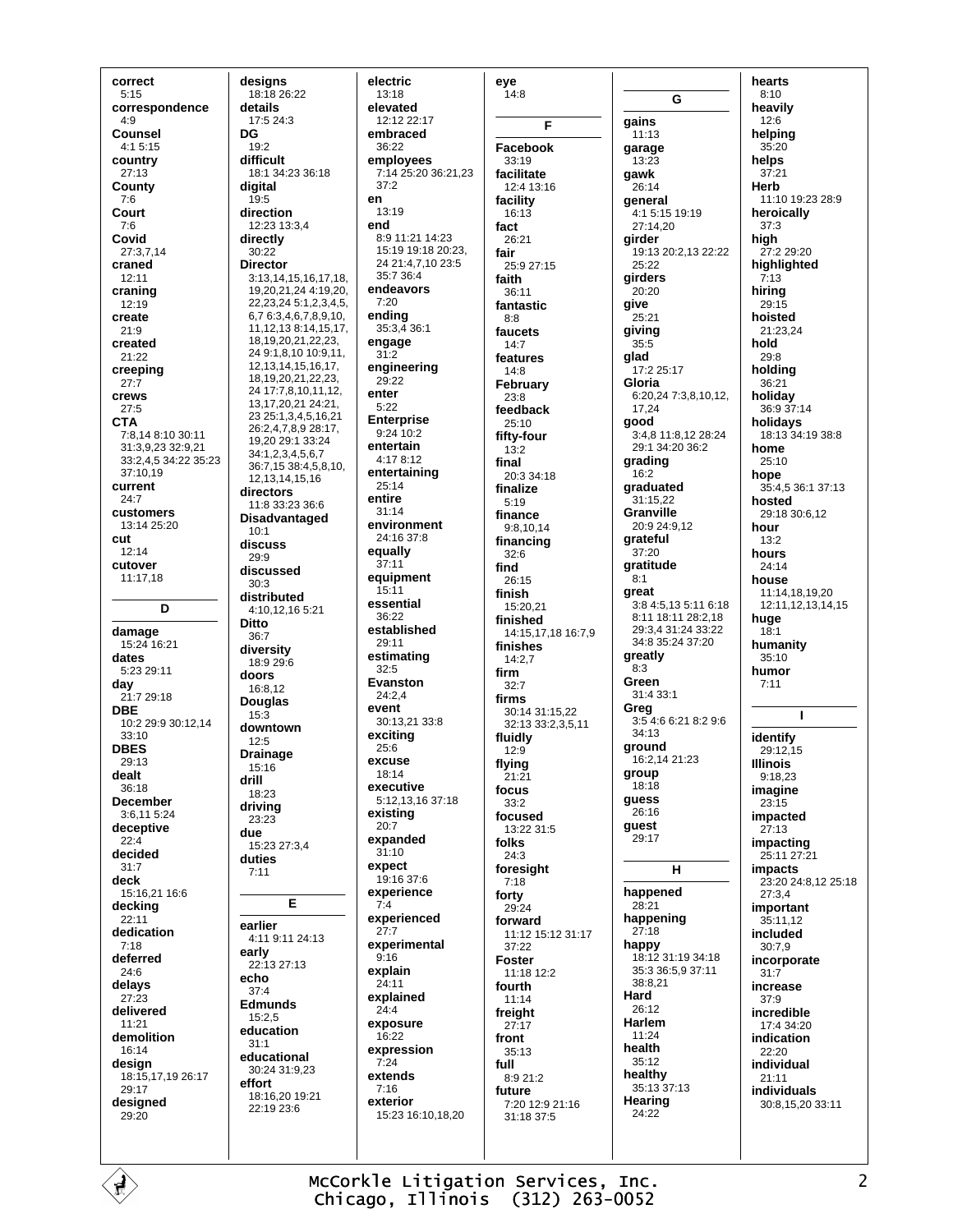industry 27:2,14,19 information  $30.19$ informed  $24.15$ initiatives 31:18 inside  $15:11$ insight  $7:10$ install 19:10 installation 16:5 22:3 installations 14:19 installed 14:4 15:8 19:3 installing 13:7,16 14:11 25:23  $27:12$ instances  $34:24$ intention  $32.24$ interested 25:12 30:15 33:11 interesting 26:13.15 interior  $14:6$ interlockings 19:11 20:5,6 introduction 29:23.30:6.7 invoice  $32:6$ **Irvine** 3:17.18 5:3.4 6:10. 11 8:22 23 10:21 22 17:11,12 25:4,5,16, 21 26:2.4 34:4 5  $38.8$ issues 15:13 19:9 27:22 Italy  $27.11$ item 5:18 6:19 items  $10:4,5$  $\mathbf{J}$ Jakes 3:15.16 4:19.22 5:1. 26:3898:141720 21 10:12 15 19 20 17:8,10 24:23 25:1,3 34:2.3 38:4.13.14 January  $23.8$ **Jefferson**  $11.23126$ job  $8:8$ Juanpablo 18:6 24:17 29:6 34:11 Judge 6:20,24 7:3,7,10,12,  $17.24$   $8.7$ junction  $19:4$ June  $5.23$ 

K Karen 4:1 5:13,17 keeping  $36.11$ kind 11:24 14:18 15:17 21,22 16:7,10,18  $21.12$ kinda 20:13 knowledge  $7.4$ L lagging 18:19 landscaping 14:16 larger  $12:1$ launch  $31:13$ Lawrence 19:13,17 20:3 21:17 22:23 24:1 learn  $32.2$ leaving  $8:6$ left  $14.5$ level 16:2,14 26:22,24 light 16:12 35:6,24 37:5 Linkedin  $33.18$ list 23:8 **lists**  $23.2$ lives  $27:8$ **LLC**  $9:21$ located  $9:22$ location 16:17 lona  $7:9$ long-lasting  $16:11$ longer  $13:13$ Lonahini 3:4.5.13.15.17.19. 21,23 4:8,21 5:1,3,5, 796:5.8.10,12,16, 23 8:16,20,22,24 9:2,4 10:14,19,21,23 11:1,3 28:3,7,9,12 34:14 38:6,10,13,15, 18,23 lost  $17:14$ lot --<br>15.20 10.20 21.6 26:13 27:11 35:4,9, 19 36:1 37:17 Lots  $22.14$ love  $31.24$ 

M machine 13:16 made  $9.1111119$ main 13:5 18:17 18 maintenance  $13:13$ maior  $18.22$  19:16 20:3 22:19 24:5 27:18,22 majority  $32:17$ make 13:11 14:13 23:16, 18 25:21 28:22 36:4 makes  $13.12$ manufacturer  $19:7$ **March**  $31.13$ market  $32.6$ marks 29:22 masonry  $16.14$ massive  $22.6$ mast  $14:31219$ **Mawr** 19:13,17 20:3 21:17, 21 22:23 24:1 means 20:15 37:22 media  $25.13.33.18$ meet 23:21 meeting<br>3:7,10 4:4,18 5:20, 24 6:2 7:23 24:11,14  $28.5$ meetings  $29.8$  $13:9$ members  $3.24$  7.16  $24.21$  $36.17$ **Mentor** 29:18,19,23 merry  $38.1621$ 24:3,9 metal 13:10 middle 12:3,21 13:6 midpoint  $11:24$ **Miller** 3:13,14 4:20,22,23,  $246:46.78:15.17$ 18 19 10 13 15 16 17.18 17:7.17 24:22 23 26:10 28:5,10,17, 19 20 29 1 33 24 34:1 36:7 38:5.11.12 minutes 4:15,16,17,23 5:9  $7.22913$ miscellaneous  $27:6$ 

melt

met

missed  $8:3$ mitigate  $23.20$ mitigating  $27:23$ mix 32:22,24 33:9,10 month 8:5 11:13 13:23 15:37 19 23:7 monthly  $29:8$ months  $21.19$ **Montrose**  $20.7$ Mooney 11:7,8 18:4 morning  $3:4.89:1111:8.9$ motion 4:17 5:9,22 6:16 8:12 9:4 10:10,17 11:3 34:18 38:3,6,23 move 12:8 10 22 14:1 15:5 16:4 19:16 24:19 25:22 33:3.4 37:21 moved 4:19,21 6:3 8:14,16 10:12,14,15 15:3 31:14 38:4,6 movement  $12:20$  13:17 moves 12:5 15:18 moving 11:12 15:12 N **Nagle**  $11.2023$ nature 36:23 Navy 13:22 14:2 neat  $13.12$ needed  $12:5$ **NITZ** 28:11.17 north 9:22 11:23 12:6 northbound 12:20 13:3.17 notice  $25.22$ November 4:15,18 5:23 6:1 9:13 29:16 31:15 number 5:19 15:6  $\Omega$ offer  $30.17$ office 24:13 **Officer**  $18:12$ official  $7.11$ older  $20:5$ omnibus  $10.71117$ 

operating 13:24 14:22 operation  $13.12$ operational .<br>12.23 operators 13:14 opportunities  $29.13.30.14$ optimized  $12:7$ order 3:9 4:6,14 5:12,18  $6.1997115212$ ordinance  $9.15, 20, 23$ ordinances  $10.6$ ornamental  $14.17$ outreach 23:14 29:9,11 30:13 overnight  $12:16$ overview  $30:2$ P pandemic 31:12 36:21 37:8 pantograph  $14.11$ Park 11:24 12:6 part 16:24 19:24 22:15  $23.1031.8$ part-time  $9.18$ participants  $30:18$ participate  $32:18$ participated 30:1 33:7 participating  $4:2,4\overline{3}2:13,\overline{1}4$ nartners 29:14 30:12 16  $33.21$ Pass  $9.16$ passed  $5.10$ passes  $6.16.38.23$ past 20:6 21:19 23:11 pause  $28.4$ peak  $12:3$ pedestal 12:12,13,15 15:8 penthouse 16:8 people 25:10 26:3,13 35:1, 5, 15, 16, 18 37: 23 percent 18:17.20 26:18 perfect  $26.23$ performed  $37:3$ periodically 25:13

permanent  $31:8$ person  $35:13.18$ personal  $27.8$ personally 36:20 perspective  $7.11.35.9$ phase 24:7 30:3 phone 28:17 photograph  $22:4,6,7$ photographs 19:11 21:19 photos 14:15 16:4.6 picture 12:17,24 14:5 pictures 15:5 22:18 piece 13:13 20:3 21:3 22  $22.5$ pieces 20:14 22:7 23:15 pier 13:22 14:2 21:10 piles 23:23.24 place 11:16,22 13:1 21:24  $23.24$ planned  $31.13$ planning  $31:16$ plate  $37.3$ platform 21:22,23 22:10 pleased 22:24 23:5,9 plenty  $25.21$ point  $14:3$ pointing  $17:5$ portion 17:1 31:19 positive  $25.18$ **Possibly**  $17.7$ postponed  $31:12$ potential 29:15 pour 21:8.15 pouring 14:18 power  $15.1$ pre-apprentice  $30:5$ pre-panelized 12:19 Pre-stage  $19:10$ precast  $22:11$ Preito  $18:7$ prepare 18:24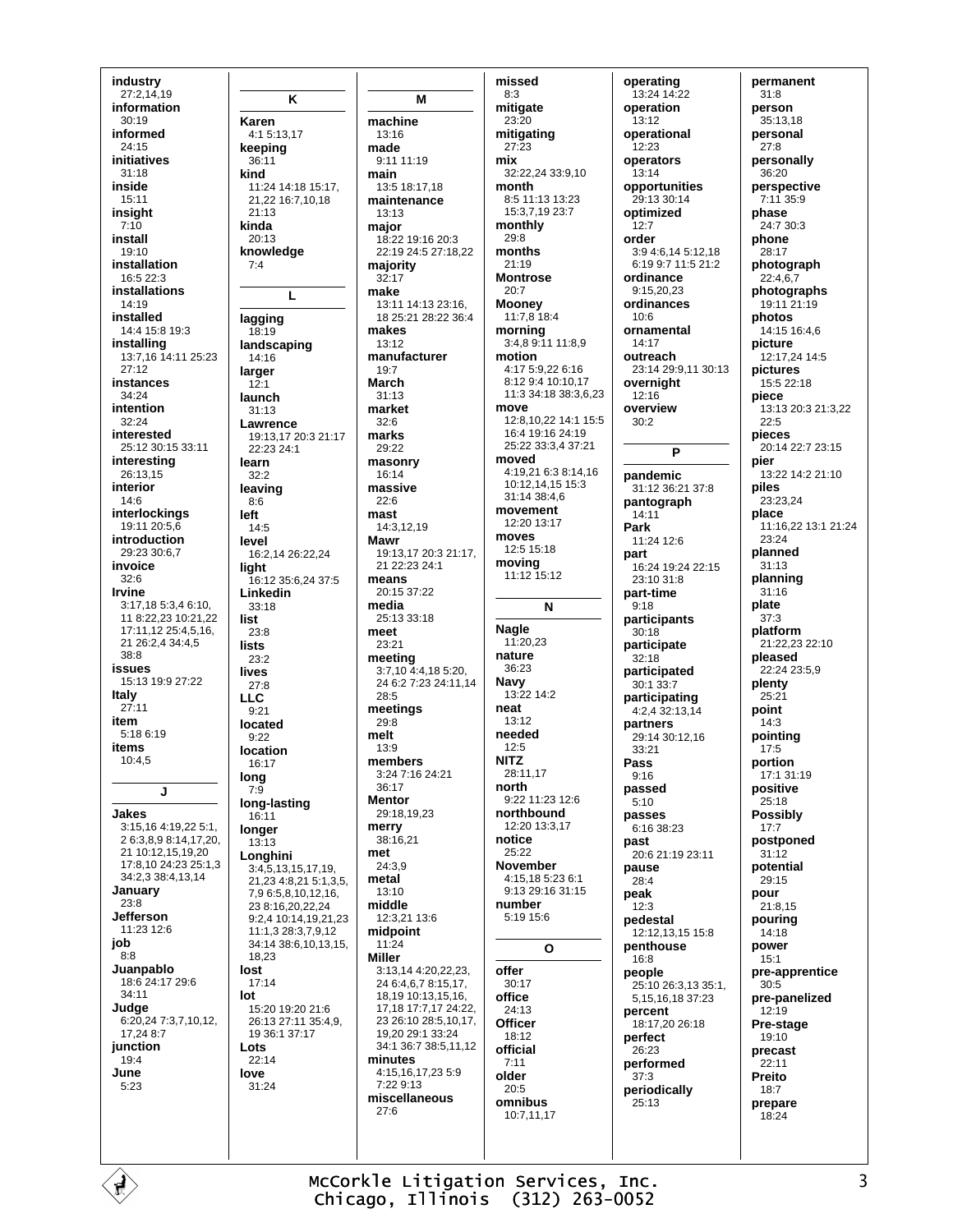prepared 11:17,21 14:9 present  $3.24$ presentation 18.8 9 24.19 29.5 30:1,9 34:12 presentations  $18.8$ presented  $7.2330.1417$ **President** 4:3 25:4 31:2 36:15 37:15,24 pretty  $13:1225:12$ previous  $4.9$ previously 4:16 5:21 Prieto 29.6 7 32.4 15 24 33:10.17 34:10 prime 29:9 32:17 private  $32.10$ proceedings  $3:228:15$ process 11:16 14:4 18:21 19:14 21:20 22:9 produced  $27.10$ product 16:7,9 production  $24.2$ program 9:17 10:1,2 29:19,20 programing  $31:8$ programs  $33.16$ progress  $22:20$ project 11:10,12 12:1 13:18, 19 14:20 24 15:11 15 16 17 18 13 15 19:3 26:19 30:3 projects 27:8,18 31:3,6 property  $9:22$ proud 37:10.11 provided  $30:2,19$ providina 25:17 31:17 **PTC**  $27:17$ public 4:6,9,10 7:15 32:9  $33:4$ pull  $14.12$ punch  $23.28$ purchases  $10.3$ pursuing 29:21 32:5 put 7:18 18:23 20:6,16 21:1.4 22:12 23:14  $35:13$ putting 18:21 19:6 22:9

Q quarantine  $25.14$ quarter 19:18,19 23:3 **auestion** 26:16.28:23.31:21 questions 17:2,6,8,9,10,12,14, 16, 17, 18, 19, 21 24: 5, 18,21 25:2,3,5 26:8 30:18 31:20 33:23, 24 34:3,5,7 quick  $14.1316.19$ quickly 12:15 13:20 **auorum**  $3.23$  $\mathsf{R}$ **Racine**  $9.21.22$ rail 13:10,11 15:15 railed  $20.15$ ramps 29:15 rare  $25.7$ reached 36:19 read  $6:21$ ready 14:21 20:1 real 16:19 rebar  $21:14$ receive  $37.8$ received 4:11 11:13.19.20 33:14 receivina 16:23 recently 13:9 25:7 27:4 recess 28:13 recommendations  $10-4$ recommended 10:5 record 4:17:22 regard  $36.4$ regular 3:6 4:18 5:20.24 6:1  $12.22$ regularly  $3.9.33.17$ rehab 12:14 16:15 17:4 related 30:22 relative  $24:3$ relav 11:14,18,19,20  $12.11$ relocation  $23.12$ 

remains 13:20 15:18 remediation  $15.23$ remember  $30.24$ remnants  $20:11$ remove  $20:10$ renewal  $12:2$ repair  $16:2$ replaced  $16:23$ replacement 15:4.16 16:1 replacements  $15:1$ replaces  $20:8$ replacing  $20:7$ report 9:7.14 10:8 11:6 17:1 18:3 31:19 represents 35:19.20 resolution 5:19,21,22 6:20,22, 23 7:22 8:13.16 resolve  $7:21$ resolved  $7:15$ resources  $27.2030.17$ respect  $8:1$ rest 7:21 17:6 20:10 23:4 restful  $37.14$ resumed 28:15 return  $12.4$ revenue  $19:4$ Reverend 28:5.10 reverse 12:23 reviewed  $9.1415103$ **Revolution**  $30.5$ ride 13:14 rider  $7:8$ ridership  $7.14$ right-of-way  $22:1$ roll  $3:126:58:1810:16$ roof  $16:7$ roofing 16:5 **Rosales** 3:7,8,21,22 4:5,13 5.7 8 11 17 6:14 15 18 8:2 9:2.3.6 10:8.9 11:1,2,5 17:3,11,13, 19,22 18:5 24:20,24 26:5,7,9 28:2,4,6,8, 18,22 29:3 31:21

32:11.20 33:6.13.22 34:2,4,6,8,11,16 36:13.15 37:15 38:1. 19.20 route  $13.19$ **RPM** 18:9,12,13 23:14 24:6 30:2.23 31:6 run 20:17 21:1 31:5 32:8 **running**<br>13:10,11 17:24 S safety  $14:8$ sales  $10:3$ **SBE**  $9:24$ schedule 5:20 13:21 15:12,18 18:14 27:21 scheduled  $3.10.31 \text{ A}$ school 29:20 screen  $14:6$ sealed 16:24 season  $37:14$ seconded 4.21 8.17 10:16 38:7 secretary  $3:4,11,13,15,17,19,$ 21,23 4:8,21 5:1,3,5, 7,9 6:5,8,10,12,16, 23 8:16,20,22,24 9:2,4 10:14,19,21,23 11:1,3 28:3,7,9,12 34:14 38:6,10,13,15, 18.23 section  $13:11$ sector  $32:10$ seament 19:13,17,20 21:9,10  $24.1$ segmented 19:12 20:2,12,20  $22.22$ segments 12:19 13:10 20:21,  $22.21 \cdot 1$ **Seimetz**  $4:25:15$ send  $32.4$ sentiment  $37.4$ separate  $18:7$ **September**  $5:23$ series 30:24 31:1,5,8,9,10, 11, 13, 14, 16, 23 33: 1 served 7:1.14 29:17 service 7:18 12:4 5 23 19:9  $20.10$ services  $30:17$ 

serving  $7:12$ session  $5.12$  14 16 30.6 set 3:7 11:16.22 12:13. 15 15:7 21:16 25:24 setting  $5.22$ share  $37.18$ shift  $15:3$ Shipbob  $9.21$ Shop  $15:15$ show  $4.1$ showed  $16.124.13$ shown 13:8 21:19 shows  $16:8$ shutdown  $12.16$ sicknesses  $27:6$ side  $14:6$ sianal 18:19 19:3.12.15 20:18 22:21 26:17, signaling  $22:1627:1$ signals  $11:10$ Silva 3:19.20 5:5.6 6:12. 13 8:24 9:1,9,10 10:10.11.23.24 17:13,20,21 26:7,8 34:6.7 38:15.16 similar  $19:6$ sincere  $7.17$ Single  $13:2$ sinks  $14:7$ sir 38:18 site 14:4 9 15 15:20  $30:10$ sits  $21:10$ sixty  $30.20.33.7$ slide 11:11 12:10,17 13:7. 15 14:1,10,14 15:9 16:6.8.16.19 19:23 20:19 23:6 sliaht  $28.4$ small 9:24 22:5 30:23 31:1,2,9,23 32:19 smoother  $13:14$ smoothly  $17.24$ social 25:13 33:17 sort 20:15.23 22:4 26:14

sounds  $33:13$ southbound  $12.21$   $13.3$ snan  $21.4$ spans 21:11 speaker  $29.17$ special 12:7,18 13:4 20:16 **Specifically**  $32:9$ spite  $36:9$ spread  $7:22$ spring  $9:19$  22:13 staff 36:16 37:18 staged  $20:12$ stages  $31.16$ stainless 16:11 **Stand**  $28:11$ start  $3.5$ started  $33:1$ starting  $22.10$ starts  $37:8$ stated  $10:11$ station 13:19 14:14 21:21 stations 14:8 19:21 21:18 stay  $30.19$ staying  $25:10$ steadily  $14:20$ steel 16:11 18:22 24 19:1 21:6.8 22:3.5.7.9 23:15 25:6,12 stepped 34:22 37:2 **Sterling**  $Q·21$ stop  $24:18$ straight  $20:15.17$ strenath  $21:3$ **stress**  $21:7$ strina  $22.17$ structural  $21:3$ structure  $22:17$ **students** 9:19 29:20.24 sublease  $9:20$ substantial 23:1,10 substation 15:4,9